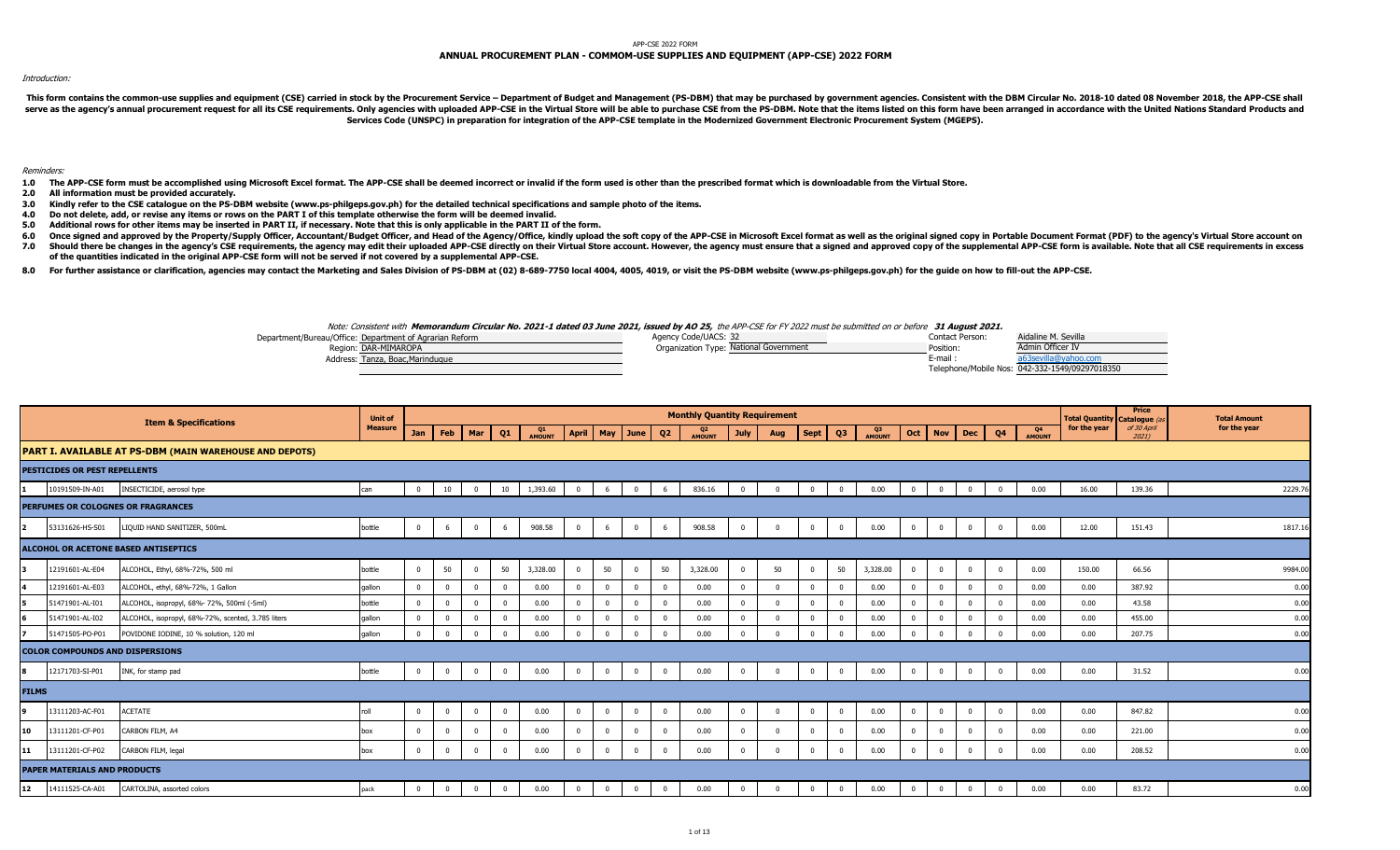| Catalogue <i>(a</i><br><b>Item &amp; Specifications</b><br><b>Measure</b><br>for the year<br>of 30 April<br>Q4<br>Q1<br>Feb<br>Q <sub>3</sub><br>Jan<br>Mar<br>Q1<br><b>April</b><br>May<br>June<br>Q <sub>2</sub><br>Sept<br>Oct<br><b>Nov</b><br>Dec<br>Q4<br>July<br>Aug<br><b>AMOUNT</b><br><b>AMOUNT</b><br>2021)<br><b>AMOUNT</b><br><b>AMOUNT</b><br>14111506-CF-L11<br>0.00<br>0.00<br>$\bf{0}$<br>0.00<br>0.00<br>882.55<br>13<br>COMPUTER CONTINUOUS FORM, 1 ply, 280 X 241mm<br>$\overline{0}$<br>$\overline{0}$<br>$\overline{0}$<br>$\mathbf{0}$<br>0.00<br>$\mathbf 0$<br>$\overline{\mathbf{0}}$<br>$^{\circ}$<br>$^{\circ}$<br>$\mathbf 0$<br>$\overline{\mathbf{0}}$<br>$\mathbf{0}$<br>$\mathbf 0$<br>0<br>$\mathbf 0$<br>$\mathbf 0$<br>box<br>14<br>14111506-CF-L12<br>$\mathbf{0}$<br>0.00<br>$\mathbf{0}$<br>0.00<br>$\mathbf{0}$<br>0.00<br>$\overline{\mathbf{0}}$<br>$\overline{0}$<br>0.00<br>0.00<br>1029.60<br>COMPUTER CONTINUOUS FORM, 1 ply, 280 X 378mm<br>box<br>$^{\circ}$<br>0<br>$\mathbf{0}$<br>$\overline{\mathbf{0}}$<br>$^{\circ}$<br>$\overline{\mathbf{0}}$<br>0<br>0<br>0<br>$\mathbf 0$<br>$^{\circ}$<br>15<br>14111506-CF-L22<br>0.00<br>0.00<br>$\overline{\mathbf{0}}$<br>$\mathbf{0}$<br>0.00<br>0.00<br>1528.80<br>COMPUTER CONTINUOUS FORM, 2 ply, 280 X 378mm<br>$\mathbf{0}$<br>$^{\circ}$<br>$^{\circ}$<br>$\overline{0}$<br>$\overline{\mathbf{0}}$<br>$\bf{0}$<br>$\mathbf 0$<br>$\overline{\mathbf{0}}$<br>$\mathbf{0}$<br>$\Omega$<br>$\mathbf 0$<br>$\overline{0}$<br>0.00<br>$\mathbf{0}$<br>$\Omega$<br>box<br>14111506-CF-L21<br>0.00<br>$\bf{0}$<br>0.00<br>$\overline{0}$<br>$\bf{0}$<br>0.00<br>0.00<br>906.36<br>COMPUTER CONTINUOUS FORM, 2 ply, 280 X 241mm<br>$\mathbf 0$<br>$\mathbf 0$<br>$\overline{0}$<br>$\overline{\mathbf{0}}$<br>$\overline{0}$<br>$\mathbf{0}$<br>$\overline{\mathbf{0}}$<br>0.00<br>$\mathbf{0}$<br>$\mathbf{0}$<br>$\overline{0}$<br>$\mathbf{0}$<br>$\overline{0}$<br>16<br>$\overline{0}$<br>box | for the year<br>0.00<br>0.00<br>0.00<br>0.00<br>0.00<br>0.00<br>0.00 |
|---------------------------------------------------------------------------------------------------------------------------------------------------------------------------------------------------------------------------------------------------------------------------------------------------------------------------------------------------------------------------------------------------------------------------------------------------------------------------------------------------------------------------------------------------------------------------------------------------------------------------------------------------------------------------------------------------------------------------------------------------------------------------------------------------------------------------------------------------------------------------------------------------------------------------------------------------------------------------------------------------------------------------------------------------------------------------------------------------------------------------------------------------------------------------------------------------------------------------------------------------------------------------------------------------------------------------------------------------------------------------------------------------------------------------------------------------------------------------------------------------------------------------------------------------------------------------------------------------------------------------------------------------------------------------------------------------------------------------------------------------------------------------------------------------------------------------------------------------------------------------------------------------------------------------------------------------------------------------------------------------|----------------------------------------------------------------------|
|                                                                                                                                                                                                                                                                                                                                                                                                                                                                                                                                                                                                                                                                                                                                                                                                                                                                                                                                                                                                                                                                                                                                                                                                                                                                                                                                                                                                                                                                                                                                                                                                                                                                                                                                                                                                                                                                                                                                                                                                   |                                                                      |
|                                                                                                                                                                                                                                                                                                                                                                                                                                                                                                                                                                                                                                                                                                                                                                                                                                                                                                                                                                                                                                                                                                                                                                                                                                                                                                                                                                                                                                                                                                                                                                                                                                                                                                                                                                                                                                                                                                                                                                                                   |                                                                      |
|                                                                                                                                                                                                                                                                                                                                                                                                                                                                                                                                                                                                                                                                                                                                                                                                                                                                                                                                                                                                                                                                                                                                                                                                                                                                                                                                                                                                                                                                                                                                                                                                                                                                                                                                                                                                                                                                                                                                                                                                   |                                                                      |
|                                                                                                                                                                                                                                                                                                                                                                                                                                                                                                                                                                                                                                                                                                                                                                                                                                                                                                                                                                                                                                                                                                                                                                                                                                                                                                                                                                                                                                                                                                                                                                                                                                                                                                                                                                                                                                                                                                                                                                                                   |                                                                      |
|                                                                                                                                                                                                                                                                                                                                                                                                                                                                                                                                                                                                                                                                                                                                                                                                                                                                                                                                                                                                                                                                                                                                                                                                                                                                                                                                                                                                                                                                                                                                                                                                                                                                                                                                                                                                                                                                                                                                                                                                   |                                                                      |
| 17<br>$\overline{0}$<br>0.00<br>884.00<br>14111506-CF-L31<br>$\overline{0}$<br>$\overline{0}$<br>0.00<br>$\overline{\mathbf{0}}$<br>$\mathbf 0$<br>$\overline{\mathbf{0}}$<br>0.00<br>$\mathbf 0$<br>$\mathbf{0}$<br>$\overline{\mathbf{0}}$<br>0.00<br>$\overline{\mathbf{0}}$<br>$\overline{0}$<br>0.00<br>COMPUTER CONTINUOUS FORM, 3 ply, 280 X 241mm<br>box<br>$^{\circ}$<br>$^{\circ}$<br>0<br>$\mathbf 0$<br>$^{\circ}$                                                                                                                                                                                                                                                                                                                                                                                                                                                                                                                                                                                                                                                                                                                                                                                                                                                                                                                                                                                                                                                                                                                                                                                                                                                                                                                                                                                                                                                                                                                                                                    |                                                                      |
| 18<br>14111506-CF-L32<br>$\mathbf 0$<br>0.00<br>0.00<br>$\mathbf{0}$<br>0.00<br>$\overline{0}$<br>$\mathbf{0}$<br>0.00<br>0.00<br>1508.00<br>COMPUTER CONTINUOUS FORM, 3 ply, 280 X 378mm<br>$\mathbf{0}$<br>$\mathbf{0}$<br>$\overline{0}$<br>$\overline{\mathbf{0}}$<br>$\mathbf 0$<br>$\mathbf 0$<br>$\overline{\mathbf{0}}$<br>$\mathbf{0}$<br>$\Omega$<br>$\overline{0}$<br>$\mathbf{0}$<br>$\Omega$<br>box                                                                                                                                                                                                                                                                                                                                                                                                                                                                                                                                                                                                                                                                                                                                                                                                                                                                                                                                                                                                                                                                                                                                                                                                                                                                                                                                                                                                                                                                                                                                                                                  |                                                                      |
| 0.00<br>0.00<br>$\overline{\mathbf{0}}$<br>0.00<br>0.00<br>794.96<br>19<br>14111609-LL-C01<br>$\overline{0}$<br>$\mathbf{0}$<br>$\overline{0}$<br>$\overline{0}$<br>$\overline{\mathbf{0}}$<br>$\mathbf{0}$<br>$\mathbf{0}$<br>$\overline{\mathbf{0}}$<br>0.00<br>$\mathbf 0$<br>$\mathbf{0}$<br>$\overline{0}$<br>$\mathbf{0}$<br>$\mathbf{0}$<br>$\overline{0}$<br>LOOSELEAF COVER, legal<br>bundle<br>$\mathbf 0$                                                                                                                                                                                                                                                                                                                                                                                                                                                                                                                                                                                                                                                                                                                                                                                                                                                                                                                                                                                                                                                                                                                                                                                                                                                                                                                                                                                                                                                                                                                                                                              |                                                                      |
| 20<br>10<br>370.60<br>0.00<br>14111514-NP-S02<br>$\mathbf{0}$<br>$\mathbf 0$<br>10<br>$\overline{\mathbf{0}}$<br>$\mathbf{0}$<br>0.00<br>$\mathbf 0$<br>$\mathbf{0}$<br>$\overline{\mathbf{0}}$<br>0.00<br>$\overline{0}$<br>$\overline{0}$<br>10.00<br>37.06<br>NOTE PAD, stick on, 50mm x 76mm (2" x 3") min<br>pad<br>$^{\circ}$<br>$\overline{\mathbf{0}}$<br>0<br>$\mathbf 0$<br>$^{\circ}$                                                                                                                                                                                                                                                                                                                                                                                                                                                                                                                                                                                                                                                                                                                                                                                                                                                                                                                                                                                                                                                                                                                                                                                                                                                                                                                                                                                                                                                                                                                                                                                                  | 370.60                                                               |
| 21<br>14111514-NP-S04<br>pad<br>10<br>$\overline{0}$<br>10<br>592.80<br>$\overline{0}$<br>$\mathbf{0}$<br>$\mathbf{0}$<br>$\overline{\mathbf{0}}$<br>0.00<br>$\mathbf{0}$<br>0.00<br>$\overline{0}$<br>$\mathbf{0}$<br>0.00<br>10.00<br>NOTE PAD, stick on, 76mm x 100mm (3" x 4") min<br>$\mathbf{0}$<br>$\mathbf 0$<br>$\Omega$<br>$\overline{0}$<br>$\mathbf{0}$<br>$\Omega$<br>59.28                                                                                                                                                                                                                                                                                                                                                                                                                                                                                                                                                                                                                                                                                                                                                                                                                                                                                                                                                                                                                                                                                                                                                                                                                                                                                                                                                                                                                                                                                                                                                                                                          | 592.80                                                               |
| 22<br>10<br>540.80<br>$\bf{0}$<br>0.00<br>$\overline{0}$<br>$\mathbf{0}$<br>0.00<br>10.00<br>54.08<br>14111514-NP-S03<br>NOTE PAD, stick on, 3" x 3"<br>$\overline{0}$<br>$\overline{\mathbf{0}}$<br>10<br>$\overline{\mathbf{0}}$<br>$\mathbf{0}$<br>$\overline{\mathbf{0}}$<br>0.00<br>$\mathbf 0$<br>$\mathbf{0}$<br>$\overline{0}$<br>$\mathbf{0}$<br>$\overline{0}$<br>$\mathbf 0$<br>pad                                                                                                                                                                                                                                                                                                                                                                                                                                                                                                                                                                                                                                                                                                                                                                                                                                                                                                                                                                                                                                                                                                                                                                                                                                                                                                                                                                                                                                                                                                                                                                                                    | 540.80                                                               |
| 23<br>$\overline{0}$<br>0.00<br>14111514-NB-S01<br>$\mathbf{0}$<br>$\mathbf 0$<br>$\overline{0}$<br>0.00<br>$\overline{\mathbf{0}}$<br>$\mathbf{0}$<br>$\mathbf{0}$<br>0.00<br>$\mathbf 0$<br>$\mathbf{0}$<br>$\overline{\mathbf{0}}$<br>0.00<br>$\mathbf{0}$<br>$\overline{0}$<br>0.00<br>12.04<br>NOTEBOOK, stenographer<br>$^{\circ}$<br>$\overline{\mathbf{0}}$<br>0<br>$^{\circ}$<br>piece                                                                                                                                                                                                                                                                                                                                                                                                                                                                                                                                                                                                                                                                                                                                                                                                                                                                                                                                                                                                                                                                                                                                                                                                                                                                                                                                                                                                                                                                                                                                                                                                   | 0.00                                                                 |
| 24<br>14111507-PP-M01<br>70<br>$\overline{0}$<br>70<br>9,566.20<br>30<br>$\mathbf{0}$<br>30<br>4,099.80<br>88<br>88<br>12,026.08<br>$\overline{0}$<br>$\mathbf{0}$<br>0.00<br>188.00<br>136.66<br>PAPER, MULTICOPY, A4, 80 gsm<br>$\mathbf{0}$<br>$\overline{\mathbf{0}}$<br>$\overline{0}$<br>$\mathbf 0$<br>$^{\circ}$<br>$\Omega$<br>reams                                                                                                                                                                                                                                                                                                                                                                                                                                                                                                                                                                                                                                                                                                                                                                                                                                                                                                                                                                                                                                                                                                                                                                                                                                                                                                                                                                                                                                                                                                                                                                                                                                                     | 25692.08                                                             |
| 25<br>70<br>8,939.70<br>30<br>30<br>3,831.30<br>11,238.48<br>$\overline{\mathbf{0}}$<br>0.00<br>188.00<br>127.71<br>14111507-PP-M02<br>PAPER, MULTICOPY, Legal, 80gsm<br>$\overline{0}$<br>$\overline{0}$<br>70<br>$\overline{\mathbf{0}}$<br>$\mathbf{0}$<br>88<br>$\mathbf{0}$<br>88<br>$\mathbf{0}$<br>$\overline{0}$<br>$\overline{0}$<br>$\mathbf 0$<br>eams                                                                                                                                                                                                                                                                                                                                                                                                                                                                                                                                                                                                                                                                                                                                                                                                                                                                                                                                                                                                                                                                                                                                                                                                                                                                                                                                                                                                                                                                                                                                                                                                                                 | 24009.48                                                             |
| 26<br>$\mathbf 0$<br>0.00<br>98.26<br>14111507-PP-C01<br>PAPER, Multi-Purpose, A4, 70 gsm<br>$\overline{0}$<br>$\Omega$<br>0.00<br>$\mathbf 0$<br>$\mathbf{0}$<br>$\mathbf{0}$<br>$\overline{0}$<br>0.00<br>$\mathbf 0$<br>0<br>$\overline{0}$<br>0.00<br>$\overline{0}$<br>$\mathbf 0$<br>0.00<br>reams<br>$^{\circ}$<br>0<br>$\Omega$                                                                                                                                                                                                                                                                                                                                                                                                                                                                                                                                                                                                                                                                                                                                                                                                                                                                                                                                                                                                                                                                                                                                                                                                                                                                                                                                                                                                                                                                                                                                                                                                                                                           | 0.00                                                                 |
| 27<br>14111507-PP-C02<br>$\overline{0}$<br>$\Omega$<br>0.00<br>$\overline{0}$<br>$\mathbf{0}$<br>$\mathbf{0}$<br>$\overline{\mathbf{0}}$<br>0.00<br>$\Omega$<br>$\mathbf{0}$<br>0.00<br>$\overline{0}$<br>$\mathbf{0}$<br>0.00<br>0.00<br>118.46<br>PAPER, multi-purpose, legal, 70gsm<br>reams<br>$^{\circ}$<br>$\overline{0}$<br>$\mathbf{0}$<br>$\overline{0}$<br>$\mathbf{0}$<br>$\Omega$                                                                                                                                                                                                                                                                                                                                                                                                                                                                                                                                                                                                                                                                                                                                                                                                                                                                                                                                                                                                                                                                                                                                                                                                                                                                                                                                                                                                                                                                                                                                                                                                     | 0.00                                                                 |
| 28<br>14111531-PP-R01<br>$\overline{0}$<br>0.00<br>$\bf{0}$<br>$\overline{0}$<br>0.00<br>$\overline{0}$<br>$\bf{0}$<br>0.00<br>0.00<br>29.12<br>PAD PAPER, ruled<br>$\overline{0}$<br>$\mathbf{0}$<br>$\overline{0}$<br>$\overline{\mathbf{0}}$<br>$\mathbf{0}$<br>$\overline{\mathbf{0}}$<br>0.00<br>$\overline{0}$<br>$\mathbf 0$<br>$\overline{0}$<br>$\mathbf{0}$<br>$\overline{0}$<br>pad                                                                                                                                                                                                                                                                                                                                                                                                                                                                                                                                                                                                                                                                                                                                                                                                                                                                                                                                                                                                                                                                                                                                                                                                                                                                                                                                                                                                                                                                                                                                                                                                    | 0.00                                                                 |
| 29<br>$\mathbf 0$<br>0.00<br>$\mathbf{0}$<br>0.00<br>$\mathbf 0$<br>0.00<br>$\mathbf 0$<br>0.00<br>98.05<br>14111503-PA-P01<br>PAPER, parchment<br>$\overline{0}$<br>$\mathbf 0$<br>$\mathbf 0$<br>$\mathbf{0}$<br>$\overline{\mathbf{0}}$<br>$\mathbf 0$<br>$\overline{0}$<br>$\mathbf 0$<br>$\overline{0}$<br>0.00<br>box<br>$^{\circ}$<br>0                                                                                                                                                                                                                                                                                                                                                                                                                                                                                                                                                                                                                                                                                                                                                                                                                                                                                                                                                                                                                                                                                                                                                                                                                                                                                                                                                                                                                                                                                                                                                                                                                                                    | 0.00                                                                 |
| 30<br>14111818-TH-P02<br>roll<br>$\overline{0}$<br>$\Omega$<br>$\overline{0}$<br>0.00<br>$\overline{0}$<br>$\Omega$<br>$\mathbf{0}$<br>$\overline{0}$<br>0.00<br>$\Omega$<br>$\mathbf{0}$<br>0.00<br>$\overline{0}$<br>$\mathbf{0}$<br>0.00<br>0.00<br>55.64<br>Thermal Paper, 55GSM (-5%) ,1/2 Core, 216mm x 30m<br>$^{\circ}$<br>$\mathbf{0}$<br>$\Omega$<br>$^{\circ}$<br>$\Omega$                                                                                                                                                                                                                                                                                                                                                                                                                                                                                                                                                                                                                                                                                                                                                                                                                                                                                                                                                                                                                                                                                                                                                                                                                                                                                                                                                                                                                                                                                                                                                                                                             | 0.00                                                                 |
| 31<br>20<br>20<br>1,414.40<br>$\bf{0}$<br>$\overline{\mathbf{0}}$<br>0.00<br>$\overline{0}$<br>$\bf{0}$<br>0.00<br>20.00<br>14111531-RE-B01<br>RECORD BOOK, 300 PAGES, size: 214mm x 278mm min<br>$\overline{0}$<br>$\overline{0}$<br>$\overline{\mathbf{0}}$<br>$\Omega$<br>$\overline{\mathbf{0}}$<br>0.00<br>$\mathbf{0}$<br>$\mathbf 0$<br>$\overline{0}$<br>$\mathbf{0}$<br>$\mathbf 0$<br>70.72<br>book                                                                                                                                                                                                                                                                                                                                                                                                                                                                                                                                                                                                                                                                                                                                                                                                                                                                                                                                                                                                                                                                                                                                                                                                                                                                                                                                                                                                                                                                                                                                                                                     | 1414.40                                                              |
| 32<br>20<br>2,038.40<br>0.00<br>0.00<br>$\mathbf{0}$<br>0.00<br>14111531-RE-B02<br>RECORD BOOK, 500 PAGES, size: 214mm x 278mm min<br>book<br>$\mathbf 0$<br>$\overline{0}$<br>20<br>$\overline{\mathbf{0}}$<br>$\mathbf 0$<br>$\Omega$<br>$\Omega$<br>$\mathbf{0}$<br>$\Omega$<br>$\overline{\mathbf{0}}$<br>20.00<br>101.92<br>$\Omega$<br>$\Omega$<br>$\Omega$                                                                                                                                                                                                                                                                                                                                                                                                                                                                                                                                                                                                                                                                                                                                                                                                                                                                                                                                                                                                                                                                                                                                                                                                                                                                                                                                                                                                                                                                                                                                                                                                                                 | 2038.40                                                              |
| 33<br>14111704-TT-P02<br>TOILET TISSUE PAPER, 2-ply, 100% recycled<br>pack<br>$\mathbf{0}$<br>$\overline{0}$<br>$\overline{0}$<br>0.00<br>$\overline{\mathbf{0}}$<br>$\Omega$<br>$\mathbf 0$<br>$\overline{\mathbf{0}}$<br>0.00<br>$^{\circ}$<br>$\mathbf{0}$<br>$\overline{0}$<br>0.00<br>$\mathbf{0}$<br>$\overline{\mathbf{0}}$<br>$\mathbf 0$<br>0.00<br>0.00<br>86.84<br>$^{\circ}$<br>$^{\circ}$<br>$^{\circ}$                                                                                                                                                                                                                                                                                                                                                                                                                                                                                                                                                                                                                                                                                                                                                                                                                                                                                                                                                                                                                                                                                                                                                                                                                                                                                                                                                                                                                                                                                                                                                                              | 0.00                                                                 |
| 34<br>0.00<br>$\mathbf{0}$<br>$\mathbf{0}$<br>$\overline{0}$<br>0.00<br>$\overline{\mathbf{0}}$<br>$\mathbf 0$<br>0.00<br>$\mathbf{0}$<br>$\overline{\mathbf{0}}$<br>0.00<br>$\overline{0}$<br>$\overline{0}$<br>0.00<br>34.84<br>14111704-IFPT01<br>TISSUE, interfolded paper towel<br>pack<br>$^{\circ}$<br>$^{\circ}$<br>$\mathbf{0}$<br>0<br>0<br>$\mathbf 0$<br>$^{\circ}$                                                                                                                                                                                                                                                                                                                                                                                                                                                                                                                                                                                                                                                                                                                                                                                                                                                                                                                                                                                                                                                                                                                                                                                                                                                                                                                                                                                                                                                                                                                                                                                                                   | 0.00                                                                 |
| $\mathbf 0$<br>0.00<br>0.00<br>35<br>$\mathbf 0$<br>$\Omega$<br>$\overline{0}$<br>$\mathbf{0}$<br>$\overline{0}$<br>$\mathbf 0$<br>$\mathbf{0}$<br>$\mathbf 0$<br>$\mathbf 0$<br>0.00<br>$\overline{0}$<br>0.00<br>0.00<br>14111704-TT-P04<br>TOILET TISSUE PAPER, Interfolded Paper Towel<br>pack<br>$\Omega$<br>$\Omega$<br>$\mathbf 0$<br>$\Omega$<br>33.80<br>$\Omega$                                                                                                                                                                                                                                                                                                                                                                                                                                                                                                                                                                                                                                                                                                                                                                                                                                                                                                                                                                                                                                                                                                                                                                                                                                                                                                                                                                                                                                                                                                                                                                                                                        | 0.00                                                                 |
| <b>BATTERIES AND CELLS AND ACCESSORIES</b>                                                                                                                                                                                                                                                                                                                                                                                                                                                                                                                                                                                                                                                                                                                                                                                                                                                                                                                                                                                                                                                                                                                                                                                                                                                                                                                                                                                                                                                                                                                                                                                                                                                                                                                                                                                                                                                                                                                                                        |                                                                      |
| 12<br>36<br>26111702-BT-A02<br>$\overline{0}$<br>24<br>24<br>871.20<br>$\overline{0}$<br>$\mathbf{0}$<br>$\overline{0}$<br>0.00<br>12<br>$\mathbf{0}$<br>435.60<br>$\overline{0}$<br>$\mathbf 0$<br>0.00<br>36.00<br>36.30<br>BATTERY, dry Cell, size AA<br>pack<br>$\overline{0}$<br>$\overline{0}$<br>$\overline{\mathbf{0}}$<br>$\Omega$<br>$\overline{0}$                                                                                                                                                                                                                                                                                                                                                                                                                                                                                                                                                                                                                                                                                                                                                                                                                                                                                                                                                                                                                                                                                                                                                                                                                                                                                                                                                                                                                                                                                                                                                                                                                                     | 1306.80                                                              |
| 37<br>24<br>473.52<br>$\mathbf{0}$<br>12<br>$\overline{\mathbf{0}}$<br>$\mathbf 0$<br>0.00<br>36.00<br>26111702-BT-A01<br>BATTERY, dry Cell, size AAA<br>pack<br>$\mathbf 0$<br>$\bf{0}$<br>24<br>$\overline{\mathbf{0}}$<br>$\mathbf{0}$<br>$\overline{\mathbf{0}}$<br>0.00<br>$\mathbf{0}$<br>$\mathbf 0$<br>12<br>236.76<br>$\mathbf{0}$<br>$\overline{0}$<br>19.73                                                                                                                                                                                                                                                                                                                                                                                                                                                                                                                                                                                                                                                                                                                                                                                                                                                                                                                                                                                                                                                                                                                                                                                                                                                                                                                                                                                                                                                                                                                                                                                                                            | 710.28                                                               |
| 38<br>$\mathbf 0$<br>$\mathbf 0$<br>0.00<br>$\mathbf 0$<br>$\mathbf 0$<br>$\overline{\mathbf{0}}$<br>0.00<br>$\mathbf 0$<br>$\overline{0}$<br>0.00<br>$\overline{\mathbf{0}}$<br>0.00<br>0.00<br>96.20<br>26111702-BT-A03<br>BATTERY, dry Cell, size D<br>pack<br>$\mathbf 0$<br>$\overline{0}$<br>$\mathbf 0$<br>$\mathbf 0$<br>0<br>$\overline{0}$<br>$\overline{0}$<br>$^{\circ}$                                                                                                                                                                                                                                                                                                                                                                                                                                                                                                                                                                                                                                                                                                                                                                                                                                                                                                                                                                                                                                                                                                                                                                                                                                                                                                                                                                                                                                                                                                                                                                                                              | 0.00                                                                 |
| <b>MANUFACTURING COMPONENTS AND SUPPLIES</b>                                                                                                                                                                                                                                                                                                                                                                                                                                                                                                                                                                                                                                                                                                                                                                                                                                                                                                                                                                                                                                                                                                                                                                                                                                                                                                                                                                                                                                                                                                                                                                                                                                                                                                                                                                                                                                                                                                                                                      |                                                                      |
| 715.00<br>0.00<br>10<br>10<br>715.00<br>0.00<br>20.00<br>71.50<br>39<br>31201610-GL-J01<br>GLUE, all purpose<br>$\mathbf{0}$<br>10<br>10<br>$\mathbf 0$<br>$\mathbf{0}$<br>$\overline{\mathbf{0}}$<br>$\mathbf 0$<br>$\mathbf{0}$<br>$\overline{0}$<br>0<br>$^{\circ}$<br>0<br>$^{\circ}$<br>$^{\circ}$                                                                                                                                                                                                                                                                                                                                                                                                                                                                                                                                                                                                                                                                                                                                                                                                                                                                                                                                                                                                                                                                                                                                                                                                                                                                                                                                                                                                                                                                                                                                                                                                                                                                                           | 1430.00                                                              |
| 40<br>STAPLE WIRE, heavy duty, binder type, 23/13<br>12<br>$\overline{0}$<br>12<br>237.12<br>$\overline{0}$<br>$\mathbf{0}$<br>0.00<br>12<br>$\mathbf{0}$<br>12<br>237.12<br>$\overline{\mathbf{0}}$<br>$\mathbf 0$<br>0.00<br>24.00<br>31151804-SW-H01<br>$^{\circ}$<br>$\overline{\mathbf{0}}$<br>$\overline{0}$<br>0<br>$\mathbf{0}$<br>$\overline{0}$<br>19.76<br>box                                                                                                                                                                                                                                                                                                                                                                                                                                                                                                                                                                                                                                                                                                                                                                                                                                                                                                                                                                                                                                                                                                                                                                                                                                                                                                                                                                                                                                                                                                                                                                                                                         | 474.24                                                               |
| 12<br>41<br>12<br>12<br>268.92<br>0<br>$\mathbf 0$<br>$\mathbf{0}$<br>$\pmb{0}$<br>31151804-SW-S01<br>STAPLE WIRE, standard<br>0.00<br>0<br>12<br>268.92<br>0.00<br>24.00<br>22.41                                                                                                                                                                                                                                                                                                                                                                                                                                                                                                                                                                                                                                                                                                                                                                                                                                                                                                                                                                                                                                                                                                                                                                                                                                                                                                                                                                                                                                                                                                                                                                                                                                                                                                                                                                                                                | 537.84                                                               |
| 42<br>$\mathbf 0$<br>12<br>12<br>224.04<br>12<br>224.04<br>$\mathbf 0$<br>0.00<br>18.67<br>31201502-TA-E01<br>TAPE, electrical<br>roll<br>$\overline{0}$<br>$\overline{0}$<br>$\overline{0}$<br>$\mathbf{0}$<br>$\overline{0}$<br>0.00<br>$\mathbf{0}$<br>12<br>$\mathbf{0}$<br>$\overline{0}$<br>$\overline{0}$<br>24.00<br>0                                                                                                                                                                                                                                                                                                                                                                                                                                                                                                                                                                                                                                                                                                                                                                                                                                                                                                                                                                                                                                                                                                                                                                                                                                                                                                                                                                                                                                                                                                                                                                                                                                                                    | 448.08                                                               |
| 43<br>$\mathbf 0$<br>20<br>20<br>$\mathbf 0$<br>$\mathbf 0$<br>0.00<br>20<br>20<br>$\mathbf 0$<br>0.00<br>31201503-TA-M01<br>TAPE, masking, 24mm<br>roll<br>$\overline{0}$<br>1,092.00<br>$\overline{0}$<br>$\overline{0}$<br>$\overline{0}$<br>$\mathbf{0}$<br>1,092.00<br>$\overline{0}$<br>$\overline{\mathbf{0}}$<br>$\overline{\mathbf{0}}$<br>40.00<br>54.60                                                                                                                                                                                                                                                                                                                                                                                                                                                                                                                                                                                                                                                                                                                                                                                                                                                                                                                                                                                                                                                                                                                                                                                                                                                                                                                                                                                                                                                                                                                                                                                                                                | 2184.00                                                              |
| 44<br>roll<br>$\overline{0}$<br>31201503-TA-M02<br>TAPE, MASKING, 48mm<br>$\mathbf 0$<br>10<br>$\overline{0}$<br>10<br>1,066.00<br>$\overline{0}$<br>$\overline{0}$<br>$\overline{\mathbf{0}}$<br>0.00<br>$\bf{0}$<br>10<br>$\overline{0}$<br>10<br>1,066.00<br>$\overline{\mathbf{0}}$<br>$\mathbf{0}$<br>$\bf{0}$<br>0.00<br>20.00<br>106.60<br>$\mathbf{0}$                                                                                                                                                                                                                                                                                                                                                                                                                                                                                                                                                                                                                                                                                                                                                                                                                                                                                                                                                                                                                                                                                                                                                                                                                                                                                                                                                                                                                                                                                                                                                                                                                                    | 2132.00                                                              |
| 45<br>$\mathbf 0$<br>20<br>20<br>20<br>0.00<br>31201517-TA-P01<br>TAPE, packaging, 48mm<br>447.20<br>$\overline{\mathbf{0}}$<br>$\bf{0}$<br>$\bf{0}$<br>$\overline{\mathbf{0}}$<br>0.00<br>$\bf{0}$<br>20<br>447.20<br>$\mathbf{0}$<br>$\overline{\mathbf{0}}$<br>$\mathbf 0$<br>40.00<br>22.36<br>roll<br>$\mathbf 0$<br>0<br>$\overline{0}$                                                                                                                                                                                                                                                                                                                                                                                                                                                                                                                                                                                                                                                                                                                                                                                                                                                                                                                                                                                                                                                                                                                                                                                                                                                                                                                                                                                                                                                                                                                                                                                                                                                     | 894.40                                                               |
| 46<br>$\mathbf 0$<br>20<br>20<br>$\mathbf 0$<br>0.00<br>20<br>$\overline{0}$<br>20<br>$\mathbf 0$<br>31201512-TA-T01<br>TAPE, transparent, 24mm<br>roll<br>$\overline{0}$<br>201.80<br>$\overline{0}$<br>$\mathbf{0}$<br>$\bf{0}$<br>$\overline{0}$<br>201.80<br>$\overline{0}$<br>$\overline{\mathbf{0}}$<br>$\mathbf 0$<br>0.00<br>40.00<br>10.09                                                                                                                                                                                                                                                                                                                                                                                                                                                                                                                                                                                                                                                                                                                                                                                                                                                                                                                                                                                                                                                                                                                                                                                                                                                                                                                                                                                                                                                                                                                                                                                                                                               | 403.60                                                               |
| 47<br>roll<br>20<br>$\overline{0}$<br>31201512-TA-T02<br>TAPE, transparent, 48mm<br>$\overline{0}$<br>$\overline{0}$<br>20<br>399.40<br>$\bf{0}$<br>$\mathbf 0$<br>$\bf{0}$<br>0.00<br>20<br>$\overline{0}$<br>20<br>399.40<br>$\overline{\mathbf{0}}$<br>$\bf{0}$<br>0.00<br>40.00<br>19.97<br>$\overline{0}$<br>$\overline{0}$<br>$\mathbf{0}$                                                                                                                                                                                                                                                                                                                                                                                                                                                                                                                                                                                                                                                                                                                                                                                                                                                                                                                                                                                                                                                                                                                                                                                                                                                                                                                                                                                                                                                                                                                                                                                                                                                  | 798.80                                                               |
| 48<br>$\mathbf 0$<br>349.44<br>$\overline{0}$<br>0.00<br>0.00<br>31151507-TW-P01<br>TWINE, plastic<br>roll<br>$\mathbf 0$<br>$\mathbf 0$<br>$\overline{0}$<br>$\bf{0}$<br>6<br>349.44<br>$\mathbf{0}$<br>$\overline{0}$<br>$\overline{0}$<br>12.00<br>58.24<br>6<br>6<br>$\Omega$<br>0<br>6<br>$\overline{0}$                                                                                                                                                                                                                                                                                                                                                                                                                                                                                                                                                                                                                                                                                                                                                                                                                                                                                                                                                                                                                                                                                                                                                                                                                                                                                                                                                                                                                                                                                                                                                                                                                                                                                     | 698.88                                                               |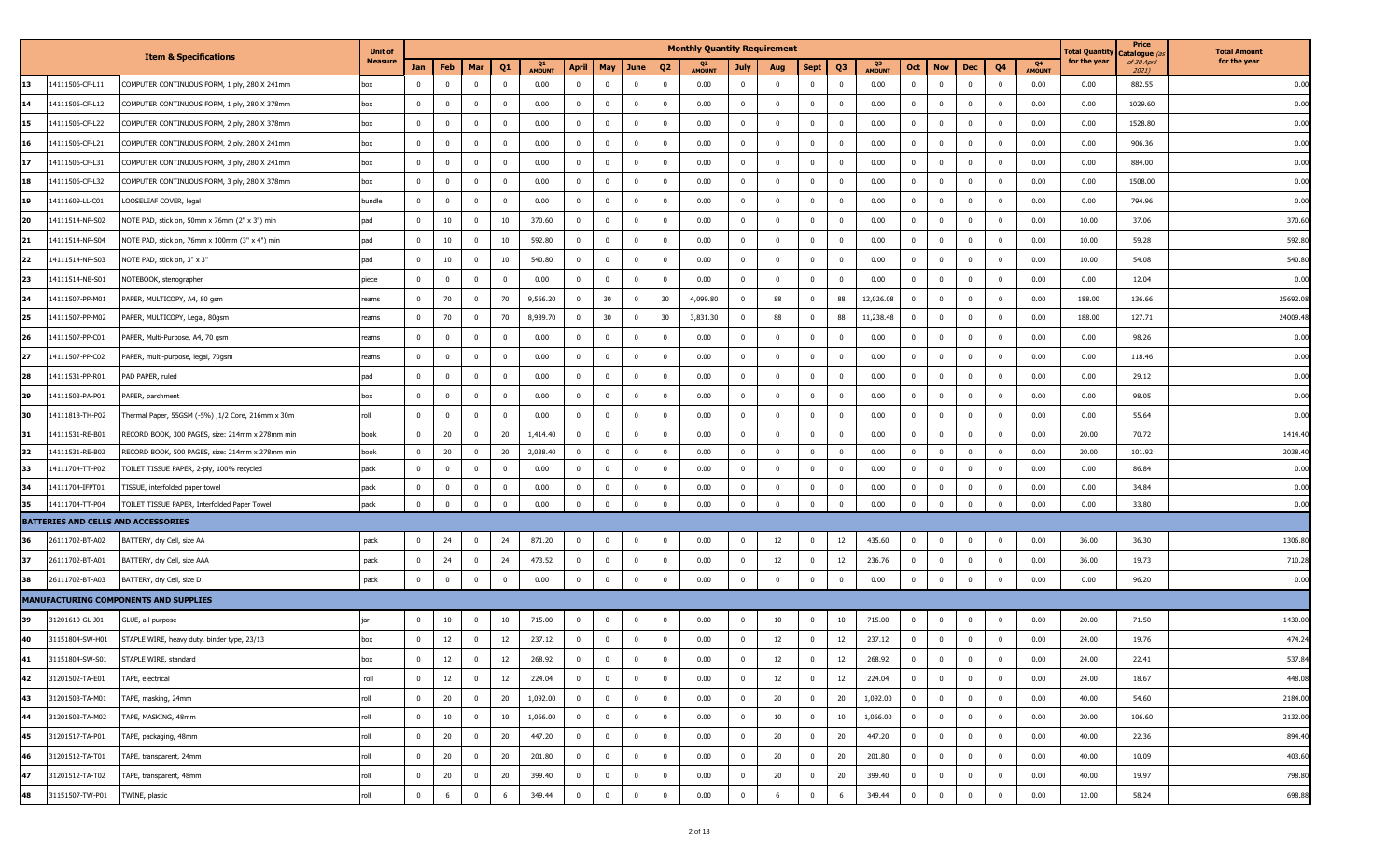| <b>Measure</b><br>for the year<br>of 30 April<br>for the year<br>Q1<br>AMOUNT<br>Q <sub>2</sub><br>AMOUNT<br>Q3<br>AMOUNT<br>Q4<br>AMOUNT<br>May June<br>Q3<br>Jan<br>Feb<br>Mar<br>Q1<br><b>April</b><br>Q <sub>2</sub><br>Oct<br><b>Nov</b><br>July<br><b>Sept</b><br>Dec<br>Q4<br>Aug<br>$2021$ )<br>HEATING AND VENTILATION AND AIR CIRCULATION<br>49<br>40101604-EF-G01<br>ELECTRIC FAN, industrial, ground type<br>$\mathbf 0$<br>$\overline{\mathbf{0}}$<br>0.00<br>$\bf{0}$<br>$\mathbf 0$<br>$\bf{0}$<br>0.00<br>$\bf{0}$<br>0.00<br>$\mathbf 0$<br>0.00<br>0.00<br>1109.68<br>unit<br>$\overline{0}$<br>$\mathbf 0$<br>$\mathbf{0}$<br>$\overline{0}$<br>$\bf{0}$<br>$\mathbf 0$<br>$\overline{0}$<br>$\overline{0}$<br>$\mathbf{0}$<br>50<br>$\mathbf{0}$<br>$\overline{0}$<br>$\overline{0}$<br>0.00<br>$\overline{0}$<br>$\overline{0}$<br>0.00<br>40101604-EF-C01<br>unit<br>$\overline{0}$<br>$\mathbf 0$<br>$\mathbf 0$<br>0.00<br>$\overline{0}$<br>$\overline{0}$<br>$\bf{0}$<br>$\mathbf 0$<br>$\overline{0}$<br>0.00<br>$\overline{0}$<br>$\mathbf 0$<br>$\overline{0}$<br>0.00<br>1369.68<br>ELECTRIC FAN, ceiling mount, orbit type<br>51<br>$\overline{0}$<br>$\overline{\mathbf{0}}$<br>$\overline{0}$<br>$\overline{0}$<br>0.00<br>40101604-EF-S01<br>ELECTRIC FAN, stand type<br>$\mathbf{0}$<br>$\mathbf 0$<br>0.00<br>$\bf{0}$<br>$\mathbf 0$<br>0.00<br>$\overline{0}$<br>$\mathbf{0}$<br>$\mathbf{0}$<br>$\mathbf{0}$<br>0.00<br>$\mathbf{0}$<br>$\overline{0}$<br>$\mathbf 0$<br>$\mathbf 0$<br>0.00<br>856.86<br>unit<br>0.00<br>52<br>$\mathbf 0$<br>$\mathbf 0$<br>$\mathbf 0$<br>$\bf{0}$<br>$\overline{\mathbf{0}}$<br>$\overline{0}$<br>0.00<br>$\mathbf 0$<br>0.00<br>$\mathbf 0$<br>$\overline{0}$<br>0.00<br>0.00<br>674.96<br>40101604-EF-W01<br>ELECTRIC FAN, wall mount, plastic blade<br>unit<br>$\Omega$<br>$\overline{0}$<br>$\overline{0}$<br>$\mathbf 0$<br>$\mathbf{0}$<br>$\mathbf{0}$<br>$\mathbf 0$<br>MEDICAL THERMOMETERS AND ACCESSORIES<br>53<br>THERMOGUN<br>piece<br>$\overline{0}$<br>$\bf{0}$<br>$\overline{\mathbf{0}}$<br>$\mathbf 0$<br>0.00<br>$\overline{0}$<br>$\bf{0}$<br>$\overline{0}$<br>$\overline{0}$<br>0.00<br>$\mathbf 0$<br>$\bf{0}$<br>$\mathbf{0}$<br>0.00<br>$\overline{0}$<br>$\overline{0}$<br>$\bf{0}$<br>0.00<br>0.00<br>2532.40<br>41112224-TG-T02<br>$\overline{0}$<br>$\mathbf{0}$<br>LIGHTING AND FIXTURES AND ACCESSORIES<br>54<br>39101628-LT-L01<br>piece<br>$\mathbf 0$<br>0.00<br>$\bf{0}$<br>0.00<br>0.00<br>0.00<br>0.00<br>205.82<br>LINEAR TUBE, Light Emitting Diode (LED), 18 watts<br>$\mathbf{0}$<br>$\mathbf 0$<br>$\mathbf 0$<br>$\mathbf{0}$<br>$\bf{0}$<br>$\mathbf{0}$<br>$\overline{0}$<br>$\mathbf{0}$<br>$\bf{0}$<br>$\mathbf{0}$<br>$\overline{0}$<br>$\overline{0}$<br>$\mathbf{0}$<br>$\overline{0}$<br>55<br>20<br>20<br>1,643.20<br>$\mathbf 0$<br>0.00<br>0.00<br>0.00<br>LIGHT BULB, Light Emitting Diode (LED)<br>$\mathbf 0$<br>$\mathbf 0$<br>$\bf{0}$<br>$\overline{0}$<br>$\mathbf 0$<br>$\bf{0}$<br>$\mathbf 0$<br>$\mathbf 0$<br>20.00<br>82.16<br>39101628-LB-L01<br>piece<br>$\overline{0}$<br>$\Omega$<br>$\mathbf{0}$<br>$\mathbf{0}$<br>$\mathbf 0$<br>MEASURING AND OBSERVING AND TESTING EQUIPMENT<br>56<br>$\mathbf 0$<br>$\overline{\mathbf{0}}$<br>0.00<br>$\overline{0}$<br>$\overline{\mathbf{0}}$<br>$\overline{0}$<br>0.00<br>$\overline{\mathbf{0}}$<br>0.00<br>41111604-RU-P02<br>RULER, plastic, 450mm<br>$\overline{0}$<br>$\mathbf 0$<br>$\bf{0}$<br>$\bf{0}$<br>$\bf{0}$<br>$\mathbf{0}$<br>$\overline{0}$<br>0.00<br>$\overline{0}$<br>$\bf{0}$<br>$\overline{0}$<br>0.00<br>17.68<br>piece<br><b>CLEANING EQUIPMENT AND SUPPLIES</b><br>57<br>$10\,$<br>10<br>$\mathbf 0$<br>$\overline{0}$<br>$\bf{0}$<br>0.00<br>10<br>10<br>902.20<br>$\overline{0}$<br>0.00<br>20.00<br>90.22<br>47131812-AF-A01<br>AIR FRESHENER, aerosol type<br>can<br>$\mathbf{0}$<br>902.20<br>$\bf{0}$<br>$\mathbf 0$<br>$\overline{0}$<br>$\mathbf{0}$<br>$\mathbf{0}$<br>$^{\circ}$<br>$\mathbf 0$<br>58<br>10<br>$\overline{\mathbf{0}}$<br>10<br>1,362.40<br>$\overline{0}$<br>$\bf{0}$<br>$\overline{\mathbf{0}}$<br>0.00<br>$\bf{0}$<br>0.00<br>$\overline{0}$<br>$\overline{0}$<br>0.00<br>10.00<br>136.24<br>47131604-BR-S01<br>BROOM, soft, tambo<br>$\mathbf{0}$<br>$\overline{0}$<br>$\overline{0}$<br>$\mathbf 0$<br>$\mathbf{0}$<br>$\mathbf{0}$<br>$\overline{0}$<br>piece<br>59<br>10<br>$\mathbf 0$<br>0.00<br>0.00<br>47131604-BR-T01<br>$\overline{0}$<br>10<br>182.00<br>$\overline{0}$<br>$\bf{0}$<br>$\overline{0}$<br>$\overline{0}$<br>$\overline{0}$<br>0.00<br>$\overline{0}$<br>$\overline{0}$<br>10.00<br>18.20<br>BROOM, stick, ting-ting<br>$\Omega$<br>$\Omega$<br>$\Omega$<br>$\mathbf{0}$<br>$\mathbf 0$<br>piece<br>60<br>24<br>$\overline{0}$<br>$\mathbf 0$<br>0.00<br>10<br>$\mathbf 0$<br>$\overline{0}$<br>$\overline{\mathbf{0}}$<br>24<br>$\bf{0}$<br>$\overline{0}$<br>$\overline{0}$<br>10<br>$\mathbf{0}$<br>416.00<br>$\overline{0}$<br>$\mathbf{0}$<br>0.00<br>34.00<br>41.60<br>47131829-TB-C01<br>CLEANER, toilet and urinal<br>bottle<br>998.40<br>$\mathbf 0$<br>61<br>$\mathbf 0$<br>$\mathbf 0$<br>0.00<br>$\overline{0}$<br>$\bf{0}$<br>$\mathbf 0$<br>$\overline{0}$<br>0.00<br>$\bf{0}$<br>0.00<br>$\overline{0}$<br>0.00<br>0.00<br>23.92<br>47131805-CL-P01<br>CLEANSER, scouring powder<br>$\mathbf{0}$<br>$\overline{0}$<br>$\overline{0}$<br>$\mathbf 0$<br>$\mathbf{0}$<br>$\mathbf{0}$<br>$\mathbf 0$<br>$\overline{0}$<br>can<br>62<br>24<br>199.20<br>$\overline{0}$<br>$\mathbf 0$<br>$\overline{0}$<br>0.00<br>10<br>83.00<br>$\mathbf 0$<br>0.00<br>34.00<br>8.30<br>47131811-DE-B02<br>$\Omega$<br>$\mathbf 0$<br>24<br>$\mathbf 0$<br>$\overline{0}$<br>10<br>$\bf{0}$<br>$\overline{0}$<br>DETERGENT BAR, 140g<br>$^{\circ}$<br>$\mathbf 0$<br>piece<br>63<br>$\overline{0}$<br>24<br>$\overline{\mathbf{0}}$<br>24<br>1,297.92<br>$\overline{0}$<br>$\mathbf 0$<br>$\overline{0}$<br>0.00<br>10<br>$\overline{0}$<br>10<br>$\overline{0}$<br>0.00<br>34.00<br>$\overline{0}$<br>$\overline{0}$<br>540.80<br>$\overline{0}$<br>$\mathbf{0}$<br>$\overline{0}$<br>54.08<br>47131811-DE-P03<br>DETERGENT POWDER, all-purpose, 1kg<br>pack<br>64<br>12<br>$\mathbf 0$<br>12<br>1,547.52<br>$\overline{0}$<br>$\bf{0}$<br>$\overline{\mathbf{0}}$<br>$\overline{0}$<br>0.00<br>12<br>$\overline{0}$<br>12<br>1,547.52<br>$\overline{0}$<br>$\overline{0}$<br>0.00<br>24.00<br>128.96<br>47131803-DS-A01<br>DISINFECTANT SPRAY, aerosol type<br>can<br>$\mathbf{0}$<br>$\overline{0}$<br>$^{\circ}$<br>$\overline{0}$<br>65<br>148.98<br>$\overline{0}$<br>0.00<br>$\overline{0}$<br>0.00<br>$\overline{0}$<br>0.00<br>6.00<br>24.83<br>47131601-DU-P01<br>$\Omega$<br>6<br>$\mathbf 0$<br>$\mathbf 0$<br>$\mathbf 0$<br>$\overline{0}$<br>$\overline{0}$<br>$\overline{0}$<br>DUST PAN, non-rigid plastic<br>-6<br>$\Omega$<br>$\Omega$<br>$\mathbf{0}$<br>$\mathbf 0$<br>piece<br>$\overline{0}$<br>66<br>$\mathbf 0$<br>$\mathbf{0}$<br>$\overline{\mathbf{0}}$<br>$\mathbf 0$<br>$\mathbf 0$<br>$\overline{0}$<br>0.00<br>$\overline{0}$<br>$\overline{0}$<br>0.00<br>0.00<br>$\mathbf 0$<br>$\overline{0}$<br>$\mathbf 0$<br>$\overline{0}$<br>0.00<br>$\overline{0}$<br>$\mathbf{0}$<br>0.00<br>131.25<br>51241552-SH-S01<br>SODIUM HYPOCHLORITE, 3.785 liters<br>gallon<br>$\mathbf 0$<br>67<br>10<br>$\mathbf 0$<br>10<br>1,029.60<br>$\overline{0}$<br>$\bf{0}$<br>$\overline{\mathbf{0}}$<br>$\overline{0}$<br>0.00<br>10<br>$\overline{0}$<br>10<br>1,029.60<br>$\overline{0}$<br>$\overline{0}$<br>0.00<br>20.00<br>102.96<br>73101612-HS-L01<br>LIQUID HAND SOAP, 500mL<br>bottle<br>$\mathbf{0}$<br>$\overline{0}$<br>$^{\circ}$<br>$\mathbf 0$<br>68<br>$\overline{2}$<br>619.52<br>$\overline{0}$<br>$\mathbf 0$<br>$\overline{0}$<br>0.00<br>$\overline{0}$<br>$\mathbf 0$<br>0.00<br>4.00<br>47131802-FW-P02<br>$\Omega$<br>$\mathbf 0$<br>$\overline{2}$<br>$\mathbf{0}$<br>$\mathbf 0$<br>619.52<br>$\overline{0}$<br>309.76<br>FLOOR WAX, paste type, red<br>$\overline{2}$<br>2<br>$^{\circ}$<br>$\mathbf 0$<br>can<br>69<br>$\mathbf{0}$<br>$\overline{\mathbf{0}}$<br>$\mathbf 0$<br>$\overline{0}$<br>$\mathbf 0$<br>$\overline{0}$<br>0.00<br>$\overline{0}$<br>0.00<br>$\overline{0}$<br>0.00<br>0.00<br>47131830-FC-A01<br>$\overline{0}$<br>0.00<br>$\mathbf{0}$<br>$\overline{0}$<br>$\mathbf 0$<br>$\overline{0}$<br>$\overline{0}$<br>$\mathbf{0}$<br>$\overline{0}$<br>120.12<br>FURNITURE CLEANER, aerosol type<br>can<br>70<br>47121804-MP-B01<br>$\mathbf 0$<br>$\mathbf 0$<br>0.00<br>$\overline{0}$<br>$\bf{0}$<br>$\overline{\mathbf{0}}$<br>$\overline{0}$<br>0.00<br>$\bf{0}$<br>0.00<br>$\overline{0}$<br>$\overline{0}$<br>0.00<br>0.00<br>2288.00<br>MOP BUCKET, heavy duty, hard plastic<br>unit<br>$\mathbf{0}$<br>$\Omega$<br>$\overline{0}$<br>$\mathbf 0$<br>$\mathbf{0}$<br>$^{\circ}$<br>$\mathbf 0$<br>71<br>0.00<br>$\overline{0}$<br>0.00<br>$\mathbf 0$<br>0.00<br>0.00<br>0.00<br>47131613-MP-H02<br>$\mathbf 0$<br>$\mathbf 0$<br>$\Omega$<br>$\mathbf 0$<br>$\bf{0}$<br>$\overline{0}$<br>$\overline{0}$<br>$\overline{0}$<br>$\mathbf 0$<br>124.80<br>MOPHANDLE, heavy duty, screw type<br>$\Omega$<br>$\Omega$<br>$\Omega$<br>$\mathbf{0}$<br>$\mathbf 0$<br>piece<br>72<br>6<br>$\mathbf{0}$<br>0.00<br>$\mathbf 0$<br>0.00<br>0.00<br>47131619-MP-R01<br>MOPHEAD, made of rayon<br>$\Omega$<br>$\overline{0}$<br>6<br>742.56<br>$\mathbf{0}$<br>$\overline{\mathbf{0}}$<br>$\overline{0}$<br>$\mathbf 0$<br>$\mathbf 0$<br>$\overline{0}$<br>6.00<br>123.76<br>$\Omega$<br>$\mathbf{0}$<br>$\mathbf{0}$<br>$\Omega$<br>piece<br>73<br>$\overline{0}$<br>$\mathbf 0$<br>$\overline{0}$<br>$\overline{0}$<br>0.00<br>$\mathbf 0$<br>0.00<br>47131501-RG-C01<br>RAGS, all cotton<br>bundle<br>6<br>6<br>322.92<br>$\overline{0}$<br>$\bf{0}$<br>$\overline{0}$<br>$\overline{0}$<br>0.00<br>$\mathbf{0}$<br>$\overline{0}$<br>$\mathbf{0}$<br>$\mathbf{0}$<br>6.00<br>53.82<br>$\Omega$<br>74<br>47131602-SC-N01<br>SCOURING PAD<br>0.00<br>$\overline{0}$<br>$\overline{0}$<br>0.00<br>0.00<br>$\overline{0}$<br>0.00<br>0.00<br>$\overline{0}$<br>$\mathbf{0}$<br>$\overline{0}$<br>$\mathbf 0$<br>$\mathbf 0$<br>$\bf{0}$<br>$\mathbf 0$<br>$\Omega$<br>$\mathbf{0}$<br>$\overline{0}$<br>$\overline{0}$<br>$\mathbf 0$<br>$\overline{0}$<br>112.32<br>pack<br>75<br>$\mathbf 0$<br>$\bf{0}$<br>$\overline{\mathbf{0}}$<br>$\mathbf 0$<br>0.00<br>$\overline{0}$<br>$\overline{0}$<br>$\overline{0}$<br>0.00<br>$\bf{0}$<br>0.00<br>$\mathbf 0$<br>0.00<br>134.68<br>47121701-TB-P04<br>TRASHBAG, GPP specs, black, 940mmx1016mm<br>pack<br>$\mathbf{0}$<br>$\overline{0}$<br>$\mathbf 0$<br>$\overline{0}$<br>$\overline{0}$<br>$\mathbf 0$<br>$\overline{0}$<br>0.00<br>76<br>167.76<br>$\mathbf 0$<br>47121702-WB-P01<br>WASTEBASKET, non-rigid plastic<br>$\mathbf 0$<br>6<br>$\overline{0}$<br>-6<br>$\mathbf 0$<br>$\overline{0}$<br>$\overline{0}$<br>0.00<br>$\overline{0}$<br>$\mathbf 0$<br>$\mathbf{0}$<br>$\overline{0}$<br>0.00<br>$\overline{0}$<br>$\overline{0}$<br>$\mathbf 0$<br>$\overline{0}$<br>0.00<br>6.00<br>27.96<br>piece<br>INFORMATION AND COMMUNICATION TECHNOLOGY (ICT) EQUIPMENT AND DEVICES AND ACCESSORIES<br>77<br>0.00<br>43211507-DSK001<br><b>DESKTOP FOR BASIC USERS</b><br>unit<br>$\mathbf 0$<br>$\overline{\mathbf{0}}$<br>0.00<br>$\mathbf 0$<br>0.00<br>$\mathbf 0$<br>0.00<br>$\mathbf 0$<br>0.00<br>24,793.60<br>$\overline{0}$<br>$\overline{0}$<br>$\mathbf{0}$<br>$\bf{0}$<br>$\mathbf{0}$<br>0<br>$\mathbf 0$<br>$\mathbf{0}$<br>$\overline{0}$<br>$\mathbf 0$<br>$\bf{0}$<br>78<br>$\overline{0}$<br>$\overline{0}$<br>$\overline{0}$<br>$\overline{\mathbf{0}}$<br>0.00<br>43211507-DSK002<br>DESKTOP FOR MID-RANGE USERS<br>$\mathbf{0}$<br>$\overline{0}$<br>$\mathbf 0$<br>0.00<br>0.00<br>$\overline{0}$<br>$\mathbf{0}$<br>$\overline{0}$<br>0.00<br>$\overline{0}$<br>$\overline{0}$<br>0.00<br>42,390.40<br>unit<br>$\mathbf{0}$<br>$\mathbf{0}$<br>$\mathbf 0$<br>$\mathbf 0$<br>79<br>$\mathbf 0$<br>$\mathbf 0$<br>$\overline{\mathbf{0}}$<br>$\mathbf 0$<br>0.00<br>$\overline{0}$<br>$\mathbf 0$<br>$\overline{0}$<br>0.00<br>$\overline{\mathbf{0}}$<br>0.00<br>43211503-LAP001<br>LAPTOP FOR MID-RANGE USERS<br>unit<br>$\bf{0}$<br>$\overline{0}$<br>$\overline{0}$<br>$\mathbf{0}$<br>$\overline{0}$<br>0.00<br>$\overline{0}$<br>$\mathbf{0}$<br>$\overline{0}$<br>0.00<br>41,392.00 |  |                                  | <b>Unit of</b> |  |  |  |  |  | <b>Monthly Quantity Requirement</b> |  |  |  |  | <b>Total Quantity</b> | Price<br>Catalogue (a | <b>Total Amount</b> |
|------------------------------------------------------------------------------------------------------------------------------------------------------------------------------------------------------------------------------------------------------------------------------------------------------------------------------------------------------------------------------------------------------------------------------------------------------------------------------------------------------------------------------------------------------------------------------------------------------------------------------------------------------------------------------------------------------------------------------------------------------------------------------------------------------------------------------------------------------------------------------------------------------------------------------------------------------------------------------------------------------------------------------------------------------------------------------------------------------------------------------------------------------------------------------------------------------------------------------------------------------------------------------------------------------------------------------------------------------------------------------------------------------------------------------------------------------------------------------------------------------------------------------------------------------------------------------------------------------------------------------------------------------------------------------------------------------------------------------------------------------------------------------------------------------------------------------------------------------------------------------------------------------------------------------------------------------------------------------------------------------------------------------------------------------------------------------------------------------------------------------------------------------------------------------------------------------------------------------------------------------------------------------------------------------------------------------------------------------------------------------------------------------------------------------------------------------------------------------------------------------------------------------------------------------------------------------------------------------------------------------------------------------------------------------------------------------------------------------------------------------------------------------------------------------------------------------------------------------------------------------------------------------------------------------------------------------------------------------------------------------------------------------------------------------------------------------------------------------------------------------------------------------------------------------------------------------------------------------------------------------------------------------------------------------------------------------------------------------------------------------------------------------------------------------------------------------------------------------------------------------------------------------------------------------------------------------------------------------------------------------------------------------------------------------------------------------------------------------------------------------------------------------------------------------------------------------------------------------------------------------------------------------------------------------------------------------------------------------------------------------------------------------------------------------------------------------------------------------------------------------------------------------------------------------------------------------------------------------------------------------------------------------------------------------------------------------------------------------------------------------------------------------------------------------------------------------------------------------------------------------------------------------------------------------------------------------------------------------------------------------------------------------------------------------------------------------------------------------------------------------------------------------------------------------------------------------------------------------------------------------------------------------------------------------------------------------------------------------------------------------------------------------------------------------------------------------------------------------------------------------------------------------------------------------------------------------------------------------------------------------------------------------------------------------------------------------------------------------------------------------------------------------------------------------------------------------------------------------------------------------------------------------------------------------------------------------------------------------------------------------------------------------------------------------------------------------------------------------------------------------------------------------------------------------------------------------------------------------------------------------------------------------------------------------------------------------------------------------------------------------------------------------------------------------------------------------------------------------------------------------------------------------------------------------------------------------------------------------------------------------------------------------------------------------------------------------------------------------------------------------------------------------------------------------------------------------------------------------------------------------------------------------------------------------------------------------------------------------------------------------------------------------------------------------------------------------------------------------------------------------------------------------------------------------------------------------------------------------------------------------------------------------------------------------------------------------------------------------------------------------------------------------------------------------------------------------------------------------------------------------------------------------------------------------------------------------------------------------------------------------------------------------------------------------------------------------------------------------------------------------------------------------------------------------------------------------------------------------------------------------------------------------------------------------------------------------------------------------------------------------------------------------------------------------------------------------------------------------------------------------------------------------------------------------------------------------------------------------------------------------------------------------------------------------------------------------------------------------------------------------------------------------------------------------------------------------------------------------------------------------------------------------------------------------------------------------------------------------------------------------------------------------------------------------------------------------------------------------------------------------------------------------------------------------------------------------------------------------------------------------------------------------------------------------------------------------------------------------------------------------------------------------------------------------------------------------------------------------------------------------------------------------------------------------------------------------------------------------------------------------------------------------------------------------------------------------------------------------------------------------------------------------------------------------------------------------------------------------------------------------------------------------------------------------------------------------------------------------------------------------------------------------------------------------------------------------------------------------------------------------------------------------------------------------------------------------------------------------------------------------------------------------------------------------------------------------------------------------------------------------------------------------------------------------------------------------------------------------------------------------------------------------------------------------------------------------------------------------------------------------------------------------------------------------------------------------------------------------------------------------------------------------------------------------------------------------------------------------------------------------------------------------------------------------------------------------------------------------------------------------------------------------------------------------------------------------------------------------------------------------------------------------------------------------------------------------------------------------------------------------------------------------------------------------------------------------------------------------------------------------------------------------------------------------------------------------------------------------------------------------------------------------------------------------------------------------------------------------------------------------------------------------------------------------------------------------------------------------------------------------------------------------------------------------------------------------------------------------------------------------------------------------------------------------------------------------------------------------------------------------------------------------------------------------------------------------------------------------------------------------------------------------------------------------------------------------------------------------------------------------------------------------------------------------------------------------------------------------------------------------------------------------------------------------------------------------------------------------------------------------------------------------------------------------------------------------------------------------------------------------------------------------------------------------------------------------------------------------------------------------------------------------------------------------------------------------------------------------------------------------------------------------------------------------------------------------------------------------------------------------------------------------------------------------------------------------------------------------------------------------------------------------------------------------------------------------------------------------------------------------------------|--|----------------------------------|----------------|--|--|--|--|--|-------------------------------------|--|--|--|--|-----------------------|-----------------------|---------------------|
|                                                                                                                                                                                                                                                                                                                                                                                                                                                                                                                                                                                                                                                                                                                                                                                                                                                                                                                                                                                                                                                                                                                                                                                                                                                                                                                                                                                                                                                                                                                                                                                                                                                                                                                                                                                                                                                                                                                                                                                                                                                                                                                                                                                                                                                                                                                                                                                                                                                                                                                                                                                                                                                                                                                                                                                                                                                                                                                                                                                                                                                                                                                                                                                                                                                                                                                                                                                                                                                                                                                                                                                                                                                                                                                                                                                                                                                                                                                                                                                                                                                                                                                                                                                                                                                                                                                                                                                                                                                                                                                                                                                                                                                                                                                                                                                                                                                                                                                                                                                                                                                                                                                                                                                                                                                                                                                                                                                                                                                                                                                                                                                                                                                                                                                                                                                                                                                                                                                                                                                                                                                                                                                                                                                                                                                                                                                                                                                                                                                                                                                                                                                                                                                                                                                                                                                                                                                                                                                                                                                                                                                                                                                                                                                                                                                                                                                                                                                                                                                                                                                                                                                                                                                                                                                                                                                                                                                                                                                                                                                                                                                                                                                                                                                                                                                                                                                                                                                                                                                                                                                                                                                                                                                                                                                                                                                                                                                                                                                                                                                                                                                                                                                                                                                                                                                                                                                                                                                                                                                                                                                                                                                                                                                                                                                                                                                                                                                                                                                                                                                                                                                                                                                                                                                                                                                                                                                                                                                                                                                                                                                                                                                                                                                                                                                                                                                                                                                                                                                                                                                                                                                                                                                                                                                                                                                                                                                                                                                                                                                                                                                                                                                                                                                                                                                                                                                                                                                                                                                                                                                                                                                                                                                                                                                                                                                                                                                                                                                                                                                                                                                  |  | <b>Item &amp; Specifications</b> |                |  |  |  |  |  |                                     |  |  |  |  |                       |                       |                     |
|                                                                                                                                                                                                                                                                                                                                                                                                                                                                                                                                                                                                                                                                                                                                                                                                                                                                                                                                                                                                                                                                                                                                                                                                                                                                                                                                                                                                                                                                                                                                                                                                                                                                                                                                                                                                                                                                                                                                                                                                                                                                                                                                                                                                                                                                                                                                                                                                                                                                                                                                                                                                                                                                                                                                                                                                                                                                                                                                                                                                                                                                                                                                                                                                                                                                                                                                                                                                                                                                                                                                                                                                                                                                                                                                                                                                                                                                                                                                                                                                                                                                                                                                                                                                                                                                                                                                                                                                                                                                                                                                                                                                                                                                                                                                                                                                                                                                                                                                                                                                                                                                                                                                                                                                                                                                                                                                                                                                                                                                                                                                                                                                                                                                                                                                                                                                                                                                                                                                                                                                                                                                                                                                                                                                                                                                                                                                                                                                                                                                                                                                                                                                                                                                                                                                                                                                                                                                                                                                                                                                                                                                                                                                                                                                                                                                                                                                                                                                                                                                                                                                                                                                                                                                                                                                                                                                                                                                                                                                                                                                                                                                                                                                                                                                                                                                                                                                                                                                                                                                                                                                                                                                                                                                                                                                                                                                                                                                                                                                                                                                                                                                                                                                                                                                                                                                                                                                                                                                                                                                                                                                                                                                                                                                                                                                                                                                                                                                                                                                                                                                                                                                                                                                                                                                                                                                                                                                                                                                                                                                                                                                                                                                                                                                                                                                                                                                                                                                                                                                                                                                                                                                                                                                                                                                                                                                                                                                                                                                                                                                                                                                                                                                                                                                                                                                                                                                                                                                                                                                                                                                                                                                                                                                                                                                                                                                                                                                                                                                                                                                                                                  |  |                                  |                |  |  |  |  |  |                                     |  |  |  |  |                       |                       |                     |
|                                                                                                                                                                                                                                                                                                                                                                                                                                                                                                                                                                                                                                                                                                                                                                                                                                                                                                                                                                                                                                                                                                                                                                                                                                                                                                                                                                                                                                                                                                                                                                                                                                                                                                                                                                                                                                                                                                                                                                                                                                                                                                                                                                                                                                                                                                                                                                                                                                                                                                                                                                                                                                                                                                                                                                                                                                                                                                                                                                                                                                                                                                                                                                                                                                                                                                                                                                                                                                                                                                                                                                                                                                                                                                                                                                                                                                                                                                                                                                                                                                                                                                                                                                                                                                                                                                                                                                                                                                                                                                                                                                                                                                                                                                                                                                                                                                                                                                                                                                                                                                                                                                                                                                                                                                                                                                                                                                                                                                                                                                                                                                                                                                                                                                                                                                                                                                                                                                                                                                                                                                                                                                                                                                                                                                                                                                                                                                                                                                                                                                                                                                                                                                                                                                                                                                                                                                                                                                                                                                                                                                                                                                                                                                                                                                                                                                                                                                                                                                                                                                                                                                                                                                                                                                                                                                                                                                                                                                                                                                                                                                                                                                                                                                                                                                                                                                                                                                                                                                                                                                                                                                                                                                                                                                                                                                                                                                                                                                                                                                                                                                                                                                                                                                                                                                                                                                                                                                                                                                                                                                                                                                                                                                                                                                                                                                                                                                                                                                                                                                                                                                                                                                                                                                                                                                                                                                                                                                                                                                                                                                                                                                                                                                                                                                                                                                                                                                                                                                                                                                                                                                                                                                                                                                                                                                                                                                                                                                                                                                                                                                                                                                                                                                                                                                                                                                                                                                                                                                                                                                                                                                                                                                                                                                                                                                                                                                                                                                                                                                                                                                                  |  |                                  |                |  |  |  |  |  |                                     |  |  |  |  |                       |                       | 0.00                |
|                                                                                                                                                                                                                                                                                                                                                                                                                                                                                                                                                                                                                                                                                                                                                                                                                                                                                                                                                                                                                                                                                                                                                                                                                                                                                                                                                                                                                                                                                                                                                                                                                                                                                                                                                                                                                                                                                                                                                                                                                                                                                                                                                                                                                                                                                                                                                                                                                                                                                                                                                                                                                                                                                                                                                                                                                                                                                                                                                                                                                                                                                                                                                                                                                                                                                                                                                                                                                                                                                                                                                                                                                                                                                                                                                                                                                                                                                                                                                                                                                                                                                                                                                                                                                                                                                                                                                                                                                                                                                                                                                                                                                                                                                                                                                                                                                                                                                                                                                                                                                                                                                                                                                                                                                                                                                                                                                                                                                                                                                                                                                                                                                                                                                                                                                                                                                                                                                                                                                                                                                                                                                                                                                                                                                                                                                                                                                                                                                                                                                                                                                                                                                                                                                                                                                                                                                                                                                                                                                                                                                                                                                                                                                                                                                                                                                                                                                                                                                                                                                                                                                                                                                                                                                                                                                                                                                                                                                                                                                                                                                                                                                                                                                                                                                                                                                                                                                                                                                                                                                                                                                                                                                                                                                                                                                                                                                                                                                                                                                                                                                                                                                                                                                                                                                                                                                                                                                                                                                                                                                                                                                                                                                                                                                                                                                                                                                                                                                                                                                                                                                                                                                                                                                                                                                                                                                                                                                                                                                                                                                                                                                                                                                                                                                                                                                                                                                                                                                                                                                                                                                                                                                                                                                                                                                                                                                                                                                                                                                                                                                                                                                                                                                                                                                                                                                                                                                                                                                                                                                                                                                                                                                                                                                                                                                                                                                                                                                                                                                                                                                                                  |  |                                  |                |  |  |  |  |  |                                     |  |  |  |  |                       |                       | 0.00                |
|                                                                                                                                                                                                                                                                                                                                                                                                                                                                                                                                                                                                                                                                                                                                                                                                                                                                                                                                                                                                                                                                                                                                                                                                                                                                                                                                                                                                                                                                                                                                                                                                                                                                                                                                                                                                                                                                                                                                                                                                                                                                                                                                                                                                                                                                                                                                                                                                                                                                                                                                                                                                                                                                                                                                                                                                                                                                                                                                                                                                                                                                                                                                                                                                                                                                                                                                                                                                                                                                                                                                                                                                                                                                                                                                                                                                                                                                                                                                                                                                                                                                                                                                                                                                                                                                                                                                                                                                                                                                                                                                                                                                                                                                                                                                                                                                                                                                                                                                                                                                                                                                                                                                                                                                                                                                                                                                                                                                                                                                                                                                                                                                                                                                                                                                                                                                                                                                                                                                                                                                                                                                                                                                                                                                                                                                                                                                                                                                                                                                                                                                                                                                                                                                                                                                                                                                                                                                                                                                                                                                                                                                                                                                                                                                                                                                                                                                                                                                                                                                                                                                                                                                                                                                                                                                                                                                                                                                                                                                                                                                                                                                                                                                                                                                                                                                                                                                                                                                                                                                                                                                                                                                                                                                                                                                                                                                                                                                                                                                                                                                                                                                                                                                                                                                                                                                                                                                                                                                                                                                                                                                                                                                                                                                                                                                                                                                                                                                                                                                                                                                                                                                                                                                                                                                                                                                                                                                                                                                                                                                                                                                                                                                                                                                                                                                                                                                                                                                                                                                                                                                                                                                                                                                                                                                                                                                                                                                                                                                                                                                                                                                                                                                                                                                                                                                                                                                                                                                                                                                                                                                                                                                                                                                                                                                                                                                                                                                                                                                                                                                                                                  |  |                                  |                |  |  |  |  |  |                                     |  |  |  |  |                       |                       | 0.00                |
|                                                                                                                                                                                                                                                                                                                                                                                                                                                                                                                                                                                                                                                                                                                                                                                                                                                                                                                                                                                                                                                                                                                                                                                                                                                                                                                                                                                                                                                                                                                                                                                                                                                                                                                                                                                                                                                                                                                                                                                                                                                                                                                                                                                                                                                                                                                                                                                                                                                                                                                                                                                                                                                                                                                                                                                                                                                                                                                                                                                                                                                                                                                                                                                                                                                                                                                                                                                                                                                                                                                                                                                                                                                                                                                                                                                                                                                                                                                                                                                                                                                                                                                                                                                                                                                                                                                                                                                                                                                                                                                                                                                                                                                                                                                                                                                                                                                                                                                                                                                                                                                                                                                                                                                                                                                                                                                                                                                                                                                                                                                                                                                                                                                                                                                                                                                                                                                                                                                                                                                                                                                                                                                                                                                                                                                                                                                                                                                                                                                                                                                                                                                                                                                                                                                                                                                                                                                                                                                                                                                                                                                                                                                                                                                                                                                                                                                                                                                                                                                                                                                                                                                                                                                                                                                                                                                                                                                                                                                                                                                                                                                                                                                                                                                                                                                                                                                                                                                                                                                                                                                                                                                                                                                                                                                                                                                                                                                                                                                                                                                                                                                                                                                                                                                                                                                                                                                                                                                                                                                                                                                                                                                                                                                                                                                                                                                                                                                                                                                                                                                                                                                                                                                                                                                                                                                                                                                                                                                                                                                                                                                                                                                                                                                                                                                                                                                                                                                                                                                                                                                                                                                                                                                                                                                                                                                                                                                                                                                                                                                                                                                                                                                                                                                                                                                                                                                                                                                                                                                                                                                                                                                                                                                                                                                                                                                                                                                                                                                                                                                                                                                  |  |                                  |                |  |  |  |  |  |                                     |  |  |  |  |                       |                       | 0.00                |
|                                                                                                                                                                                                                                                                                                                                                                                                                                                                                                                                                                                                                                                                                                                                                                                                                                                                                                                                                                                                                                                                                                                                                                                                                                                                                                                                                                                                                                                                                                                                                                                                                                                                                                                                                                                                                                                                                                                                                                                                                                                                                                                                                                                                                                                                                                                                                                                                                                                                                                                                                                                                                                                                                                                                                                                                                                                                                                                                                                                                                                                                                                                                                                                                                                                                                                                                                                                                                                                                                                                                                                                                                                                                                                                                                                                                                                                                                                                                                                                                                                                                                                                                                                                                                                                                                                                                                                                                                                                                                                                                                                                                                                                                                                                                                                                                                                                                                                                                                                                                                                                                                                                                                                                                                                                                                                                                                                                                                                                                                                                                                                                                                                                                                                                                                                                                                                                                                                                                                                                                                                                                                                                                                                                                                                                                                                                                                                                                                                                                                                                                                                                                                                                                                                                                                                                                                                                                                                                                                                                                                                                                                                                                                                                                                                                                                                                                                                                                                                                                                                                                                                                                                                                                                                                                                                                                                                                                                                                                                                                                                                                                                                                                                                                                                                                                                                                                                                                                                                                                                                                                                                                                                                                                                                                                                                                                                                                                                                                                                                                                                                                                                                                                                                                                                                                                                                                                                                                                                                                                                                                                                                                                                                                                                                                                                                                                                                                                                                                                                                                                                                                                                                                                                                                                                                                                                                                                                                                                                                                                                                                                                                                                                                                                                                                                                                                                                                                                                                                                                                                                                                                                                                                                                                                                                                                                                                                                                                                                                                                                                                                                                                                                                                                                                                                                                                                                                                                                                                                                                                                                                                                                                                                                                                                                                                                                                                                                                                                                                                                                                                                  |  |                                  |                |  |  |  |  |  |                                     |  |  |  |  |                       |                       |                     |
|                                                                                                                                                                                                                                                                                                                                                                                                                                                                                                                                                                                                                                                                                                                                                                                                                                                                                                                                                                                                                                                                                                                                                                                                                                                                                                                                                                                                                                                                                                                                                                                                                                                                                                                                                                                                                                                                                                                                                                                                                                                                                                                                                                                                                                                                                                                                                                                                                                                                                                                                                                                                                                                                                                                                                                                                                                                                                                                                                                                                                                                                                                                                                                                                                                                                                                                                                                                                                                                                                                                                                                                                                                                                                                                                                                                                                                                                                                                                                                                                                                                                                                                                                                                                                                                                                                                                                                                                                                                                                                                                                                                                                                                                                                                                                                                                                                                                                                                                                                                                                                                                                                                                                                                                                                                                                                                                                                                                                                                                                                                                                                                                                                                                                                                                                                                                                                                                                                                                                                                                                                                                                                                                                                                                                                                                                                                                                                                                                                                                                                                                                                                                                                                                                                                                                                                                                                                                                                                                                                                                                                                                                                                                                                                                                                                                                                                                                                                                                                                                                                                                                                                                                                                                                                                                                                                                                                                                                                                                                                                                                                                                                                                                                                                                                                                                                                                                                                                                                                                                                                                                                                                                                                                                                                                                                                                                                                                                                                                                                                                                                                                                                                                                                                                                                                                                                                                                                                                                                                                                                                                                                                                                                                                                                                                                                                                                                                                                                                                                                                                                                                                                                                                                                                                                                                                                                                                                                                                                                                                                                                                                                                                                                                                                                                                                                                                                                                                                                                                                                                                                                                                                                                                                                                                                                                                                                                                                                                                                                                                                                                                                                                                                                                                                                                                                                                                                                                                                                                                                                                                                                                                                                                                                                                                                                                                                                                                                                                                                                                                                                                                  |  |                                  |                |  |  |  |  |  |                                     |  |  |  |  |                       |                       | 0.00                |
|                                                                                                                                                                                                                                                                                                                                                                                                                                                                                                                                                                                                                                                                                                                                                                                                                                                                                                                                                                                                                                                                                                                                                                                                                                                                                                                                                                                                                                                                                                                                                                                                                                                                                                                                                                                                                                                                                                                                                                                                                                                                                                                                                                                                                                                                                                                                                                                                                                                                                                                                                                                                                                                                                                                                                                                                                                                                                                                                                                                                                                                                                                                                                                                                                                                                                                                                                                                                                                                                                                                                                                                                                                                                                                                                                                                                                                                                                                                                                                                                                                                                                                                                                                                                                                                                                                                                                                                                                                                                                                                                                                                                                                                                                                                                                                                                                                                                                                                                                                                                                                                                                                                                                                                                                                                                                                                                                                                                                                                                                                                                                                                                                                                                                                                                                                                                                                                                                                                                                                                                                                                                                                                                                                                                                                                                                                                                                                                                                                                                                                                                                                                                                                                                                                                                                                                                                                                                                                                                                                                                                                                                                                                                                                                                                                                                                                                                                                                                                                                                                                                                                                                                                                                                                                                                                                                                                                                                                                                                                                                                                                                                                                                                                                                                                                                                                                                                                                                                                                                                                                                                                                                                                                                                                                                                                                                                                                                                                                                                                                                                                                                                                                                                                                                                                                                                                                                                                                                                                                                                                                                                                                                                                                                                                                                                                                                                                                                                                                                                                                                                                                                                                                                                                                                                                                                                                                                                                                                                                                                                                                                                                                                                                                                                                                                                                                                                                                                                                                                                                                                                                                                                                                                                                                                                                                                                                                                                                                                                                                                                                                                                                                                                                                                                                                                                                                                                                                                                                                                                                                                                                                                                                                                                                                                                                                                                                                                                                                                                                                                                                                                  |  |                                  |                |  |  |  |  |  |                                     |  |  |  |  |                       |                       |                     |
|                                                                                                                                                                                                                                                                                                                                                                                                                                                                                                                                                                                                                                                                                                                                                                                                                                                                                                                                                                                                                                                                                                                                                                                                                                                                                                                                                                                                                                                                                                                                                                                                                                                                                                                                                                                                                                                                                                                                                                                                                                                                                                                                                                                                                                                                                                                                                                                                                                                                                                                                                                                                                                                                                                                                                                                                                                                                                                                                                                                                                                                                                                                                                                                                                                                                                                                                                                                                                                                                                                                                                                                                                                                                                                                                                                                                                                                                                                                                                                                                                                                                                                                                                                                                                                                                                                                                                                                                                                                                                                                                                                                                                                                                                                                                                                                                                                                                                                                                                                                                                                                                                                                                                                                                                                                                                                                                                                                                                                                                                                                                                                                                                                                                                                                                                                                                                                                                                                                                                                                                                                                                                                                                                                                                                                                                                                                                                                                                                                                                                                                                                                                                                                                                                                                                                                                                                                                                                                                                                                                                                                                                                                                                                                                                                                                                                                                                                                                                                                                                                                                                                                                                                                                                                                                                                                                                                                                                                                                                                                                                                                                                                                                                                                                                                                                                                                                                                                                                                                                                                                                                                                                                                                                                                                                                                                                                                                                                                                                                                                                                                                                                                                                                                                                                                                                                                                                                                                                                                                                                                                                                                                                                                                                                                                                                                                                                                                                                                                                                                                                                                                                                                                                                                                                                                                                                                                                                                                                                                                                                                                                                                                                                                                                                                                                                                                                                                                                                                                                                                                                                                                                                                                                                                                                                                                                                                                                                                                                                                                                                                                                                                                                                                                                                                                                                                                                                                                                                                                                                                                                                                                                                                                                                                                                                                                                                                                                                                                                                                                                                                                                  |  |                                  |                |  |  |  |  |  |                                     |  |  |  |  |                       |                       | 0.00                |
|                                                                                                                                                                                                                                                                                                                                                                                                                                                                                                                                                                                                                                                                                                                                                                                                                                                                                                                                                                                                                                                                                                                                                                                                                                                                                                                                                                                                                                                                                                                                                                                                                                                                                                                                                                                                                                                                                                                                                                                                                                                                                                                                                                                                                                                                                                                                                                                                                                                                                                                                                                                                                                                                                                                                                                                                                                                                                                                                                                                                                                                                                                                                                                                                                                                                                                                                                                                                                                                                                                                                                                                                                                                                                                                                                                                                                                                                                                                                                                                                                                                                                                                                                                                                                                                                                                                                                                                                                                                                                                                                                                                                                                                                                                                                                                                                                                                                                                                                                                                                                                                                                                                                                                                                                                                                                                                                                                                                                                                                                                                                                                                                                                                                                                                                                                                                                                                                                                                                                                                                                                                                                                                                                                                                                                                                                                                                                                                                                                                                                                                                                                                                                                                                                                                                                                                                                                                                                                                                                                                                                                                                                                                                                                                                                                                                                                                                                                                                                                                                                                                                                                                                                                                                                                                                                                                                                                                                                                                                                                                                                                                                                                                                                                                                                                                                                                                                                                                                                                                                                                                                                                                                                                                                                                                                                                                                                                                                                                                                                                                                                                                                                                                                                                                                                                                                                                                                                                                                                                                                                                                                                                                                                                                                                                                                                                                                                                                                                                                                                                                                                                                                                                                                                                                                                                                                                                                                                                                                                                                                                                                                                                                                                                                                                                                                                                                                                                                                                                                                                                                                                                                                                                                                                                                                                                                                                                                                                                                                                                                                                                                                                                                                                                                                                                                                                                                                                                                                                                                                                                                                                                                                                                                                                                                                                                                                                                                                                                                                                                                                                                                  |  |                                  |                |  |  |  |  |  |                                     |  |  |  |  |                       |                       | 1643.20             |
|                                                                                                                                                                                                                                                                                                                                                                                                                                                                                                                                                                                                                                                                                                                                                                                                                                                                                                                                                                                                                                                                                                                                                                                                                                                                                                                                                                                                                                                                                                                                                                                                                                                                                                                                                                                                                                                                                                                                                                                                                                                                                                                                                                                                                                                                                                                                                                                                                                                                                                                                                                                                                                                                                                                                                                                                                                                                                                                                                                                                                                                                                                                                                                                                                                                                                                                                                                                                                                                                                                                                                                                                                                                                                                                                                                                                                                                                                                                                                                                                                                                                                                                                                                                                                                                                                                                                                                                                                                                                                                                                                                                                                                                                                                                                                                                                                                                                                                                                                                                                                                                                                                                                                                                                                                                                                                                                                                                                                                                                                                                                                                                                                                                                                                                                                                                                                                                                                                                                                                                                                                                                                                                                                                                                                                                                                                                                                                                                                                                                                                                                                                                                                                                                                                                                                                                                                                                                                                                                                                                                                                                                                                                                                                                                                                                                                                                                                                                                                                                                                                                                                                                                                                                                                                                                                                                                                                                                                                                                                                                                                                                                                                                                                                                                                                                                                                                                                                                                                                                                                                                                                                                                                                                                                                                                                                                                                                                                                                                                                                                                                                                                                                                                                                                                                                                                                                                                                                                                                                                                                                                                                                                                                                                                                                                                                                                                                                                                                                                                                                                                                                                                                                                                                                                                                                                                                                                                                                                                                                                                                                                                                                                                                                                                                                                                                                                                                                                                                                                                                                                                                                                                                                                                                                                                                                                                                                                                                                                                                                                                                                                                                                                                                                                                                                                                                                                                                                                                                                                                                                                                                                                                                                                                                                                                                                                                                                                                                                                                                                                                                                                  |  |                                  |                |  |  |  |  |  |                                     |  |  |  |  |                       |                       |                     |
|                                                                                                                                                                                                                                                                                                                                                                                                                                                                                                                                                                                                                                                                                                                                                                                                                                                                                                                                                                                                                                                                                                                                                                                                                                                                                                                                                                                                                                                                                                                                                                                                                                                                                                                                                                                                                                                                                                                                                                                                                                                                                                                                                                                                                                                                                                                                                                                                                                                                                                                                                                                                                                                                                                                                                                                                                                                                                                                                                                                                                                                                                                                                                                                                                                                                                                                                                                                                                                                                                                                                                                                                                                                                                                                                                                                                                                                                                                                                                                                                                                                                                                                                                                                                                                                                                                                                                                                                                                                                                                                                                                                                                                                                                                                                                                                                                                                                                                                                                                                                                                                                                                                                                                                                                                                                                                                                                                                                                                                                                                                                                                                                                                                                                                                                                                                                                                                                                                                                                                                                                                                                                                                                                                                                                                                                                                                                                                                                                                                                                                                                                                                                                                                                                                                                                                                                                                                                                                                                                                                                                                                                                                                                                                                                                                                                                                                                                                                                                                                                                                                                                                                                                                                                                                                                                                                                                                                                                                                                                                                                                                                                                                                                                                                                                                                                                                                                                                                                                                                                                                                                                                                                                                                                                                                                                                                                                                                                                                                                                                                                                                                                                                                                                                                                                                                                                                                                                                                                                                                                                                                                                                                                                                                                                                                                                                                                                                                                                                                                                                                                                                                                                                                                                                                                                                                                                                                                                                                                                                                                                                                                                                                                                                                                                                                                                                                                                                                                                                                                                                                                                                                                                                                                                                                                                                                                                                                                                                                                                                                                                                                                                                                                                                                                                                                                                                                                                                                                                                                                                                                                                                                                                                                                                                                                                                                                                                                                                                                                                                                                                                                  |  |                                  |                |  |  |  |  |  |                                     |  |  |  |  |                       |                       | 0.00                |
|                                                                                                                                                                                                                                                                                                                                                                                                                                                                                                                                                                                                                                                                                                                                                                                                                                                                                                                                                                                                                                                                                                                                                                                                                                                                                                                                                                                                                                                                                                                                                                                                                                                                                                                                                                                                                                                                                                                                                                                                                                                                                                                                                                                                                                                                                                                                                                                                                                                                                                                                                                                                                                                                                                                                                                                                                                                                                                                                                                                                                                                                                                                                                                                                                                                                                                                                                                                                                                                                                                                                                                                                                                                                                                                                                                                                                                                                                                                                                                                                                                                                                                                                                                                                                                                                                                                                                                                                                                                                                                                                                                                                                                                                                                                                                                                                                                                                                                                                                                                                                                                                                                                                                                                                                                                                                                                                                                                                                                                                                                                                                                                                                                                                                                                                                                                                                                                                                                                                                                                                                                                                                                                                                                                                                                                                                                                                                                                                                                                                                                                                                                                                                                                                                                                                                                                                                                                                                                                                                                                                                                                                                                                                                                                                                                                                                                                                                                                                                                                                                                                                                                                                                                                                                                                                                                                                                                                                                                                                                                                                                                                                                                                                                                                                                                                                                                                                                                                                                                                                                                                                                                                                                                                                                                                                                                                                                                                                                                                                                                                                                                                                                                                                                                                                                                                                                                                                                                                                                                                                                                                                                                                                                                                                                                                                                                                                                                                                                                                                                                                                                                                                                                                                                                                                                                                                                                                                                                                                                                                                                                                                                                                                                                                                                                                                                                                                                                                                                                                                                                                                                                                                                                                                                                                                                                                                                                                                                                                                                                                                                                                                                                                                                                                                                                                                                                                                                                                                                                                                                                                                                                                                                                                                                                                                                                                                                                                                                                                                                                                                                                                  |  |                                  |                |  |  |  |  |  |                                     |  |  |  |  |                       |                       |                     |
|                                                                                                                                                                                                                                                                                                                                                                                                                                                                                                                                                                                                                                                                                                                                                                                                                                                                                                                                                                                                                                                                                                                                                                                                                                                                                                                                                                                                                                                                                                                                                                                                                                                                                                                                                                                                                                                                                                                                                                                                                                                                                                                                                                                                                                                                                                                                                                                                                                                                                                                                                                                                                                                                                                                                                                                                                                                                                                                                                                                                                                                                                                                                                                                                                                                                                                                                                                                                                                                                                                                                                                                                                                                                                                                                                                                                                                                                                                                                                                                                                                                                                                                                                                                                                                                                                                                                                                                                                                                                                                                                                                                                                                                                                                                                                                                                                                                                                                                                                                                                                                                                                                                                                                                                                                                                                                                                                                                                                                                                                                                                                                                                                                                                                                                                                                                                                                                                                                                                                                                                                                                                                                                                                                                                                                                                                                                                                                                                                                                                                                                                                                                                                                                                                                                                                                                                                                                                                                                                                                                                                                                                                                                                                                                                                                                                                                                                                                                                                                                                                                                                                                                                                                                                                                                                                                                                                                                                                                                                                                                                                                                                                                                                                                                                                                                                                                                                                                                                                                                                                                                                                                                                                                                                                                                                                                                                                                                                                                                                                                                                                                                                                                                                                                                                                                                                                                                                                                                                                                                                                                                                                                                                                                                                                                                                                                                                                                                                                                                                                                                                                                                                                                                                                                                                                                                                                                                                                                                                                                                                                                                                                                                                                                                                                                                                                                                                                                                                                                                                                                                                                                                                                                                                                                                                                                                                                                                                                                                                                                                                                                                                                                                                                                                                                                                                                                                                                                                                                                                                                                                                                                                                                                                                                                                                                                                                                                                                                                                                                                                                                                                  |  |                                  |                |  |  |  |  |  |                                     |  |  |  |  |                       |                       | 1804.40             |
|                                                                                                                                                                                                                                                                                                                                                                                                                                                                                                                                                                                                                                                                                                                                                                                                                                                                                                                                                                                                                                                                                                                                                                                                                                                                                                                                                                                                                                                                                                                                                                                                                                                                                                                                                                                                                                                                                                                                                                                                                                                                                                                                                                                                                                                                                                                                                                                                                                                                                                                                                                                                                                                                                                                                                                                                                                                                                                                                                                                                                                                                                                                                                                                                                                                                                                                                                                                                                                                                                                                                                                                                                                                                                                                                                                                                                                                                                                                                                                                                                                                                                                                                                                                                                                                                                                                                                                                                                                                                                                                                                                                                                                                                                                                                                                                                                                                                                                                                                                                                                                                                                                                                                                                                                                                                                                                                                                                                                                                                                                                                                                                                                                                                                                                                                                                                                                                                                                                                                                                                                                                                                                                                                                                                                                                                                                                                                                                                                                                                                                                                                                                                                                                                                                                                                                                                                                                                                                                                                                                                                                                                                                                                                                                                                                                                                                                                                                                                                                                                                                                                                                                                                                                                                                                                                                                                                                                                                                                                                                                                                                                                                                                                                                                                                                                                                                                                                                                                                                                                                                                                                                                                                                                                                                                                                                                                                                                                                                                                                                                                                                                                                                                                                                                                                                                                                                                                                                                                                                                                                                                                                                                                                                                                                                                                                                                                                                                                                                                                                                                                                                                                                                                                                                                                                                                                                                                                                                                                                                                                                                                                                                                                                                                                                                                                                                                                                                                                                                                                                                                                                                                                                                                                                                                                                                                                                                                                                                                                                                                                                                                                                                                                                                                                                                                                                                                                                                                                                                                                                                                                                                                                                                                                                                                                                                                                                                                                                                                                                                                                                                                  |  |                                  |                |  |  |  |  |  |                                     |  |  |  |  |                       |                       | 1362.40             |
|                                                                                                                                                                                                                                                                                                                                                                                                                                                                                                                                                                                                                                                                                                                                                                                                                                                                                                                                                                                                                                                                                                                                                                                                                                                                                                                                                                                                                                                                                                                                                                                                                                                                                                                                                                                                                                                                                                                                                                                                                                                                                                                                                                                                                                                                                                                                                                                                                                                                                                                                                                                                                                                                                                                                                                                                                                                                                                                                                                                                                                                                                                                                                                                                                                                                                                                                                                                                                                                                                                                                                                                                                                                                                                                                                                                                                                                                                                                                                                                                                                                                                                                                                                                                                                                                                                                                                                                                                                                                                                                                                                                                                                                                                                                                                                                                                                                                                                                                                                                                                                                                                                                                                                                                                                                                                                                                                                                                                                                                                                                                                                                                                                                                                                                                                                                                                                                                                                                                                                                                                                                                                                                                                                                                                                                                                                                                                                                                                                                                                                                                                                                                                                                                                                                                                                                                                                                                                                                                                                                                                                                                                                                                                                                                                                                                                                                                                                                                                                                                                                                                                                                                                                                                                                                                                                                                                                                                                                                                                                                                                                                                                                                                                                                                                                                                                                                                                                                                                                                                                                                                                                                                                                                                                                                                                                                                                                                                                                                                                                                                                                                                                                                                                                                                                                                                                                                                                                                                                                                                                                                                                                                                                                                                                                                                                                                                                                                                                                                                                                                                                                                                                                                                                                                                                                                                                                                                                                                                                                                                                                                                                                                                                                                                                                                                                                                                                                                                                                                                                                                                                                                                                                                                                                                                                                                                                                                                                                                                                                                                                                                                                                                                                                                                                                                                                                                                                                                                                                                                                                                                                                                                                                                                                                                                                                                                                                                                                                                                                                                                                                                  |  |                                  |                |  |  |  |  |  |                                     |  |  |  |  |                       |                       | 182.00              |
|                                                                                                                                                                                                                                                                                                                                                                                                                                                                                                                                                                                                                                                                                                                                                                                                                                                                                                                                                                                                                                                                                                                                                                                                                                                                                                                                                                                                                                                                                                                                                                                                                                                                                                                                                                                                                                                                                                                                                                                                                                                                                                                                                                                                                                                                                                                                                                                                                                                                                                                                                                                                                                                                                                                                                                                                                                                                                                                                                                                                                                                                                                                                                                                                                                                                                                                                                                                                                                                                                                                                                                                                                                                                                                                                                                                                                                                                                                                                                                                                                                                                                                                                                                                                                                                                                                                                                                                                                                                                                                                                                                                                                                                                                                                                                                                                                                                                                                                                                                                                                                                                                                                                                                                                                                                                                                                                                                                                                                                                                                                                                                                                                                                                                                                                                                                                                                                                                                                                                                                                                                                                                                                                                                                                                                                                                                                                                                                                                                                                                                                                                                                                                                                                                                                                                                                                                                                                                                                                                                                                                                                                                                                                                                                                                                                                                                                                                                                                                                                                                                                                                                                                                                                                                                                                                                                                                                                                                                                                                                                                                                                                                                                                                                                                                                                                                                                                                                                                                                                                                                                                                                                                                                                                                                                                                                                                                                                                                                                                                                                                                                                                                                                                                                                                                                                                                                                                                                                                                                                                                                                                                                                                                                                                                                                                                                                                                                                                                                                                                                                                                                                                                                                                                                                                                                                                                                                                                                                                                                                                                                                                                                                                                                                                                                                                                                                                                                                                                                                                                                                                                                                                                                                                                                                                                                                                                                                                                                                                                                                                                                                                                                                                                                                                                                                                                                                                                                                                                                                                                                                                                                                                                                                                                                                                                                                                                                                                                                                                                                                                                                                  |  |                                  |                |  |  |  |  |  |                                     |  |  |  |  |                       |                       | 1414.40             |
|                                                                                                                                                                                                                                                                                                                                                                                                                                                                                                                                                                                                                                                                                                                                                                                                                                                                                                                                                                                                                                                                                                                                                                                                                                                                                                                                                                                                                                                                                                                                                                                                                                                                                                                                                                                                                                                                                                                                                                                                                                                                                                                                                                                                                                                                                                                                                                                                                                                                                                                                                                                                                                                                                                                                                                                                                                                                                                                                                                                                                                                                                                                                                                                                                                                                                                                                                                                                                                                                                                                                                                                                                                                                                                                                                                                                                                                                                                                                                                                                                                                                                                                                                                                                                                                                                                                                                                                                                                                                                                                                                                                                                                                                                                                                                                                                                                                                                                                                                                                                                                                                                                                                                                                                                                                                                                                                                                                                                                                                                                                                                                                                                                                                                                                                                                                                                                                                                                                                                                                                                                                                                                                                                                                                                                                                                                                                                                                                                                                                                                                                                                                                                                                                                                                                                                                                                                                                                                                                                                                                                                                                                                                                                                                                                                                                                                                                                                                                                                                                                                                                                                                                                                                                                                                                                                                                                                                                                                                                                                                                                                                                                                                                                                                                                                                                                                                                                                                                                                                                                                                                                                                                                                                                                                                                                                                                                                                                                                                                                                                                                                                                                                                                                                                                                                                                                                                                                                                                                                                                                                                                                                                                                                                                                                                                                                                                                                                                                                                                                                                                                                                                                                                                                                                                                                                                                                                                                                                                                                                                                                                                                                                                                                                                                                                                                                                                                                                                                                                                                                                                                                                                                                                                                                                                                                                                                                                                                                                                                                                                                                                                                                                                                                                                                                                                                                                                                                                                                                                                                                                                                                                                                                                                                                                                                                                                                                                                                                                                                                                                                                                  |  |                                  |                |  |  |  |  |  |                                     |  |  |  |  |                       |                       | 0.00                |
|                                                                                                                                                                                                                                                                                                                                                                                                                                                                                                                                                                                                                                                                                                                                                                                                                                                                                                                                                                                                                                                                                                                                                                                                                                                                                                                                                                                                                                                                                                                                                                                                                                                                                                                                                                                                                                                                                                                                                                                                                                                                                                                                                                                                                                                                                                                                                                                                                                                                                                                                                                                                                                                                                                                                                                                                                                                                                                                                                                                                                                                                                                                                                                                                                                                                                                                                                                                                                                                                                                                                                                                                                                                                                                                                                                                                                                                                                                                                                                                                                                                                                                                                                                                                                                                                                                                                                                                                                                                                                                                                                                                                                                                                                                                                                                                                                                                                                                                                                                                                                                                                                                                                                                                                                                                                                                                                                                                                                                                                                                                                                                                                                                                                                                                                                                                                                                                                                                                                                                                                                                                                                                                                                                                                                                                                                                                                                                                                                                                                                                                                                                                                                                                                                                                                                                                                                                                                                                                                                                                                                                                                                                                                                                                                                                                                                                                                                                                                                                                                                                                                                                                                                                                                                                                                                                                                                                                                                                                                                                                                                                                                                                                                                                                                                                                                                                                                                                                                                                                                                                                                                                                                                                                                                                                                                                                                                                                                                                                                                                                                                                                                                                                                                                                                                                                                                                                                                                                                                                                                                                                                                                                                                                                                                                                                                                                                                                                                                                                                                                                                                                                                                                                                                                                                                                                                                                                                                                                                                                                                                                                                                                                                                                                                                                                                                                                                                                                                                                                                                                                                                                                                                                                                                                                                                                                                                                                                                                                                                                                                                                                                                                                                                                                                                                                                                                                                                                                                                                                                                                                                                                                                                                                                                                                                                                                                                                                                                                                                                                                                                                                  |  |                                  |                |  |  |  |  |  |                                     |  |  |  |  |                       |                       | 282.20              |
|                                                                                                                                                                                                                                                                                                                                                                                                                                                                                                                                                                                                                                                                                                                                                                                                                                                                                                                                                                                                                                                                                                                                                                                                                                                                                                                                                                                                                                                                                                                                                                                                                                                                                                                                                                                                                                                                                                                                                                                                                                                                                                                                                                                                                                                                                                                                                                                                                                                                                                                                                                                                                                                                                                                                                                                                                                                                                                                                                                                                                                                                                                                                                                                                                                                                                                                                                                                                                                                                                                                                                                                                                                                                                                                                                                                                                                                                                                                                                                                                                                                                                                                                                                                                                                                                                                                                                                                                                                                                                                                                                                                                                                                                                                                                                                                                                                                                                                                                                                                                                                                                                                                                                                                                                                                                                                                                                                                                                                                                                                                                                                                                                                                                                                                                                                                                                                                                                                                                                                                                                                                                                                                                                                                                                                                                                                                                                                                                                                                                                                                                                                                                                                                                                                                                                                                                                                                                                                                                                                                                                                                                                                                                                                                                                                                                                                                                                                                                                                                                                                                                                                                                                                                                                                                                                                                                                                                                                                                                                                                                                                                                                                                                                                                                                                                                                                                                                                                                                                                                                                                                                                                                                                                                                                                                                                                                                                                                                                                                                                                                                                                                                                                                                                                                                                                                                                                                                                                                                                                                                                                                                                                                                                                                                                                                                                                                                                                                                                                                                                                                                                                                                                                                                                                                                                                                                                                                                                                                                                                                                                                                                                                                                                                                                                                                                                                                                                                                                                                                                                                                                                                                                                                                                                                                                                                                                                                                                                                                                                                                                                                                                                                                                                                                                                                                                                                                                                                                                                                                                                                                                                                                                                                                                                                                                                                                                                                                                                                                                                                                                                                  |  |                                  |                |  |  |  |  |  |                                     |  |  |  |  |                       |                       | 1838.72             |
|                                                                                                                                                                                                                                                                                                                                                                                                                                                                                                                                                                                                                                                                                                                                                                                                                                                                                                                                                                                                                                                                                                                                                                                                                                                                                                                                                                                                                                                                                                                                                                                                                                                                                                                                                                                                                                                                                                                                                                                                                                                                                                                                                                                                                                                                                                                                                                                                                                                                                                                                                                                                                                                                                                                                                                                                                                                                                                                                                                                                                                                                                                                                                                                                                                                                                                                                                                                                                                                                                                                                                                                                                                                                                                                                                                                                                                                                                                                                                                                                                                                                                                                                                                                                                                                                                                                                                                                                                                                                                                                                                                                                                                                                                                                                                                                                                                                                                                                                                                                                                                                                                                                                                                                                                                                                                                                                                                                                                                                                                                                                                                                                                                                                                                                                                                                                                                                                                                                                                                                                                                                                                                                                                                                                                                                                                                                                                                                                                                                                                                                                                                                                                                                                                                                                                                                                                                                                                                                                                                                                                                                                                                                                                                                                                                                                                                                                                                                                                                                                                                                                                                                                                                                                                                                                                                                                                                                                                                                                                                                                                                                                                                                                                                                                                                                                                                                                                                                                                                                                                                                                                                                                                                                                                                                                                                                                                                                                                                                                                                                                                                                                                                                                                                                                                                                                                                                                                                                                                                                                                                                                                                                                                                                                                                                                                                                                                                                                                                                                                                                                                                                                                                                                                                                                                                                                                                                                                                                                                                                                                                                                                                                                                                                                                                                                                                                                                                                                                                                                                                                                                                                                                                                                                                                                                                                                                                                                                                                                                                                                                                                                                                                                                                                                                                                                                                                                                                                                                                                                                                                                                                                                                                                                                                                                                                                                                                                                                                                                                                                                                                                  |  |                                  |                |  |  |  |  |  |                                     |  |  |  |  |                       |                       | 3095.04             |
|                                                                                                                                                                                                                                                                                                                                                                                                                                                                                                                                                                                                                                                                                                                                                                                                                                                                                                                                                                                                                                                                                                                                                                                                                                                                                                                                                                                                                                                                                                                                                                                                                                                                                                                                                                                                                                                                                                                                                                                                                                                                                                                                                                                                                                                                                                                                                                                                                                                                                                                                                                                                                                                                                                                                                                                                                                                                                                                                                                                                                                                                                                                                                                                                                                                                                                                                                                                                                                                                                                                                                                                                                                                                                                                                                                                                                                                                                                                                                                                                                                                                                                                                                                                                                                                                                                                                                                                                                                                                                                                                                                                                                                                                                                                                                                                                                                                                                                                                                                                                                                                                                                                                                                                                                                                                                                                                                                                                                                                                                                                                                                                                                                                                                                                                                                                                                                                                                                                                                                                                                                                                                                                                                                                                                                                                                                                                                                                                                                                                                                                                                                                                                                                                                                                                                                                                                                                                                                                                                                                                                                                                                                                                                                                                                                                                                                                                                                                                                                                                                                                                                                                                                                                                                                                                                                                                                                                                                                                                                                                                                                                                                                                                                                                                                                                                                                                                                                                                                                                                                                                                                                                                                                                                                                                                                                                                                                                                                                                                                                                                                                                                                                                                                                                                                                                                                                                                                                                                                                                                                                                                                                                                                                                                                                                                                                                                                                                                                                                                                                                                                                                                                                                                                                                                                                                                                                                                                                                                                                                                                                                                                                                                                                                                                                                                                                                                                                                                                                                                                                                                                                                                                                                                                                                                                                                                                                                                                                                                                                                                                                                                                                                                                                                                                                                                                                                                                                                                                                                                                                                                                                                                                                                                                                                                                                                                                                                                                                                                                                                                                                                  |  |                                  |                |  |  |  |  |  |                                     |  |  |  |  |                       |                       | 148.98              |
|                                                                                                                                                                                                                                                                                                                                                                                                                                                                                                                                                                                                                                                                                                                                                                                                                                                                                                                                                                                                                                                                                                                                                                                                                                                                                                                                                                                                                                                                                                                                                                                                                                                                                                                                                                                                                                                                                                                                                                                                                                                                                                                                                                                                                                                                                                                                                                                                                                                                                                                                                                                                                                                                                                                                                                                                                                                                                                                                                                                                                                                                                                                                                                                                                                                                                                                                                                                                                                                                                                                                                                                                                                                                                                                                                                                                                                                                                                                                                                                                                                                                                                                                                                                                                                                                                                                                                                                                                                                                                                                                                                                                                                                                                                                                                                                                                                                                                                                                                                                                                                                                                                                                                                                                                                                                                                                                                                                                                                                                                                                                                                                                                                                                                                                                                                                                                                                                                                                                                                                                                                                                                                                                                                                                                                                                                                                                                                                                                                                                                                                                                                                                                                                                                                                                                                                                                                                                                                                                                                                                                                                                                                                                                                                                                                                                                                                                                                                                                                                                                                                                                                                                                                                                                                                                                                                                                                                                                                                                                                                                                                                                                                                                                                                                                                                                                                                                                                                                                                                                                                                                                                                                                                                                                                                                                                                                                                                                                                                                                                                                                                                                                                                                                                                                                                                                                                                                                                                                                                                                                                                                                                                                                                                                                                                                                                                                                                                                                                                                                                                                                                                                                                                                                                                                                                                                                                                                                                                                                                                                                                                                                                                                                                                                                                                                                                                                                                                                                                                                                                                                                                                                                                                                                                                                                                                                                                                                                                                                                                                                                                                                                                                                                                                                                                                                                                                                                                                                                                                                                                                                                                                                                                                                                                                                                                                                                                                                                                                                                                                                                                                  |  |                                  |                |  |  |  |  |  |                                     |  |  |  |  |                       |                       | 0.00                |
|                                                                                                                                                                                                                                                                                                                                                                                                                                                                                                                                                                                                                                                                                                                                                                                                                                                                                                                                                                                                                                                                                                                                                                                                                                                                                                                                                                                                                                                                                                                                                                                                                                                                                                                                                                                                                                                                                                                                                                                                                                                                                                                                                                                                                                                                                                                                                                                                                                                                                                                                                                                                                                                                                                                                                                                                                                                                                                                                                                                                                                                                                                                                                                                                                                                                                                                                                                                                                                                                                                                                                                                                                                                                                                                                                                                                                                                                                                                                                                                                                                                                                                                                                                                                                                                                                                                                                                                                                                                                                                                                                                                                                                                                                                                                                                                                                                                                                                                                                                                                                                                                                                                                                                                                                                                                                                                                                                                                                                                                                                                                                                                                                                                                                                                                                                                                                                                                                                                                                                                                                                                                                                                                                                                                                                                                                                                                                                                                                                                                                                                                                                                                                                                                                                                                                                                                                                                                                                                                                                                                                                                                                                                                                                                                                                                                                                                                                                                                                                                                                                                                                                                                                                                                                                                                                                                                                                                                                                                                                                                                                                                                                                                                                                                                                                                                                                                                                                                                                                                                                                                                                                                                                                                                                                                                                                                                                                                                                                                                                                                                                                                                                                                                                                                                                                                                                                                                                                                                                                                                                                                                                                                                                                                                                                                                                                                                                                                                                                                                                                                                                                                                                                                                                                                                                                                                                                                                                                                                                                                                                                                                                                                                                                                                                                                                                                                                                                                                                                                                                                                                                                                                                                                                                                                                                                                                                                                                                                                                                                                                                                                                                                                                                                                                                                                                                                                                                                                                                                                                                                                                                                                                                                                                                                                                                                                                                                                                                                                                                                                                                                                  |  |                                  |                |  |  |  |  |  |                                     |  |  |  |  |                       |                       | 2059.20             |
|                                                                                                                                                                                                                                                                                                                                                                                                                                                                                                                                                                                                                                                                                                                                                                                                                                                                                                                                                                                                                                                                                                                                                                                                                                                                                                                                                                                                                                                                                                                                                                                                                                                                                                                                                                                                                                                                                                                                                                                                                                                                                                                                                                                                                                                                                                                                                                                                                                                                                                                                                                                                                                                                                                                                                                                                                                                                                                                                                                                                                                                                                                                                                                                                                                                                                                                                                                                                                                                                                                                                                                                                                                                                                                                                                                                                                                                                                                                                                                                                                                                                                                                                                                                                                                                                                                                                                                                                                                                                                                                                                                                                                                                                                                                                                                                                                                                                                                                                                                                                                                                                                                                                                                                                                                                                                                                                                                                                                                                                                                                                                                                                                                                                                                                                                                                                                                                                                                                                                                                                                                                                                                                                                                                                                                                                                                                                                                                                                                                                                                                                                                                                                                                                                                                                                                                                                                                                                                                                                                                                                                                                                                                                                                                                                                                                                                                                                                                                                                                                                                                                                                                                                                                                                                                                                                                                                                                                                                                                                                                                                                                                                                                                                                                                                                                                                                                                                                                                                                                                                                                                                                                                                                                                                                                                                                                                                                                                                                                                                                                                                                                                                                                                                                                                                                                                                                                                                                                                                                                                                                                                                                                                                                                                                                                                                                                                                                                                                                                                                                                                                                                                                                                                                                                                                                                                                                                                                                                                                                                                                                                                                                                                                                                                                                                                                                                                                                                                                                                                                                                                                                                                                                                                                                                                                                                                                                                                                                                                                                                                                                                                                                                                                                                                                                                                                                                                                                                                                                                                                                                                                                                                                                                                                                                                                                                                                                                                                                                                                                                                                                                  |  |                                  |                |  |  |  |  |  |                                     |  |  |  |  |                       |                       | 1239.04             |
|                                                                                                                                                                                                                                                                                                                                                                                                                                                                                                                                                                                                                                                                                                                                                                                                                                                                                                                                                                                                                                                                                                                                                                                                                                                                                                                                                                                                                                                                                                                                                                                                                                                                                                                                                                                                                                                                                                                                                                                                                                                                                                                                                                                                                                                                                                                                                                                                                                                                                                                                                                                                                                                                                                                                                                                                                                                                                                                                                                                                                                                                                                                                                                                                                                                                                                                                                                                                                                                                                                                                                                                                                                                                                                                                                                                                                                                                                                                                                                                                                                                                                                                                                                                                                                                                                                                                                                                                                                                                                                                                                                                                                                                                                                                                                                                                                                                                                                                                                                                                                                                                                                                                                                                                                                                                                                                                                                                                                                                                                                                                                                                                                                                                                                                                                                                                                                                                                                                                                                                                                                                                                                                                                                                                                                                                                                                                                                                                                                                                                                                                                                                                                                                                                                                                                                                                                                                                                                                                                                                                                                                                                                                                                                                                                                                                                                                                                                                                                                                                                                                                                                                                                                                                                                                                                                                                                                                                                                                                                                                                                                                                                                                                                                                                                                                                                                                                                                                                                                                                                                                                                                                                                                                                                                                                                                                                                                                                                                                                                                                                                                                                                                                                                                                                                                                                                                                                                                                                                                                                                                                                                                                                                                                                                                                                                                                                                                                                                                                                                                                                                                                                                                                                                                                                                                                                                                                                                                                                                                                                                                                                                                                                                                                                                                                                                                                                                                                                                                                                                                                                                                                                                                                                                                                                                                                                                                                                                                                                                                                                                                                                                                                                                                                                                                                                                                                                                                                                                                                                                                                                                                                                                                                                                                                                                                                                                                                                                                                                                                                                                                                  |  |                                  |                |  |  |  |  |  |                                     |  |  |  |  |                       |                       | 0.00                |
|                                                                                                                                                                                                                                                                                                                                                                                                                                                                                                                                                                                                                                                                                                                                                                                                                                                                                                                                                                                                                                                                                                                                                                                                                                                                                                                                                                                                                                                                                                                                                                                                                                                                                                                                                                                                                                                                                                                                                                                                                                                                                                                                                                                                                                                                                                                                                                                                                                                                                                                                                                                                                                                                                                                                                                                                                                                                                                                                                                                                                                                                                                                                                                                                                                                                                                                                                                                                                                                                                                                                                                                                                                                                                                                                                                                                                                                                                                                                                                                                                                                                                                                                                                                                                                                                                                                                                                                                                                                                                                                                                                                                                                                                                                                                                                                                                                                                                                                                                                                                                                                                                                                                                                                                                                                                                                                                                                                                                                                                                                                                                                                                                                                                                                                                                                                                                                                                                                                                                                                                                                                                                                                                                                                                                                                                                                                                                                                                                                                                                                                                                                                                                                                                                                                                                                                                                                                                                                                                                                                                                                                                                                                                                                                                                                                                                                                                                                                                                                                                                                                                                                                                                                                                                                                                                                                                                                                                                                                                                                                                                                                                                                                                                                                                                                                                                                                                                                                                                                                                                                                                                                                                                                                                                                                                                                                                                                                                                                                                                                                                                                                                                                                                                                                                                                                                                                                                                                                                                                                                                                                                                                                                                                                                                                                                                                                                                                                                                                                                                                                                                                                                                                                                                                                                                                                                                                                                                                                                                                                                                                                                                                                                                                                                                                                                                                                                                                                                                                                                                                                                                                                                                                                                                                                                                                                                                                                                                                                                                                                                                                                                                                                                                                                                                                                                                                                                                                                                                                                                                                                                                                                                                                                                                                                                                                                                                                                                                                                                                                                                                                                  |  |                                  |                |  |  |  |  |  |                                     |  |  |  |  |                       |                       | 0.00                |
|                                                                                                                                                                                                                                                                                                                                                                                                                                                                                                                                                                                                                                                                                                                                                                                                                                                                                                                                                                                                                                                                                                                                                                                                                                                                                                                                                                                                                                                                                                                                                                                                                                                                                                                                                                                                                                                                                                                                                                                                                                                                                                                                                                                                                                                                                                                                                                                                                                                                                                                                                                                                                                                                                                                                                                                                                                                                                                                                                                                                                                                                                                                                                                                                                                                                                                                                                                                                                                                                                                                                                                                                                                                                                                                                                                                                                                                                                                                                                                                                                                                                                                                                                                                                                                                                                                                                                                                                                                                                                                                                                                                                                                                                                                                                                                                                                                                                                                                                                                                                                                                                                                                                                                                                                                                                                                                                                                                                                                                                                                                                                                                                                                                                                                                                                                                                                                                                                                                                                                                                                                                                                                                                                                                                                                                                                                                                                                                                                                                                                                                                                                                                                                                                                                                                                                                                                                                                                                                                                                                                                                                                                                                                                                                                                                                                                                                                                                                                                                                                                                                                                                                                                                                                                                                                                                                                                                                                                                                                                                                                                                                                                                                                                                                                                                                                                                                                                                                                                                                                                                                                                                                                                                                                                                                                                                                                                                                                                                                                                                                                                                                                                                                                                                                                                                                                                                                                                                                                                                                                                                                                                                                                                                                                                                                                                                                                                                                                                                                                                                                                                                                                                                                                                                                                                                                                                                                                                                                                                                                                                                                                                                                                                                                                                                                                                                                                                                                                                                                                                                                                                                                                                                                                                                                                                                                                                                                                                                                                                                                                                                                                                                                                                                                                                                                                                                                                                                                                                                                                                                                                                                                                                                                                                                                                                                                                                                                                                                                                                                                                                                                  |  |                                  |                |  |  |  |  |  |                                     |  |  |  |  |                       |                       | 0.00                |
|                                                                                                                                                                                                                                                                                                                                                                                                                                                                                                                                                                                                                                                                                                                                                                                                                                                                                                                                                                                                                                                                                                                                                                                                                                                                                                                                                                                                                                                                                                                                                                                                                                                                                                                                                                                                                                                                                                                                                                                                                                                                                                                                                                                                                                                                                                                                                                                                                                                                                                                                                                                                                                                                                                                                                                                                                                                                                                                                                                                                                                                                                                                                                                                                                                                                                                                                                                                                                                                                                                                                                                                                                                                                                                                                                                                                                                                                                                                                                                                                                                                                                                                                                                                                                                                                                                                                                                                                                                                                                                                                                                                                                                                                                                                                                                                                                                                                                                                                                                                                                                                                                                                                                                                                                                                                                                                                                                                                                                                                                                                                                                                                                                                                                                                                                                                                                                                                                                                                                                                                                                                                                                                                                                                                                                                                                                                                                                                                                                                                                                                                                                                                                                                                                                                                                                                                                                                                                                                                                                                                                                                                                                                                                                                                                                                                                                                                                                                                                                                                                                                                                                                                                                                                                                                                                                                                                                                                                                                                                                                                                                                                                                                                                                                                                                                                                                                                                                                                                                                                                                                                                                                                                                                                                                                                                                                                                                                                                                                                                                                                                                                                                                                                                                                                                                                                                                                                                                                                                                                                                                                                                                                                                                                                                                                                                                                                                                                                                                                                                                                                                                                                                                                                                                                                                                                                                                                                                                                                                                                                                                                                                                                                                                                                                                                                                                                                                                                                                                                                                                                                                                                                                                                                                                                                                                                                                                                                                                                                                                                                                                                                                                                                                                                                                                                                                                                                                                                                                                                                                                                                                                                                                                                                                                                                                                                                                                                                                                                                                                                                                                                  |  |                                  |                |  |  |  |  |  |                                     |  |  |  |  |                       |                       | 742.56              |
|                                                                                                                                                                                                                                                                                                                                                                                                                                                                                                                                                                                                                                                                                                                                                                                                                                                                                                                                                                                                                                                                                                                                                                                                                                                                                                                                                                                                                                                                                                                                                                                                                                                                                                                                                                                                                                                                                                                                                                                                                                                                                                                                                                                                                                                                                                                                                                                                                                                                                                                                                                                                                                                                                                                                                                                                                                                                                                                                                                                                                                                                                                                                                                                                                                                                                                                                                                                                                                                                                                                                                                                                                                                                                                                                                                                                                                                                                                                                                                                                                                                                                                                                                                                                                                                                                                                                                                                                                                                                                                                                                                                                                                                                                                                                                                                                                                                                                                                                                                                                                                                                                                                                                                                                                                                                                                                                                                                                                                                                                                                                                                                                                                                                                                                                                                                                                                                                                                                                                                                                                                                                                                                                                                                                                                                                                                                                                                                                                                                                                                                                                                                                                                                                                                                                                                                                                                                                                                                                                                                                                                                                                                                                                                                                                                                                                                                                                                                                                                                                                                                                                                                                                                                                                                                                                                                                                                                                                                                                                                                                                                                                                                                                                                                                                                                                                                                                                                                                                                                                                                                                                                                                                                                                                                                                                                                                                                                                                                                                                                                                                                                                                                                                                                                                                                                                                                                                                                                                                                                                                                                                                                                                                                                                                                                                                                                                                                                                                                                                                                                                                                                                                                                                                                                                                                                                                                                                                                                                                                                                                                                                                                                                                                                                                                                                                                                                                                                                                                                                                                                                                                                                                                                                                                                                                                                                                                                                                                                                                                                                                                                                                                                                                                                                                                                                                                                                                                                                                                                                                                                                                                                                                                                                                                                                                                                                                                                                                                                                                                                                                                                  |  |                                  |                |  |  |  |  |  |                                     |  |  |  |  |                       |                       | 322.92              |
|                                                                                                                                                                                                                                                                                                                                                                                                                                                                                                                                                                                                                                                                                                                                                                                                                                                                                                                                                                                                                                                                                                                                                                                                                                                                                                                                                                                                                                                                                                                                                                                                                                                                                                                                                                                                                                                                                                                                                                                                                                                                                                                                                                                                                                                                                                                                                                                                                                                                                                                                                                                                                                                                                                                                                                                                                                                                                                                                                                                                                                                                                                                                                                                                                                                                                                                                                                                                                                                                                                                                                                                                                                                                                                                                                                                                                                                                                                                                                                                                                                                                                                                                                                                                                                                                                                                                                                                                                                                                                                                                                                                                                                                                                                                                                                                                                                                                                                                                                                                                                                                                                                                                                                                                                                                                                                                                                                                                                                                                                                                                                                                                                                                                                                                                                                                                                                                                                                                                                                                                                                                                                                                                                                                                                                                                                                                                                                                                                                                                                                                                                                                                                                                                                                                                                                                                                                                                                                                                                                                                                                                                                                                                                                                                                                                                                                                                                                                                                                                                                                                                                                                                                                                                                                                                                                                                                                                                                                                                                                                                                                                                                                                                                                                                                                                                                                                                                                                                                                                                                                                                                                                                                                                                                                                                                                                                                                                                                                                                                                                                                                                                                                                                                                                                                                                                                                                                                                                                                                                                                                                                                                                                                                                                                                                                                                                                                                                                                                                                                                                                                                                                                                                                                                                                                                                                                                                                                                                                                                                                                                                                                                                                                                                                                                                                                                                                                                                                                                                                                                                                                                                                                                                                                                                                                                                                                                                                                                                                                                                                                                                                                                                                                                                                                                                                                                                                                                                                                                                                                                                                                                                                                                                                                                                                                                                                                                                                                                                                                                                                                                                  |  |                                  |                |  |  |  |  |  |                                     |  |  |  |  |                       |                       | 0.00                |
|                                                                                                                                                                                                                                                                                                                                                                                                                                                                                                                                                                                                                                                                                                                                                                                                                                                                                                                                                                                                                                                                                                                                                                                                                                                                                                                                                                                                                                                                                                                                                                                                                                                                                                                                                                                                                                                                                                                                                                                                                                                                                                                                                                                                                                                                                                                                                                                                                                                                                                                                                                                                                                                                                                                                                                                                                                                                                                                                                                                                                                                                                                                                                                                                                                                                                                                                                                                                                                                                                                                                                                                                                                                                                                                                                                                                                                                                                                                                                                                                                                                                                                                                                                                                                                                                                                                                                                                                                                                                                                                                                                                                                                                                                                                                                                                                                                                                                                                                                                                                                                                                                                                                                                                                                                                                                                                                                                                                                                                                                                                                                                                                                                                                                                                                                                                                                                                                                                                                                                                                                                                                                                                                                                                                                                                                                                                                                                                                                                                                                                                                                                                                                                                                                                                                                                                                                                                                                                                                                                                                                                                                                                                                                                                                                                                                                                                                                                                                                                                                                                                                                                                                                                                                                                                                                                                                                                                                                                                                                                                                                                                                                                                                                                                                                                                                                                                                                                                                                                                                                                                                                                                                                                                                                                                                                                                                                                                                                                                                                                                                                                                                                                                                                                                                                                                                                                                                                                                                                                                                                                                                                                                                                                                                                                                                                                                                                                                                                                                                                                                                                                                                                                                                                                                                                                                                                                                                                                                                                                                                                                                                                                                                                                                                                                                                                                                                                                                                                                                                                                                                                                                                                                                                                                                                                                                                                                                                                                                                                                                                                                                                                                                                                                                                                                                                                                                                                                                                                                                                                                                                                                                                                                                                                                                                                                                                                                                                                                                                                                                                                                                  |  |                                  |                |  |  |  |  |  |                                     |  |  |  |  |                       |                       | 0.00                |
|                                                                                                                                                                                                                                                                                                                                                                                                                                                                                                                                                                                                                                                                                                                                                                                                                                                                                                                                                                                                                                                                                                                                                                                                                                                                                                                                                                                                                                                                                                                                                                                                                                                                                                                                                                                                                                                                                                                                                                                                                                                                                                                                                                                                                                                                                                                                                                                                                                                                                                                                                                                                                                                                                                                                                                                                                                                                                                                                                                                                                                                                                                                                                                                                                                                                                                                                                                                                                                                                                                                                                                                                                                                                                                                                                                                                                                                                                                                                                                                                                                                                                                                                                                                                                                                                                                                                                                                                                                                                                                                                                                                                                                                                                                                                                                                                                                                                                                                                                                                                                                                                                                                                                                                                                                                                                                                                                                                                                                                                                                                                                                                                                                                                                                                                                                                                                                                                                                                                                                                                                                                                                                                                                                                                                                                                                                                                                                                                                                                                                                                                                                                                                                                                                                                                                                                                                                                                                                                                                                                                                                                                                                                                                                                                                                                                                                                                                                                                                                                                                                                                                                                                                                                                                                                                                                                                                                                                                                                                                                                                                                                                                                                                                                                                                                                                                                                                                                                                                                                                                                                                                                                                                                                                                                                                                                                                                                                                                                                                                                                                                                                                                                                                                                                                                                                                                                                                                                                                                                                                                                                                                                                                                                                                                                                                                                                                                                                                                                                                                                                                                                                                                                                                                                                                                                                                                                                                                                                                                                                                                                                                                                                                                                                                                                                                                                                                                                                                                                                                                                                                                                                                                                                                                                                                                                                                                                                                                                                                                                                                                                                                                                                                                                                                                                                                                                                                                                                                                                                                                                                                                                                                                                                                                                                                                                                                                                                                                                                                                                                                                                                  |  |                                  |                |  |  |  |  |  |                                     |  |  |  |  |                       |                       | 167.76              |
|                                                                                                                                                                                                                                                                                                                                                                                                                                                                                                                                                                                                                                                                                                                                                                                                                                                                                                                                                                                                                                                                                                                                                                                                                                                                                                                                                                                                                                                                                                                                                                                                                                                                                                                                                                                                                                                                                                                                                                                                                                                                                                                                                                                                                                                                                                                                                                                                                                                                                                                                                                                                                                                                                                                                                                                                                                                                                                                                                                                                                                                                                                                                                                                                                                                                                                                                                                                                                                                                                                                                                                                                                                                                                                                                                                                                                                                                                                                                                                                                                                                                                                                                                                                                                                                                                                                                                                                                                                                                                                                                                                                                                                                                                                                                                                                                                                                                                                                                                                                                                                                                                                                                                                                                                                                                                                                                                                                                                                                                                                                                                                                                                                                                                                                                                                                                                                                                                                                                                                                                                                                                                                                                                                                                                                                                                                                                                                                                                                                                                                                                                                                                                                                                                                                                                                                                                                                                                                                                                                                                                                                                                                                                                                                                                                                                                                                                                                                                                                                                                                                                                                                                                                                                                                                                                                                                                                                                                                                                                                                                                                                                                                                                                                                                                                                                                                                                                                                                                                                                                                                                                                                                                                                                                                                                                                                                                                                                                                                                                                                                                                                                                                                                                                                                                                                                                                                                                                                                                                                                                                                                                                                                                                                                                                                                                                                                                                                                                                                                                                                                                                                                                                                                                                                                                                                                                                                                                                                                                                                                                                                                                                                                                                                                                                                                                                                                                                                                                                                                                                                                                                                                                                                                                                                                                                                                                                                                                                                                                                                                                                                                                                                                                                                                                                                                                                                                                                                                                                                                                                                                                                                                                                                                                                                                                                                                                                                                                                                                                                                                                                                  |  |                                  |                |  |  |  |  |  |                                     |  |  |  |  |                       |                       |                     |
|                                                                                                                                                                                                                                                                                                                                                                                                                                                                                                                                                                                                                                                                                                                                                                                                                                                                                                                                                                                                                                                                                                                                                                                                                                                                                                                                                                                                                                                                                                                                                                                                                                                                                                                                                                                                                                                                                                                                                                                                                                                                                                                                                                                                                                                                                                                                                                                                                                                                                                                                                                                                                                                                                                                                                                                                                                                                                                                                                                                                                                                                                                                                                                                                                                                                                                                                                                                                                                                                                                                                                                                                                                                                                                                                                                                                                                                                                                                                                                                                                                                                                                                                                                                                                                                                                                                                                                                                                                                                                                                                                                                                                                                                                                                                                                                                                                                                                                                                                                                                                                                                                                                                                                                                                                                                                                                                                                                                                                                                                                                                                                                                                                                                                                                                                                                                                                                                                                                                                                                                                                                                                                                                                                                                                                                                                                                                                                                                                                                                                                                                                                                                                                                                                                                                                                                                                                                                                                                                                                                                                                                                                                                                                                                                                                                                                                                                                                                                                                                                                                                                                                                                                                                                                                                                                                                                                                                                                                                                                                                                                                                                                                                                                                                                                                                                                                                                                                                                                                                                                                                                                                                                                                                                                                                                                                                                                                                                                                                                                                                                                                                                                                                                                                                                                                                                                                                                                                                                                                                                                                                                                                                                                                                                                                                                                                                                                                                                                                                                                                                                                                                                                                                                                                                                                                                                                                                                                                                                                                                                                                                                                                                                                                                                                                                                                                                                                                                                                                                                                                                                                                                                                                                                                                                                                                                                                                                                                                                                                                                                                                                                                                                                                                                                                                                                                                                                                                                                                                                                                                                                                                                                                                                                                                                                                                                                                                                                                                                                                                                                                                                  |  |                                  |                |  |  |  |  |  |                                     |  |  |  |  |                       |                       | 0.00                |
|                                                                                                                                                                                                                                                                                                                                                                                                                                                                                                                                                                                                                                                                                                                                                                                                                                                                                                                                                                                                                                                                                                                                                                                                                                                                                                                                                                                                                                                                                                                                                                                                                                                                                                                                                                                                                                                                                                                                                                                                                                                                                                                                                                                                                                                                                                                                                                                                                                                                                                                                                                                                                                                                                                                                                                                                                                                                                                                                                                                                                                                                                                                                                                                                                                                                                                                                                                                                                                                                                                                                                                                                                                                                                                                                                                                                                                                                                                                                                                                                                                                                                                                                                                                                                                                                                                                                                                                                                                                                                                                                                                                                                                                                                                                                                                                                                                                                                                                                                                                                                                                                                                                                                                                                                                                                                                                                                                                                                                                                                                                                                                                                                                                                                                                                                                                                                                                                                                                                                                                                                                                                                                                                                                                                                                                                                                                                                                                                                                                                                                                                                                                                                                                                                                                                                                                                                                                                                                                                                                                                                                                                                                                                                                                                                                                                                                                                                                                                                                                                                                                                                                                                                                                                                                                                                                                                                                                                                                                                                                                                                                                                                                                                                                                                                                                                                                                                                                                                                                                                                                                                                                                                                                                                                                                                                                                                                                                                                                                                                                                                                                                                                                                                                                                                                                                                                                                                                                                                                                                                                                                                                                                                                                                                                                                                                                                                                                                                                                                                                                                                                                                                                                                                                                                                                                                                                                                                                                                                                                                                                                                                                                                                                                                                                                                                                                                                                                                                                                                                                                                                                                                                                                                                                                                                                                                                                                                                                                                                                                                                                                                                                                                                                                                                                                                                                                                                                                                                                                                                                                                                                                                                                                                                                                                                                                                                                                                                                                                                                                                                                                                  |  |                                  |                |  |  |  |  |  |                                     |  |  |  |  |                       |                       | 0.00                |
|                                                                                                                                                                                                                                                                                                                                                                                                                                                                                                                                                                                                                                                                                                                                                                                                                                                                                                                                                                                                                                                                                                                                                                                                                                                                                                                                                                                                                                                                                                                                                                                                                                                                                                                                                                                                                                                                                                                                                                                                                                                                                                                                                                                                                                                                                                                                                                                                                                                                                                                                                                                                                                                                                                                                                                                                                                                                                                                                                                                                                                                                                                                                                                                                                                                                                                                                                                                                                                                                                                                                                                                                                                                                                                                                                                                                                                                                                                                                                                                                                                                                                                                                                                                                                                                                                                                                                                                                                                                                                                                                                                                                                                                                                                                                                                                                                                                                                                                                                                                                                                                                                                                                                                                                                                                                                                                                                                                                                                                                                                                                                                                                                                                                                                                                                                                                                                                                                                                                                                                                                                                                                                                                                                                                                                                                                                                                                                                                                                                                                                                                                                                                                                                                                                                                                                                                                                                                                                                                                                                                                                                                                                                                                                                                                                                                                                                                                                                                                                                                                                                                                                                                                                                                                                                                                                                                                                                                                                                                                                                                                                                                                                                                                                                                                                                                                                                                                                                                                                                                                                                                                                                                                                                                                                                                                                                                                                                                                                                                                                                                                                                                                                                                                                                                                                                                                                                                                                                                                                                                                                                                                                                                                                                                                                                                                                                                                                                                                                                                                                                                                                                                                                                                                                                                                                                                                                                                                                                                                                                                                                                                                                                                                                                                                                                                                                                                                                                                                                                                                                                                                                                                                                                                                                                                                                                                                                                                                                                                                                                                                                                                                                                                                                                                                                                                                                                                                                                                                                                                                                                                                                                                                                                                                                                                                                                                                                                                                                                                                                                                                                                  |  |                                  |                |  |  |  |  |  |                                     |  |  |  |  |                       |                       | 0.00                |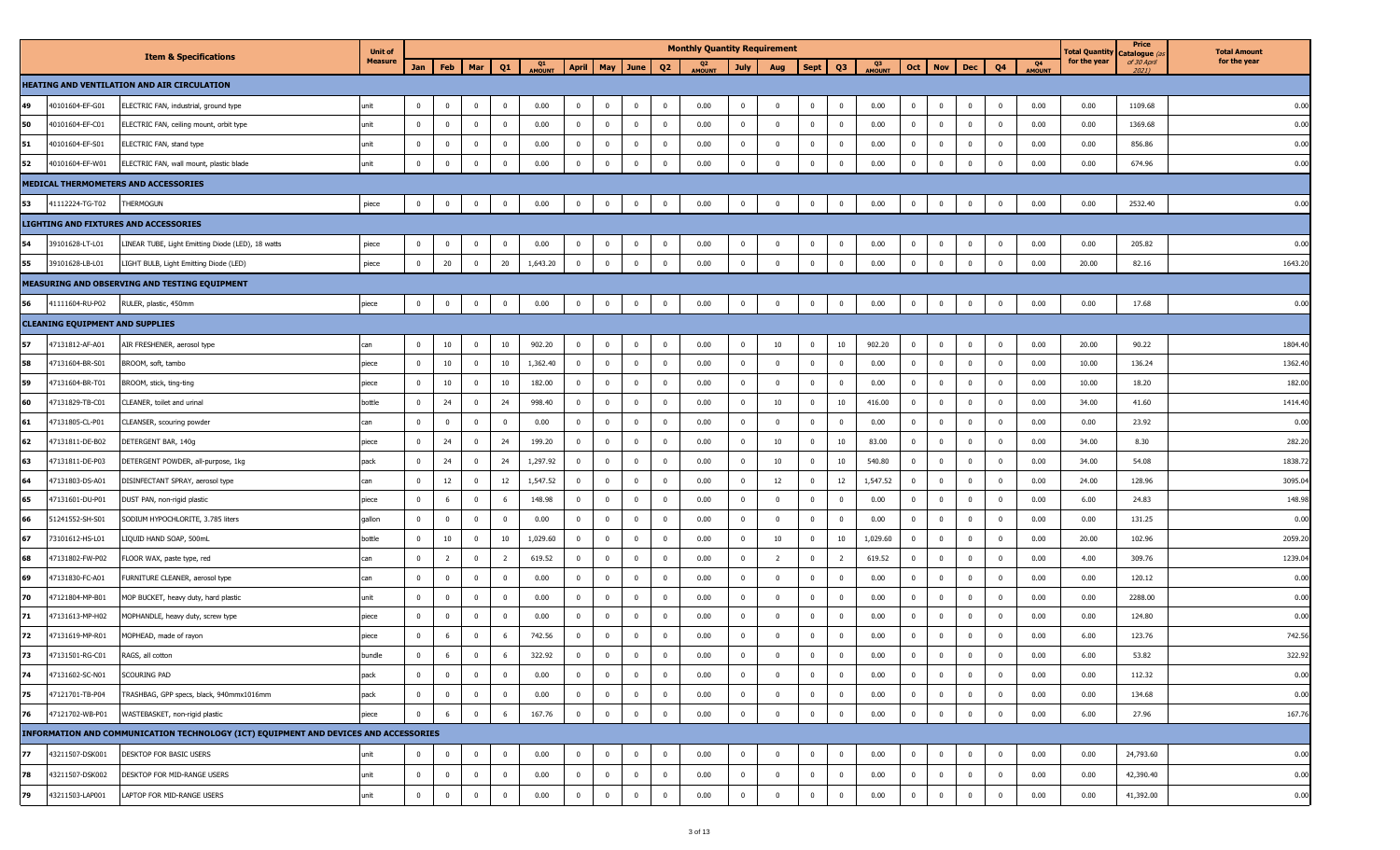|     |                 |                                                   | <b>Unit of</b> |                         |                |                |                         |                     |                         |                |                |                         | <b>Monthly Quantity Requirement</b> |                         |                         |                         |                |                     |                |                         |                |                |                     | Total Quantity | Price<br>Catalogue (a | <b>Total Amount</b> |
|-----|-----------------|---------------------------------------------------|----------------|-------------------------|----------------|----------------|-------------------------|---------------------|-------------------------|----------------|----------------|-------------------------|-------------------------------------|-------------------------|-------------------------|-------------------------|----------------|---------------------|----------------|-------------------------|----------------|----------------|---------------------|----------------|-----------------------|---------------------|
|     |                 | <b>Item &amp; Specifications</b>                  | <b>Measure</b> | Jan                     | Feb            | Mar            | Q <sub>1</sub>          | Q1<br><b>AMOUNT</b> | <b>April</b>            | May            | June           | Q <sub>2</sub>          | Q2<br><b>AMOUNT</b>                 | July                    | Aug                     | Sept                    | Q <sub>3</sub> | Q3<br><b>AMOUNT</b> | Oct            | <b>Nov</b>              | Dec            | Q <sub>4</sub> | Q4<br><b>AMOUNT</b> | for the year   | of 30 April<br>2021)  | for the year        |
| 80  | 43201827-HD-X02 | EXTERNAL HARD DRIVE, 1 TB                         | piece          | $\overline{\mathbf{0}}$ | $^{\circ}$     | $\mathbf{0}$   | $\overline{0}$          | 0.00                | $\overline{\mathbf{0}}$ | $\Omega$       | $\mathbf{0}$   | $\mathbf 0$             | 0.00                                | $\overline{0}$          | $\overline{0}$          | $\mathbf{0}$            | $\overline{0}$ | 0.00                | $\mathbf{0}$   | $\overline{0}$          | $\mathbf 0$    | $\mathbf 0$    | 0.00                | 0.00           | 2598.84               | 0.00                |
| 81  | 43202010-FD-U01 | FLASH DRIVE, 16 GB                                | piece          | $\mathbf{0}$            | 6              | $\overline{0}$ | 6                       | 1,004.64            | $\overline{0}$          | $\mathbf 0$    | $\bf{0}$       | $\overline{0}$          | 0.00                                | $\overline{0}$          | $\mathbf{0}$            | $\overline{0}$          | $\overline{0}$ | 0.00                | $\bf{0}$       | $\overline{\mathbf{0}}$ | $\mathbf 0$    | $\mathbf 0$    | 0.00                | 6.00           | 167.44                | 1004.64             |
| 82  | 43211708-MO-O01 | MOUSE, OPTICAL, USB connection type               | unit           | $\overline{0}$          | $\mathbf{0}$   | $\overline{0}$ | $\overline{0}$          | 0.00                | $\overline{0}$          | $\mathbf{0}$   | $\bf{0}$       | $\overline{\mathbf{0}}$ | 0.00                                | $\overline{0}$          | $\mathbf{0}$            | $\bf{0}$                | $\overline{0}$ | 0.00                | $\bf{0}$       | $\mathbf 0$             | $\overline{0}$ | $\overline{0}$ | 0.00                | 0.00           | 111.30                | 0.00                |
| 83  | 43211708-MO-O02 | MOUSE, WIRELESS, USB                              | unit           | $\mathbf 0$             | 6              | $\overline{0}$ | 6                       | 924.00              | $\Omega$                | $\Omega$       | $\mathbf 0$    | $\overline{0}$          | 0.00                                | $\mathbf{0}$            | $\mathbf 0$             | $\mathbf 0$             | $\overline{0}$ | 0.00                | $\mathbf 0$    | $\overline{0}$          | $\mathbf 0$    | $\overline{0}$ | 0.00                | 6.00           | 154.00                | 924.00              |
| 84  | 43212102-PR-D02 | PRINTER, impact, dot matrix, 24 pins, 136 columns | unit           | $\mathbf 0$             | $\mathbf 0$    | $\overline{0}$ | $\overline{0}$          | 0.00                | $\overline{0}$          | $\mathbf 0$    | $\mathbf 0$    | $\overline{\mathbf{0}}$ | 0.00                                | $\mathbf{0}$            | $\overline{0}$          | $\overline{0}$          | $\mathbf 0$    | 0.00                | $\mathbf 0$    | $\overline{\mathbf{0}}$ | $\mathbf 0$    | $\overline{0}$ | 0.00                | 0.00           | 38100.97              | 0.00                |
| 85  | 43212102-PR-D01 | PRINTER, impact, dot matrix, 9 pins, 80 columns   | unit           | $\overline{0}$          | $\mathbf{0}$   | $\overline{0}$ | $\overline{0}$          | 0.00                | $\overline{0}$          | $\Omega$       | $\bf{0}$       | $\overline{\mathbf{0}}$ | 0.00                                | $\overline{0}$          | $\overline{0}$          | $\bf{0}$                | $\overline{0}$ | 0.00                | $\bf{0}$       | $\mathbf 0$             | $\overline{0}$ | $\mathbf 0$    | 0.00                | 0.00           | 9191.52               | 0.00                |
| 86  | 43212105-PR-L01 | PRINTER, laser, monochrome                        | unit           | $\mathbf 0$             | $\mathbf{0}$   | $\mathbf{0}$   | $\mathbf{0}$            | 0.00                | $\mathbf{0}$            | $\Omega$       | $\bf{0}$       | $\mathbf 0$             | 0.00                                | $\mathbf 0$             | $^{\circ}$              | $\mathbf 0$             | $\mathbf 0$    | 0.00                | $\bf{0}$       | $\mathbf 0$             | $\overline{0}$ | $\overline{0}$ | 0.00                | 0.00           | 724.88                | 0.00                |
| 87  | 43212105-PR-L02 | PRINTER, laser, colored                           | unit           | $\overline{0}$          | $\overline{0}$ | $\mathbf 0$    | $\mathbf{0}$            | 0.00                | $\mathbf{0}$            | $\Omega$       | $\mathbf 0$    | $\overline{0}$          | 0.00                                | $\mathbf{0}$            | $\mathbf{0}$            | $\mathbf 0$             | $\mathbf 0$    | 0.00                | $\mathbf 0$    | $\overline{\mathbf{0}}$ | $\mathbf 0$    | $\overline{0}$ | 0.00                | 0.00           | 7899.00               | 0.00                |
|     |                 | OFFICE EQUIPMENT AND ACCESSORIES AND SUPPLIES     |                |                         |                |                |                         |                     |                         |                |                |                         |                                     |                         |                         |                         |                |                     |                |                         |                |                |                     |                |                       |                     |
| 88  | 44121710-CH-W01 | CHALK, white enamel                               | box            | $\mathbf 0$             | $\mathbf{0}$   | $\mathbf 0$    | $\mathbf 0$             | 0.00                | $\mathbf 0$             | $\mathbf{0}$   | $\bf{0}$       | $\overline{\mathbf{0}}$ | 0.00                                | 0                       | $\mathbf 0$             | $\mathbf 0$             | $\overline{0}$ | 0.00                | $\mathbf{0}$   | $\overline{\mathbf{0}}$ | $\mathbf{0}$   | $\overline{0}$ | 0.00                | 0.00           | 29.64                 | 0.00                |
| 89  | 44122105-BF-C01 | CLIP, backfold, 19mm                              | box            | $\overline{0}$          | 10             | $\mathbf 0$    | 10                      | 87.60               | $\overline{0}$          | $\bf{0}$       | $\mathbf{0}$   | $\overline{\mathbf{0}}$ | 0.00                                | $\mathbf 0$             | $\overline{0}$          | $\bf{0}$                | $\overline{0}$ | 0.00                | $\mathbf{0}$   | $\overline{\mathbf{0}}$ | $\mathbf 0$    | $\mathbf 0$    | 0.00                | 10.00          | 8.76                  | 87.60               |
| 90  | 44122105-BF-C02 | CLIP, backfold, 25mm                              | box            | $\bf{0}$                | 10             | $\mathbf{0}$   | 10                      | 152.20              | $\overline{\mathbf{0}}$ | $\bf{0}$       | $\mathbf{0}$   | $\overline{0}$          | 0.00                                | $\overline{0}$          | $\bf{0}$                | $\mathbf 0$             | $\overline{0}$ | 0.00                | $\bf{0}$       | $\overline{\mathbf{0}}$ | $\mathbf 0$    | $\mathbf 0$    | 0.00                | 10.00          | 15.22                 | 152.20              |
| 91  | 44122105-BF-C03 | CLIP, backfold, 32mm                              | box            | $\overline{0}$          | 10             | $\overline{0}$ | 10                      | 223.60              | $\overline{0}$          | $\bf{0}$       | $\bf{0}$       | $\overline{0}$          | 0.00                                | $\overline{0}$          | $\overline{0}$          | $\overline{0}$          | $\overline{0}$ | 0.00                | $\overline{0}$ | $\overline{0}$          | $\bf{0}$       | $\mathbf{0}$   | 0.00                | 10.00          | 22.36                 | 223.60              |
| 92  | 44122105-BF-C04 | CLIP, backfold, 50mm                              | box            | $\overline{0}$          | $\bf{0}$       | $\mathbf 0$    | $\overline{0}$          | 0.00                | $\overline{\mathbf{0}}$ | $\bf{0}$       | $\bf{0}$       | $\overline{\mathbf{0}}$ | 0.00                                | $^{\circ}$              | $\overline{\mathbf{0}}$ | $\bf{0}$                | $\overline{0}$ | 0.00                | $\bf{0}$       | $\overline{\mathbf{0}}$ | $\mathbf 0$    | $\overline{0}$ | 0.00                | 0.00           | 54.60                 | 0.00                |
| 93  | 44121801-CT-R02 | CORRECTION TAPE, 8m                               | piece          | $\overline{0}$          | 20             | $\mathbf 0$    | 20                      | 233.60              | $\overline{0}$          | $\mathbf 0$    | $\mathbf{0}$   | $\overline{0}$          | 0.00                                | $\mathbf{0}$            | 20                      | $\mathbf{0}$            | 20             | 233.60              | $\bf{0}$       | $\mathbf 0$             | $\mathbf 0$    | $\mathbf 0$    | 0.00                | 40.00          | 11.68                 | 467.20              |
| 94  | 44111515-DF-B01 | DATA FILE BOX                                     | piece          | $\overline{0}$          | 100            | $\overline{0}$ | 100                     | 7,720.00            | $\overline{0}$          | 50             | $\overline{0}$ | 50                      | 3,860.00                            | $\overline{\mathbf{0}}$ | $\overline{0}$          | $\overline{0}$          | $\overline{0}$ | 0.00                | $\overline{0}$ | $\overline{0}$          | $\bf{0}$       | $\mathbf{0}$   | 0.00                | 150.00         | 77.20                 | 11580.00            |
| 95  | 44122011-DF-F01 | DATA FOLDER                                       | piece          | $\mathbf 0$             | $\bf{0}$       | $\mathbf 0$    | $\overline{0}$          | 0.00                | $\overline{\mathbf{0}}$ | $\mathbf 0$    | $\bf{0}$       | $\overline{\mathbf{0}}$ | 0.00                                | $\mathbf{0}$            | $\overline{\mathbf{0}}$ | $\bf{0}$                | $\overline{0}$ | 0.00                | $\mathbf 0$    | $\overline{\mathbf{0}}$ | $\mathbf 0$    | $\overline{0}$ | 0.00                | 0.00           | 68.64                 | 0.00                |
| 96  | 44121506-EN-D01 | ENVELOPE, documentary, A4                         | box            | $\mathbf 0$             | $\mathbf 0$    | $\mathbf 0$    | $\overline{0}$          | 0.00                | $\overline{0}$          | $\bf{0}$       | $\mathbf{0}$   | $\overline{\mathbf{0}}$ | 0.00                                | $\mathbf{0}$            | $\mathbf 0$             | $\mathbf{0}$            | $\overline{0}$ | 0.00                | $\bf{0}$       | $\overline{0}$          | $\mathbf 0$    | $\overline{0}$ | 0.00                | 0.00           | 673.09                | 0.00                |
| 97  | 44121506-EN-D02 | ENVELOPE, DOCUMENTARY, for legal size document    | box            | $\overline{0}$          | $\overline{4}$ | $\overline{0}$ | $\overline{4}$          | 3,708.64            | $\overline{0}$          | $\bf{0}$       | $\bf{0}$       | $\overline{0}$          | 0.00                                | $\overline{0}$          | $\overline{0}$          | $\overline{0}$          | $\overline{0}$ | 0.00                | $\overline{0}$ | $\overline{0}$          | $\mathbf{0}$   | $\mathbf 0$    | 0.00                | 4.00           | 927.16                | 3708.64             |
| 98  | 44121506-EN-X01 | ENVELOPE, expanding, kraft, legal                 | box            | $\overline{0}$          | $\bf{0}$       | $\mathbf 0$    | $\overline{0}$          | 0.00                | $\overline{\mathbf{0}}$ | $\bf{0}$       | $\bf{0}$       | $\overline{\mathbf{0}}$ | 0.00                                | $\mathbf{0}$            | $\overline{\mathbf{0}}$ | $\mathbf 0$             | $\overline{0}$ | 0.00                | $\bf{0}$       | $\overline{\mathbf{0}}$ | $\mathbf 0$    | $\overline{0}$ | 0.00                | 0.00           | 738.40                | 0.00                |
| 99  | 44121506-EN-X02 | ENVELOPE, expanding, plastic                      | piece          | $\mathbf 0$             | $\bf{0}$       | $\overline{0}$ | $\overline{0}$          | 0.00                | $\mathbf 0$             | $\mathbf 0$    | $\mathbf{0}$   | $\overline{0}$          | 0.00                                | $\bf{0}$                | $\overline{0}$          | $\mathbf{0}$            | $\overline{0}$ | 0.00                | $\mathbf 0$    | $\overline{0}$          | $\mathbf 0$    | $\mathbf 0$    | 0.00                | 0.00           | 30.49                 | 0.00                |
| 100 | 44121506-EN-M02 | ENVELOPE, mailing                                 | box            | $\overline{0}$          | $\overline{2}$ | $\overline{0}$ | $\overline{2}$          | 756.40              | $\overline{0}$          | $\overline{0}$ | $\mathbf 0$    | $\overline{\mathbf{0}}$ | 0.00                                | $\mathbf 0$             | $\mathbf 0$             | $\bf{0}$                | $\overline{0}$ | 0.00                | $\mathbf 0$    | $\mathbf 0$             | $\mathbf 0$    | $\overline{0}$ | 0.00                | 2.00           | 378.20                | 756.40              |
| 101 | 44121504-EN-W02 | ENVELOPE, mailing, with window                    | box            | $\mathbf 0$             | $\bf{0}$       | $\overline{0}$ | $\overline{0}$          | 0.00                | $\overline{0}$          | $\mathbf{0}$   | $\bf{0}$       | $\overline{\mathbf{0}}$ | 0.00                                | $^{\circ}$              | $\overline{0}$          | $\bf{0}$                | $\overline{0}$ | 0.00                | $\mathbf{0}$   | $\mathbf 0$             | $\mathbf 0$    | $\mathbf 0$    | 0.00                | 0.00           | 433.68                | 0.00                |
| 102 | 44111912-ER-B01 | ERASER, FELT, for blackboard/whiteboard           | piece          | $\mathbf 0$             | $\mathbf{0}$   | $\overline{0}$ | $\overline{0}$          | 0.00                | $\overline{0}$          | $\overline{0}$ | $\bf{0}$       | $\mathbf{0}$            | 0.00                                | $\mathbf 0$             | $\mathbf{0}$            | $\bf{0}$                | $\overline{0}$ | 0.00                | $\mathbf 0$    | $\mathbf 0$             | $\mathbf 0$    | $\overline{0}$ | 0.00                | 0.00           | 10.30                 | 0.00                |
| 103 | 44122118-FA-P01 | FASTENER, metal, non-sharp edges                  | box            | $\mathbf 0$             | $\overline{0}$ | $\overline{0}$ | $\overline{0}$          | 0.00                | $\overline{0}$          | $\Omega$       | $\mathbf 0$    | $\overline{0}$          | 0.00                                | $\mathbf 0$             | $\mathbf 0$             | $\overline{0}$          | $\mathbf 0$    | 0.00                | $\mathbf 0$    | $\mathbf 0$             | $\mathbf 0$    | $\overline{0}$ | 0.00                | 0.00           | 83.41                 | 0.00                |
| 104 | 44111515-FO-X01 | FILE ORGANIZER, expanding, plastic, legal         | piece          | $\mathbf 0$             | $\bf{0}$       | $\overline{0}$ | $\overline{0}$          | 0.00                | $\overline{0}$          | $\mathbf 0$    | $\overline{0}$ | $\overline{\mathbf{0}}$ | 0.00                                | $\mathbf{0}$            | $\overline{0}$          | $\overline{0}$          | $\overline{0}$ | 0.00                | $\mathbf{0}$   | $\overline{0}$          | $\mathbf 0$    | $\mathbf 0$    | 0.00                | 0.00           | 86.04                 | 0.00                |
| 105 | 44122018-FT-D01 | FILE TAB DIVIDER, bristol board, for A4           | set            | $\mathbf 0$             | $\mathbf{0}$   | $\mathbf{0}$   | $\mathbf 0$             | 0.00                | $\overline{0}$          | $\Omega$       | $\bf{0}$       | $\mathbf 0$             | 0.00                                | $\bf{0}$                | $\mathbf 0$             | $\mathbf 0$             | $\mathbf{0}$   | 0.00                | $\bf{0}$       | $\mathbf 0$             | $\overline{0}$ | $\overline{0}$ | 0.00                | 0.00           | 11.13                 | 0.00                |
| 106 | 44122018-FT-D02 | FILE TAB DIVIDER, legal                           | set            | $\mathbf 0$             | $\overline{0}$ | $\mathbf 0$    | $\overline{0}$          | 0.00                | $\overline{0}$          | $\mathbf 0$    | $\mathbf 0$    | $\overline{\mathbf{0}}$ | 0.00                                | $\bf{0}$                | $\mathbf 0$             | $\mathbf 0$             | $\overline{0}$ | 0.00                | $\mathbf 0$    | $\overline{\mathbf{0}}$ | $\mathbf 0$    | $\overline{0}$ | 0.00                | 0.00           | 14.23                 | 0.00                |
| 107 | 44122011-FO-F01 | FOLDER, fancy, with slide, A4                     | bundle         | $\mathbf 0$             | $\mathbf{0}$   | $\overline{0}$ | $\overline{0}$          | 0.00                | $\overline{0}$          | $\overline{0}$ | $\mathbf{0}$   | $\overline{\mathbf{0}}$ | 0.00                                | $\mathbf{0}$            | $\mathbf{0}$            | $\mathbf 0$             | $\overline{0}$ | 0.00                | $\mathbf 0$    | $\overline{0}$          | $\mathbf 0$    | $\mathbf 0$    | 0.00                | 0.00           | 270.40                | 0.00                |
| 108 | 44122011-FO-F02 | FOLDER, fancy, with slide, legal                  | bundle         | $\overline{0}$          | $\mathbf{0}$   | $\mathbf 0$    | $\Omega$                | 0.00                | $\mathbf 0$             | $\Omega$       | $\bf{0}$       | $\mathbf 0$             | 0.00                                | 0                       | $\mathbf{0}$            | 0                       | $\mathbf{0}$   | 0.00                | $\bf{0}$       | $\mathbf 0$             | $\mathbf 0$    | $\overline{0}$ | 0.00                | 0.00           | 311.88                | 0.00                |
| 109 | 44122011-FO-L01 | FOLDER, L-type, A4                                | pack           | $\overline{0}$          | $\overline{0}$ | $\overline{0}$ | $\overline{\mathbf{0}}$ | 0.00                | $\overline{0}$          | $\bf{0}$       | $\overline{0}$ | $\bf{0}$                | 0.00                                | $\overline{0}$          | $\overline{0}$          | $\mathbf{0}$            | $\overline{0}$ | 0.00                | $\mathbf{0}$   | $\overline{0}$          | $\bf{0}$       | $\overline{0}$ | 0.00                | 0.00           | 171.43                | 0.00                |
| 110 | 44122011-FO-L02 | FOLDER, L-type, legal                             | pack           | $\overline{0}$          | 8              | $\mathbf 0$    | 8                       | 1,945.92            | $\overline{0}$          | $\mathbf 0$    | $\mathbf 0$    | $\overline{0}$          | 0.00                                | $\overline{0}$          | $\mathbf{0}$            | $\mathbf{0}$            | $\overline{0}$ | 0.00                | $\mathbf{0}$   | $\overline{\mathbf{0}}$ | $\mathbf 0$    | $\overline{0}$ | 0.00                | 8.00           | 243.24                | 1945.92             |
| 111 | 44122027-FO-P01 | FOLDER, pressboard                                | box            | $\overline{0}$          | $\bf{0}$       | $\overline{0}$ | $\overline{0}$          | 0.00                | $\overline{\mathbf{0}}$ | $\overline{0}$ | $\overline{0}$ | $\overline{0}$          | 0.00                                | $\overline{0}$          | $\bf{0}$                | $\bf{0}$                | $\overline{0}$ | 0.00                | $\bf{0}$       | $\overline{\mathbf{0}}$ | $\mathbf{0}$   | $\overline{0}$ | 0.00                | 0.00           | 952.64                | 0.00                |
| 112 | 44122011-FO-T03 | FOLDER, with tab, A4                              | pack           | $\overline{0}$          | $\overline{0}$ | $\overline{0}$ | $\overline{0}$          | 0.00                | $\overline{\mathbf{0}}$ | $\bf{0}$       | $\overline{0}$ | $\overline{0}$          | 0.00                                | $\overline{0}$          | $\bf{0}$                | $\overline{0}$          | $\overline{0}$ | 0.00                | $\overline{0}$ | $\overline{\mathbf{0}}$ | $\mathbf 0$    | $\overline{0}$ | 0.00                | 0.00           | 279.00                | 0.00                |
| 113 | 44122011-FO-T04 | FOLDER, with tab, legal                           | pack           | $\overline{0}$          | $\bf{0}$       | $\mathbf 0$    | $\overline{0}$          | 0.00                | $\overline{0}$          | $\bf{0}$       | $\overline{0}$ | $\overline{0}$          | 0.00                                | $\mathbf{0}$            | $\overline{0}$          | $\overline{0}$          | $\overline{0}$ | 0.00                | $\mathbf{0}$   | $\overline{\mathbf{0}}$ | $\mathbf 0$    | $\overline{0}$ | 0.00                | 0.00           | 321.36                | 0.00                |
| 114 | 44122008-IT-T01 | INDEX TAB, self-adhesive, transparent             | box            | $\overline{0}$          | $\bf{0}$       | $\mathbf 0$    | $\mathbf 0$             | 0.00                | $\mathbf 0$             | $\mathbf 0$    | $\bf{0}$       | $\mathbf{0}$            | 0.00                                | $\overline{0}$          | $\mathbf 0$             | $\mathbf 0$             | $\overline{0}$ | 0.00                | $\bf{0}$       | $\overline{\mathbf{0}}$ | $\mathbf{0}$   | $\overline{0}$ | 0.00                | 0.00           | 56.68                 | 0.00                |
| 115 | 44111515-MF-B02 | MAGAZINE FILE BOX, large                          | piece          | $\overline{0}$          | $\overline{0}$ | $\mathbf 0$    | $\overline{0}$          | 0.00                | $\mathbf 0$             | $\mathbf 0$    | $\overline{0}$ | $\overline{0}$          | 0.00                                | $\overline{0}$          | $\overline{0}$          | $\overline{\mathbf{0}}$ | $\mathbf 0$    | 0.00                | $\overline{0}$ | $\overline{\mathbf{0}}$ | $\mathbf 0$    | $\overline{0}$ | 0.00                | 0.00           | 41.60                 | 0.00                |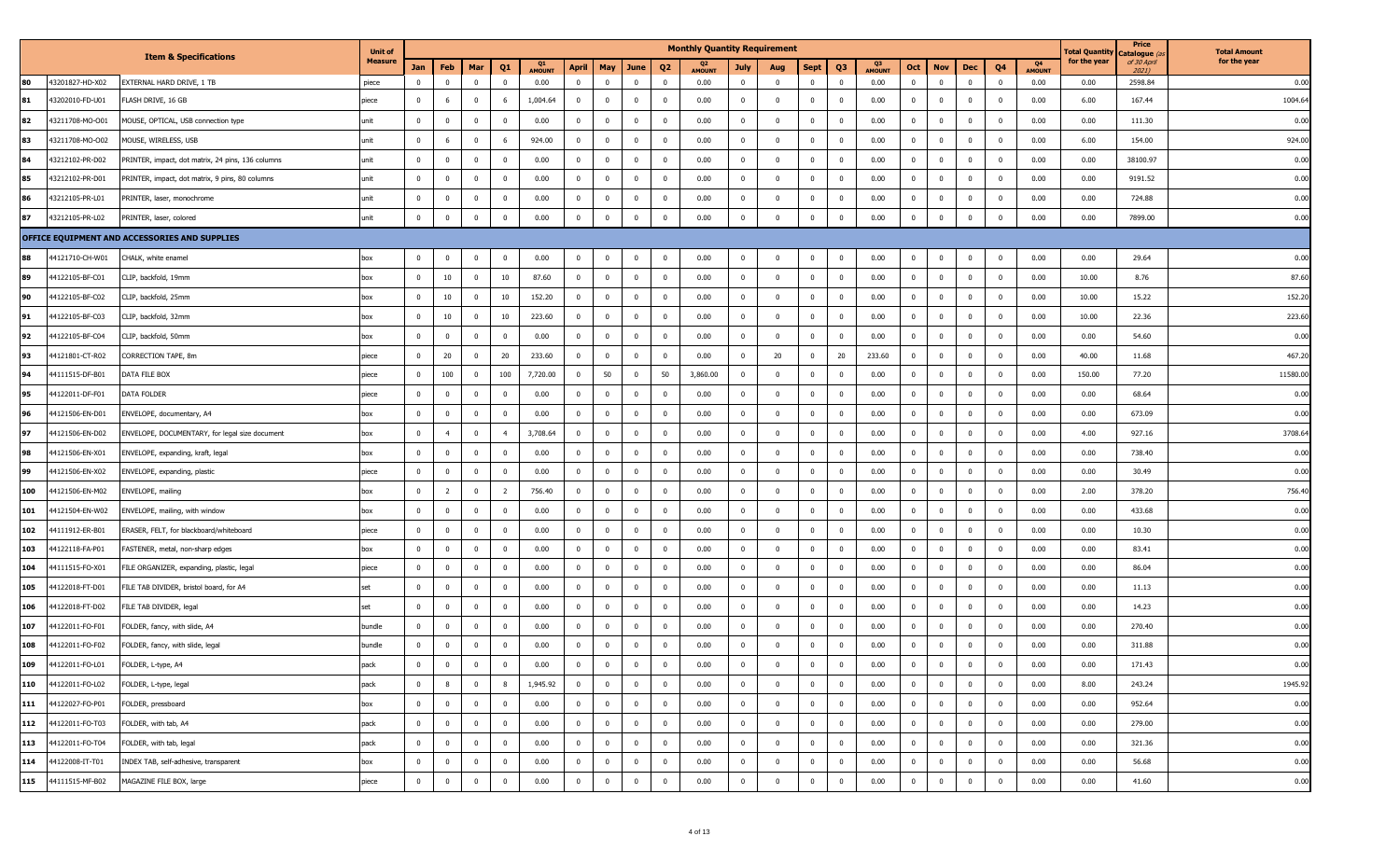|     |                 |                                                     | <b>Unit of</b> |                |                |                         |                         |                     |                         |                |                |                         | <b>Monthly Quantity Requirement</b> |                |                |                         |                         |                     |                |                         |                |                         |                     | Total Quantity | Price<br>Catalogue <i>(a</i> | <b>Total Amount</b> |
|-----|-----------------|-----------------------------------------------------|----------------|----------------|----------------|-------------------------|-------------------------|---------------------|-------------------------|----------------|----------------|-------------------------|-------------------------------------|----------------|----------------|-------------------------|-------------------------|---------------------|----------------|-------------------------|----------------|-------------------------|---------------------|----------------|------------------------------|---------------------|
|     |                 | <b>Item &amp; Specifications</b>                    | <b>Measure</b> | Jan            | Feb            | Mar                     | Q1                      | Q1<br><b>AMOUNT</b> | <b>April</b>            | May            | June           | Q <sub>2</sub>          | <b>AMOUNT</b>                       | July           | Aug            | Sept                    | Q <sub>3</sub>          | 03<br><b>AMOUNT</b> | Oct            | <b>Nov</b>              | Dec            | Q4                      | Q4<br><b>AMOUNT</b> | for the year   | of 30 April<br>2021)         | for the year        |
| 116 | 44121716-MA-F01 | MARKER, fluorescent                                 |                | $\mathbf 0$    | 12             | $\overline{0}$          | 12                      | 439.92              | $\overline{\mathbf{0}}$ | $\mathbf 0$    | $\mathbf 0$    | $\overline{\mathbf{0}}$ | 0.00                                | $\mathbf{0}$   | $\mathbf 0$    | $\mathbf{0}$            | $\overline{0}$          | 0.00                | $\mathbf{0}$   | $\overline{0}$          | $\mathbf{0}$   | $\mathbf 0$             | 0.00                | 12.00          | 36.66                        | 439.92              |
| 117 | 44121708-MW-B01 | MARKER, whiteboard, black                           | piece          | $\mathbf{0}$   | 12             | $\mathbf{0}$            | 12                      | 160.56              | $\overline{\mathbf{0}}$ | $^{\circ}$     | $\mathbf{0}$   | $\overline{\mathbf{0}}$ | 0.00                                | 0              | 0              | $\mathbf 0$             | 0                       | 0.00                | $\mathbf 0$    | $\overline{\mathbf{0}}$ | $\mathbf 0$    | $^{\circ}$              | 0.00                | 12.00          | 13.38                        | 160.56              |
| 118 | 44121708-MW-B02 | MARKER, whiteboard, blue                            | piece          | $\mathbf{0}$   | 12             | $\overline{0}$          | 12                      | 160.56              | $\overline{0}$          | $\mathbf 0$    | $\mathbf{0}$   | $\overline{\mathbf{0}}$ | 0.00                                | $\mathbf{0}$   | $^{\circ}$     | $\mathbf{0}$            | $\overline{0}$          | 0.00                | $\mathbf{0}$   | $\overline{\mathbf{0}}$ | $\mathbf 0$    | $\mathbf{0}$            | 0.00                | 12.00          | 13.38                        | 160.56              |
| 119 | 44121708-MW-B03 | MARKER, whiteboard, red                             | piece          | $\mathbf 0$    | 12             | $\mathbf 0$             | 12                      | 160.56              | $\overline{\mathbf{0}}$ | $\mathbf{0}$   | $\bf{0}$       | $\overline{\mathbf{0}}$ | 0.00                                | $\overline{0}$ | $\bf{0}$       | $\mathbf{0}$            | $\overline{0}$          | 0.00                | $\overline{0}$ | $\overline{0}$          | $\bf{0}$       | $\mathbf 0$             | 0.00                | 12.00          | 13.38                        | 160.56              |
| 120 | 44121708-MP-B01 | MARKER, permanent, black, bullet type               | piece          | $\mathbf{0}$   | 12             | $\overline{0}$          | 12                      | 107.76              | $\overline{\mathbf{0}}$ | $\mathbf{0}$   | $\bf{0}$       | $\overline{\mathbf{0}}$ | 0.00                                | 0              | $\mathbf 0$    | $\mathbf 0$             | $\overline{\mathbf{0}}$ | 0.00                | $\mathbf{0}$   | $\overline{\mathbf{0}}$ | $\mathbf 0$    | $^{\circ}$              | 0.00                | 12.00          | 8.98                         | 107.76              |
| 121 | 44121708-MP-B02 | MARKER, permanent, blue, bullet type                | piece          | $\mathbf{0}$   | 12             | $\overline{0}$          | 12                      | 107.76              | $\overline{\mathbf{0}}$ | $\bf{0}$       | $\mathbf{0}$   | $\overline{\mathbf{0}}$ | 0.00                                | $\mathbf{0}$   | $\Omega$       | $\mathbf{0}$            | $\overline{0}$          | 0.00                | $\mathbf{0}$   | $\overline{0}$          | $\mathbf{0}$   | $\Omega$                | 0.00                | 12.00          | 8.98                         | 107.76              |
| 122 | 44121708-MP-B03 | MARKER, permanent, red, bullet type                 | piece          | $\mathbf 0$    | 12             | $\overline{\mathbf{0}}$ | 12                      | 107.76              | $\overline{\mathbf{0}}$ | $\mathbf{0}$   | $\bf{0}$       | $\overline{\mathbf{0}}$ | 0.00                                | $\mathbf 0$    | $\mathbf 0$    | $\mathbf{0}$            | $\overline{0}$          | 0.00                | $\overline{0}$ | $\overline{\mathbf{0}}$ | $\mathbf{0}$   | $\mathbf 0$             | 0.00                | 12.00          | 8.98                         | 107.76              |
| 123 | 44122104-PC-G01 | PAPER CLIP, vinyl/plastic coated, 33mm              | box            | $\overline{0}$ | 12             | $\mathbf 0$             | 12                      | 93.12               | $\overline{\mathbf{0}}$ | $\mathbf{0}$   | $\mathbf{0}$   | $\overline{\mathbf{0}}$ | 0.00                                | 0              | 0              | $\mathbf{0}$            | $\overline{\mathbf{0}}$ | 0.00                | $\mathbf{0}$   | $\overline{\mathbf{0}}$ | $\overline{0}$ | $^{\circ}$              | 0.00                | 12.00          | 7.76                         | 93.12               |
| 124 | 44122104-PC-J02 | PAPER CLIP, vinyl/plastic coated, 50mm              | box            | $\mathbf{0}$   | 12             | $\overline{0}$          | 12                      | 165.36              | $\overline{0}$          | $\mathbf 0$    | $\mathbf{0}$   | $\overline{\mathbf{0}}$ | 0.00                                | $\mathbf{0}$   | $\mathbf{0}$   | $\mathbf{0}$            | $\overline{0}$          | 0.00                | $\mathbf{0}$   | $\overline{\mathbf{0}}$ | $\mathbf{0}$   | $\Omega$                | 0.00                | 12.00          | 13.78                        | 165.36              |
| 125 | 44121706-PE-L01 | PENCIL, lead, with eraser                           | box            | $\overline{0}$ | $\mathbf 0$    | $\mathbf 0$             | $\overline{0}$          | 0.00                | $\overline{\mathbf{0}}$ | $\mathbf{0}$   | $\bf{0}$       | $\bf{0}$                | 0.00                                | $\mathbf 0$    | $\bf{0}$       | $\mathbf{0}$            | $\overline{0}$          | 0.00                | $\overline{0}$ | $\overline{0}$          | $\bf{0}$       | $\mathbf 0$             | 0.00                | 0.00           | 20.79                        | 0.00                |
| 126 | 44122037-RB-P10 | RING BINDER, plastic, 32mm                          | bundle         | $\mathbf{0}$   | $^{\circ}$     | $\mathbf 0$             | $\overline{\mathbf{0}}$ | 0.00                | $\overline{\mathbf{0}}$ | $\mathbf{0}$   | $\bf{0}$       | $\overline{\mathbf{0}}$ | 0.00                                | 0              | $\mathbf 0$    | $\mathbf{0}$            | $\overline{\mathbf{0}}$ | 0.00                | $\mathbf{0}$   | $\mathbf 0$             | $\mathbf 0$    | $^{\circ}$              | 0.00                | 0.00           | 239.79                       | 0.00                |
| 127 | 44122101-RU-B01 | RUBBER BAND, No. 18                                 | box            | $\mathbf{0}$   | $\overline{2}$ | $\overline{0}$          | 2                       | 200.10              | $\overline{0}$          | $\mathbf{0}$   | $\mathbf{0}$   | $\overline{\mathbf{0}}$ | 0.00                                | $\mathbf{0}$   | $\Omega$       | $\mathbf{0}$            | $\overline{0}$          | 0.00                | $\mathbf{0}$   | $\overline{0}$          | $\mathbf{0}$   | $\Omega$                | 0.00                | 2.00           | 100.05                       | 200.10              |
| 128 | 44121905-SP-F01 | STAMP PAD, felt                                     | piece          | $\mathbf 0$    | $\mathbf 0$    | $\mathbf 0$             | $\overline{0}$          | 0.00                | $\overline{\mathbf{0}}$ | $\mathbf{0}$   | $\bf{0}$       | $\overline{\mathbf{0}}$ | 0.00                                | $\mathbf 0$    | $\mathbf 0$    | $\mathbf{0}$            | $\overline{0}$          | 0.00                | $\overline{0}$ | $\overline{\mathbf{0}}$ | $\mathbf{0}$   | $\mathbf 0$             | 0.00                | 0.00           | 34.95                        | 0.00                |
| 129 | 44121612-BL-H01 | BLADE, for general purpose cutter / utility knife   | piece          | $\mathbf 0$    | $^{\circ}$     | $\overline{0}$          | $\mathbf 0$             | 0.00                | $\mathbf 0$             | $^{\circ}$     | $\mathbf{0}$   | $\bf{0}$                | 0.00                                | 0              | $\mathbf 0$    | $\mathbf 0$             | $\overline{0}$          | 0.00                | $\mathbf 0$    | $\mathbf{0}$            | $\mathbf 0$    |                         | 0.00                | 0.00           | 14.82                        | 0.00                |
| 130 | 44121612-CU-H01 | CUTTER/UTILITY KNIFE, for general purpose           | piece          | $\overline{0}$ | 6              | $\Omega$                | 6                       | 200.58              | $\overline{0}$          | $\bf{0}$       | $\mathbf{0}$   | $\overline{\mathbf{0}}$ | 0.00                                | $\mathbf{0}$   | $\mathbf 0$    | $\mathbf{0}$            | $\mathbf 0$             | 0.00                | $\mathbf{0}$   | $\overline{0}$          | $\mathbf{0}$   | $\Omega$                | 0.00                | 6.00           | 33.43                        | 200.58              |
| 131 | 44103202-DS-M01 | DATING AND STAMPING MACHINE                         | piece          | $\mathbf 0$    | $\mathbf 0$    | $\overline{0}$          | $\overline{0}$          | 0.00                | $\overline{0}$          | $\mathbf{0}$   | $\bf{0}$       | $\overline{\mathbf{0}}$ | 0.00                                | $\mathbf 0$    | $\mathbf 0$    | $\overline{\mathbf{0}}$ | $\overline{0}$          | 0.00                | $\overline{0}$ | $\overline{0}$          | $\mathbf{0}$   | $\mathbf 0$             | 0.00                | 0.00           | 453.96                       | 0.00                |
| 132 | 44121619-PS-M01 | PENCIL SHARPENER, manual, single cutter head        | piece          | 0              | $^{\circ}$     | $\overline{0}$          | $\mathbf 0$             | 0.00                | $\mathbf 0$             | $^{\circ}$     | $\mathbf{0}$   | $\bf{0}$                | 0.00                                | 0              | $\mathbf 0$    | $\mathbf 0$             | $\overline{0}$          | 0.00                | $\mathbf 0$    | $\overline{0}$          | $\mathbf 0$    |                         | 0.00                | 0.00           | 202.67                       | 0.00                |
| 133 | 44101602-PU-P01 | PUNCHER, paper, heavy duty                          | piece          | $^{\circ}$     | $\mathbf{0}$   | $\Omega$                | $\overline{0}$          | 0.00                | $\overline{0}$          | $\Omega$       | $\mathbf{0}$   | $\overline{0}$          | 0.00                                | $\mathbf{0}$   | $\Omega$       | $\mathbf{0}$            | $\overline{0}$          | 0.00                | $^{\circ}$     | $\overline{0}$          | $\mathbf{0}$   | $\Omega$                | 0.00                | 0.00           | 150.80                       | 0.00                |
| 134 | 44121618-SS-S01 | SCISSORS, symmetrical                               | pair           | $\mathbf 0$    | $\mathbf 0$    | $\mathbf 0$             | $\overline{0}$          | 0.00                | $\overline{\mathbf{0}}$ | $\mathbf{0}$   | $\bf{0}$       | $\overline{\mathbf{0}}$ | 0.00                                | $\mathbf 0$    | $\mathbf 0$    | $\mathbf{0}$            | $\overline{0}$          | 0.00                | $\overline{0}$ | $\overline{\mathbf{0}}$ | $\mathbf{0}$   | $\mathbf 0$             | 0.00                | 0.00           | 40.56                        | 0.00                |
| 135 | 44121615-ST-S01 | STAPLER, standard type                              | piece          | $\mathbf 0$    | $^{\circ}$     | $\overline{0}$          | $\mathbf 0$             | 0.00                | $\mathbf 0$             | $^{\circ}$     | $\mathbf{0}$   | $\bf{0}$                | 0.00                                | 0              | $\mathbf 0$    | $\mathbf 0$             | $\overline{0}$          | 0.00                | $\mathbf 0$    | $^{\circ}$              | $\mathbf 0$    |                         | 0.00                | 0.00           | 140.40                       | 0.00                |
| 136 | 44121615-ST-B01 | STAPLER, heavy duty, binder type                    | unit           | $\overline{0}$ | $\mathbf{0}$   | $\Omega$                | $\overline{0}$          | 0.00                | $\overline{0}$          | $\mathbf{0}$   | $\mathbf{0}$   | $\overline{0}$          | 0.00                                | $\overline{0}$ | $\mathbf 0$    | $\mathbf{0}$            | $\mathbf 0$             | 0.00                | $\mathbf{0}$   | $\overline{0}$          | $\mathbf{0}$   | $\Omega$                | 0.00                | 0.00           | 914.22                       | 0.00                |
| 137 | 44121613-SR-P01 | STAPLE REMOVER, plier type                          | piece          | $\mathbf 0$    | -6             | $\overline{0}$          | 6                       | 149.40              | $\overline{0}$          | $\mathbf{0}$   | $\bf{0}$       | $\overline{\mathbf{0}}$ | 0.00                                | $\mathbf 0$    | $\mathbf 0$    | $\overline{0}$          | $\overline{0}$          | 0.00                | $\overline{0}$ | $\overline{\mathbf{0}}$ | $\mathbf{0}$   | $\mathbf 0$             | 0.00                | 6.00           | 24.90                        | 149.40              |
| 138 | 44121605-TD-T01 | TAPE DISPENSER, table top                           | piece          | 0              | $^{\circ}$     | $\overline{0}$          | $\mathbf 0$             | 0.00                | $\mathbf 0$             | $^{\circ}$     | $\mathbf{0}$   | 0                       | 0.00                                | 0              | $\mathbf 0$    | $\mathbf 0$             | $\overline{0}$          | 0.00                | $\mathbf 0$    | $\overline{0}$          | $\mathbf 0$    |                         | 0.00                | 0.00           | 64.20                        | 0.00                |
| 139 | 44101602-PB-M01 | BINDING AND PUNCHING MACHINE, 50mm binding capacit  | unit           | $\mathbf 0$    | $^{\circ}$     | $\Omega$                | $\overline{0}$          | 0.00                | $\overline{0}$          | $\Omega$       | $\mathbf{0}$   | $\overline{0}$          | 0.00                                | $\overline{0}$ | $\Omega$       | $\mathbf{0}$            | $\mathbf{0}$            | 0.00                | $\mathbf{0}$   | $\overline{0}$          | $\mathbf{0}$   | $\Omega$                | 0.00                | 0.00           | 9534.72                      | 0.00                |
| 140 | 44101807-CA-C01 | CALCULATOR, compact                                 | unit           | $\mathbf 0$    | $\overline{2}$ | $\mathbf 0$             | $\overline{2}$          | 693.70              | $\overline{0}$          | $\mathbf{0}$   | $\bf{0}$       | $\overline{\mathbf{0}}$ | 0.00                                | $\mathbf 0$    | $\mathbf 0$    | $\overline{0}$          | $\overline{0}$          | 0.00                | $\overline{0}$ | $\overline{\mathbf{0}}$ | $\mathbf{0}$   | $\mathbf 0$             | 0.00                | 2.00           | 346.85                       | 693.70              |
| 141 | 44101714-FX-M01 | ACSIMILE MACHINE                                    | unit           | $\mathbf 0$    | $^{\circ}$     | $\overline{0}$          | $\mathbf 0$             | 0.00                | $\mathbf 0$             | $\mathbf{0}$   | $\mathbf{0}$   | $\bf{0}$                | 0.00                                | 0              | $\mathbf 0$    | 0                       | $\overline{0}$          | 0.00                | $\mathbf 0$    | $^{\circ}$              | $\mathbf 0$    |                         | 0.00                | 0.00           | 5642.00                      | 0.00                |
| 142 | 44101601-PT-M01 | PAPER TRIMMER / CUTTING MACHINE, table top          | unit           | $\mathbf 0$    | $^{\circ}$     | $\overline{0}$          | $\mathbf 0$             | 0.00                | $\mathbf 0$             | $\overline{0}$ | $\mathbf{0}$   | $\overline{0}$          | 0.00                                | $\mathbf 0$    | $\Omega$       | $\mathbf 0$             | $\overline{0}$          | 0.00                | $\mathbf{0}$   | $\mathbf 0$             | $\mathbf{0}$   | $\Omega$                | 0.00                | 0.00           | 9297.60                      | 0.00                |
| 143 | 44101603-PS-M01 | PAPER SHREDDER                                      | unit           | $\mathbf 0$    | $\mathbf 0$    | $\mathbf 0$             | $\overline{0}$          | 0.00                | $\overline{\mathbf{0}}$ | $\overline{0}$ | $\mathbf 0$    | $\overline{\mathbf{0}}$ | 0.00                                | $\mathbf 0$    | $\mathbf 0$    | $\overline{0}$          | $\overline{0}$          | 0.00                | $\mathbf{0}$   | $\overline{\mathbf{0}}$ | $\mathbf 0$    | $\overline{0}$          | 0.00                | 0.00           | 5699.20                      | 0.00                |
|     |                 | PRINTER OR FACSIMILE OR PHOTOCOPIER SUPPLIES        |                |                |                |                         |                         |                     |                         |                |                |                         |                                     |                |                |                         |                         |                     |                |                         |                |                         |                     |                |                              |                     |
| 144 | 44103109-BR-D05 | DRUM CART, BROTHER DR-3455, Black                   | Cart           | $\mathbf 0$    | $\mathbf{0}$   | $\overline{0}$          | $\mathbf 0$             | 0.00                | $\overline{\mathbf{0}}$ | $\mathbf{0}$   | $\bf{0}$       | $\overline{\mathbf{0}}$ | 0.00                                | $\overline{0}$ | $\mathbf 0$    | $\bf{0}$                | $\overline{0}$          | 0.00                | $\overline{0}$ | $\overline{\mathbf{0}}$ | $\mathbf 0$    | $\mathbf{0}$            | 0.00                | 0.00           | 6947.20                      | 0.00                |
| 145 | 44103105-BR-B04 | INK CART, BROTHER LC67B, Black                      | Cart           | $\mathbf 0$    | $\mathbf{0}$   | $\overline{0}$          | $\mathbf 0$             | 0.00                | $\mathbf 0$             | $\mathbf{0}$   | $\overline{0}$ | $\overline{\mathbf{0}}$ | 0.00                                | 0              | $\mathbf 0$    | $\bf{0}$                | $\overline{0}$          | 0.00                | $\mathbf{0}$   | $\overline{\mathbf{0}}$ | $\mathbf{0}$   | $\mathbf 0$             | 0.00                | 0.00           | 910.00                       | 0.00                |
| 146 | 44103105-BR-B05 | INK CART, BROTHER LC67HYBK, Black                   | Cart           | $\mathbf 0$    | $\overline{0}$ | $\overline{0}$          | $\bf{0}$                | 0.00                | $\overline{0}$          | $\overline{0}$ | $\mathbf{0}$   | $\overline{\mathbf{0}}$ | 0.00                                | $\overline{0}$ | $\mathbf{0}$   | $\overline{0}$          | $\overline{0}$          | 0.00                | $\overline{0}$ | $\overline{\mathbf{0}}$ | $\mathbf{0}$   | $\overline{\mathbf{0}}$ | 0.00                | 0.00           | 1601.60                      | 0.00                |
| 147 | 44103109-BR-D06 | Drum Cart, Brother DR-451CL, high yield 30000 pages | Cart           | $\mathbf 0$    | $\bf{0}$       | $\overline{0}$          | $\overline{0}$          | 0.00                | $\overline{0}$          | $\bf{0}$       | $\mathbf 0$    | $\overline{\mathbf{0}}$ | 0.00                                | $\overline{0}$ | $\overline{0}$ | $\overline{0}$          | $\overline{0}$          | 0.00                | $\mathbf{0}$   | $\overline{\mathbf{0}}$ | $\mathbf 0$    | $\overline{0}$          | 0.00                | 0.00           | 6760.00                      | 0.00                |
| 148 | 44103103-BR-B16 | Toner Cart, Brother TN-456 BLACK, high yield 6500   | Cart           | $\bf{0}$       | $\mathbf{0}$   | $\overline{0}$          | $\bf{0}$                | 0.00                | $\bf{0}$                | $\bf{0}$       | $\overline{0}$ | $\overline{\mathbf{0}}$ | 0.00                                | $\overline{0}$ | $\mathbf 0$    | $\mathbf{0}$            | $\overline{0}$          | 0.00                | $\overline{0}$ | $\overline{\mathbf{0}}$ | $\mathbf{0}$   | $\overline{0}$          | 0.00                | 0.00           | 5080.40                      | 0.00                |
| 149 | 44103103-BR-C03 | Toner Cart, Brother TN-456 CYAN, high yield 6500    | Cart           | $\mathbf 0$    | $\overline{0}$ | $\overline{0}$          | $\overline{0}$          | 0.00                | $\bf{0}$                | $\overline{0}$ | $\overline{0}$ | $\overline{\mathbf{0}}$ | 0.00                                | $\mathbf 0$    | $\bf{0}$       | $\overline{0}$          | $\overline{0}$          | 0.00                | $\overline{0}$ | $\overline{\mathbf{0}}$ | $\mathbf{0}$   | $\mathbf{0}$            | 0.00                | 0.00           | 8569.60                      | 0.00                |
| 150 | 44103103-BR-M03 | Toner Cart, Brother TN-456 MAGENTA, high yield      | Cart           | $\mathbf 0$    | $\mathbf{0}$   | $\mathbf 0$             | $\overline{0}$          | 0.00                | $\overline{\mathbf{0}}$ | $\bf{0}$       | $\mathbf 0$    | $\overline{\mathbf{0}}$ | 0.00                                | $\mathbf 0$    | $\overline{0}$ | $\overline{0}$          | $\overline{0}$          | 0.00                | $\mathbf{0}$   | $\overline{\mathbf{0}}$ | $\mathbf{0}$   | $\mathbf{0}$            | 0.00                | 0.00           | 8569.60                      | 0.00                |
| 151 | 44103103-BR-Y03 | Toner Cart, Brother TN-456 YELLOW, high yield 6500  | Cart           | $\mathbf 0$    | $\bf{0}$       | $\overline{0}$          | $\pmb{0}$               | 0.00                | $\overline{\mathbf{0}}$ | $\overline{0}$ | $\overline{0}$ | $\overline{\mathbf{0}}$ | 0.00                                | $\mathbf 0$    | $\mathbf 0$    | $\mathbf 0$             | $\mathbf 0$             | 0.00                | $\overline{0}$ | $\overline{\mathbf{0}}$ | $\mathbf 0$    | $\bf{0}$                | 0.00                | 0.00           | 8569.60                      | 0.00                |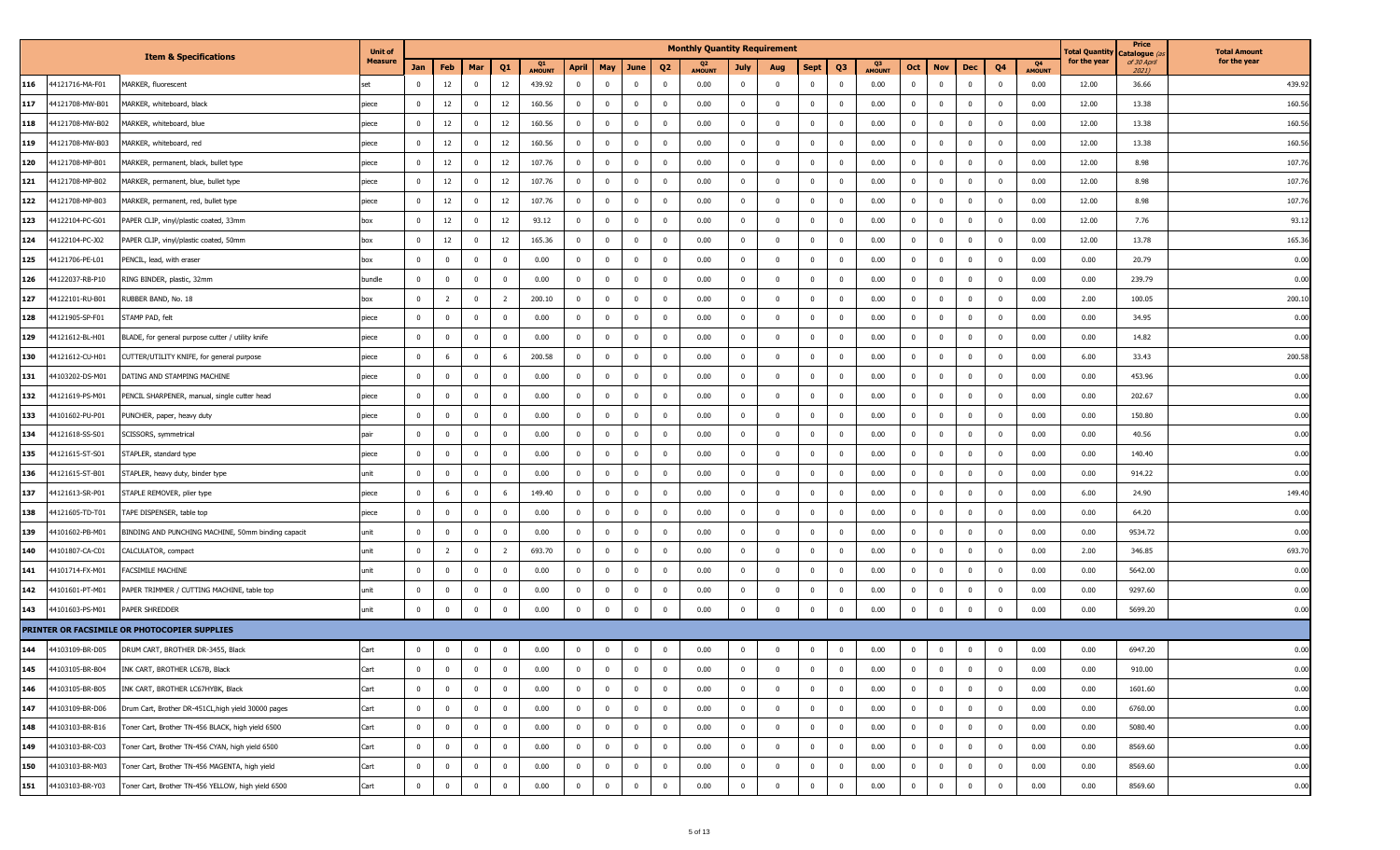|     |                 |                                                   | <b>Unit of</b> |                |                |                                  |               |                         |                |                         |                         | <b>Monthly Quantity Requirement</b> |                |                         |                         |                         |               |                |                |              |                |                     | Total Quantity | Price<br>Catalogue <i>(a</i> | <b>Total Amount</b> |
|-----|-----------------|---------------------------------------------------|----------------|----------------|----------------|----------------------------------|---------------|-------------------------|----------------|-------------------------|-------------------------|-------------------------------------|----------------|-------------------------|-------------------------|-------------------------|---------------|----------------|----------------|--------------|----------------|---------------------|----------------|------------------------------|---------------------|
|     |                 | <b>Item &amp; Specifications</b>                  | <b>Measure</b> | Jan            | Feb            | Mar<br>Q <sub>1</sub>            | <b>AMOUNT</b> | <b>April</b>            | May            | June                    | Q <sub>2</sub>          | <b>AMOUNT</b>                       | July           | Aug                     | <b>Sept</b>             | Q3                      | <b>AMOUNT</b> | Oct            | <b>Nov</b>     | <b>Dec</b>   | Q4             | Q4<br><b>AMOUNT</b> | for the year   | of 30 April<br>2021)         | for the year        |
| 152 | 44103103-SA-B03 | TONER CART, SAMSUNG ML-D2850B, Black              | Cart           | $\Omega$       | $\bf{0}$       | $\mathbf{0}$<br>$\overline{0}$   | 0.00          | $\mathbf{0}$            | $\bf{0}$       | $\overline{\mathbf{0}}$ | $\bf{0}$                | 0.00                                | $\mathbf 0$    | $\bf{0}$                | $\overline{\mathbf{0}}$ | $\Omega$                | 0.00          | $\mathbf 0$    | $\overline{0}$ | $\mathbf 0$  | $\overline{0}$ | 0.00                | 0.00           | 5116.80                      | 0.00                |
| 153 | 44103105-CA-C04 | INK CART, CANON CL-741, Colored                   | cart           | $\Omega$       | $\bf{0}$       | 0<br>$\Omega$                    | 0.00          | $\mathbf{0}$            | $\mathbf 0$    | $\overline{0}$          | $\mathbf 0$             | 0.00                                | $\mathbf 0$    | $\overline{\mathbf{0}}$ | $^{\circ}$              | $\Omega$                | 0.00          | $\mathbf 0$    | $\overline{0}$ | $\Omega$     | $^{\circ}$     | 0.00                | 0.00           | 989.04                       | 0.00                |
| 154 | 44103105-CA-C02 | INK CART, CANON CL-811, Colored                   | cart           | $\mathbf{0}$   | 6              | $\mathbf{0}$<br>-6               | 6,177.60      | $\mathbf 0$             | $\bf{0}$       | $\overline{0}$          | $\mathbf 0$             | 0.00                                | $\mathbf{0}$   | $\overline{\mathbf{0}}$ | $\mathbf 0$             | $\Omega$                | 0.00          | $\mathbf{0}$   | $\overline{0}$ | $\Omega$     | $\Omega$       | 0.00                | 6.00           | 1029.60                      | 6177.60             |
| 155 | 44103105-CA-B04 | INK CART, CANON PG-740, Black                     | cart           | $\overline{0}$ | $\bf{0}$       | $\overline{0}$<br>$\overline{0}$ | 0.00          | $\mathbf{0}$            | $\bf{0}$       | $\overline{0}$          | $\bf{0}$                | 0.00                                | $\mathbf 0$    | $\overline{\mathbf{0}}$ | $\bf{0}$                | $\overline{\mathbf{0}}$ | 0.00          | $\mathbf 0$    | $\overline{0}$ | $\mathbf 0$  | $\mathbf{0}$   | 0.00                | 0.00           | 754.00                       | 0.00                |
| 156 | 44103105-CA-B02 | INK CART, CANON PG-810, Black                     | cart           | $\Omega$       | 6              | $\overline{0}$<br>6              | 4,680.00      | $\mathbf 0$             | $\mathbf 0$    | $\overline{\mathbf{0}}$ | $\mathbf 0$             | 0.00                                | $^{\circ}$     | $\overline{\mathbf{0}}$ | $\mathbf 0$             | $\Omega$                | 0.00          | $\mathbf 0$    | $\overline{0}$ | $^{\circ}$   | $^{\circ}$     | 0.00                | 6.00           | 780.00                       | 4680.00             |
| 157 | 44103105-EP-B17 | INK CART, EPSON C13T664100 (T6641), Black         | cart           | $\mathbf{0}$   | $\bf{0}$       | $\mathbf{0}$<br>$\Omega$         | 0.00          | $\mathbf 0$             | $\mathbf 0$    | $\overline{0}$          | $\mathbf 0$             | 0.00                                | $\mathbf 0$    | $\Omega$                | $\overline{0}$          | $\Omega$                | 0.00          | $\mathbf{0}$   | $\overline{0}$ | $\Omega$     | $\Omega$       | 0.00                | 0.00           | 249.60                       | 0.00                |
| 158 | 44103105-EP-C17 | INK CART, EPSON C13T664200 (T6642), Cyan          | cart           | $\overline{0}$ | $\bf{0}$       | $\overline{0}$<br>$\overline{0}$ | 0.00          | $\mathbf{0}$            | $\bf{0}$       | $\overline{0}$          | $\bf{0}$                | 0.00                                | $\mathbf 0$    | $\overline{\mathbf{0}}$ | $\bf{0}$                | $\overline{\mathbf{0}}$ | 0.00          | $\bf{0}$       | $\overline{0}$ | $^{\circ}$   | $\mathbf{0}$   | 0.00                | 0.00           | 249.60                       | 0.00                |
| 159 | 44103105-EP-M17 | INK CART, EPSON C13T664300 (T6643), Magenta       | cart           | $\overline{0}$ | $\bf{0}$       | 0<br>$\mathbf{0}$                | 0.00          | $\mathbf{0}$            | $\bf{0}$       | $\overline{\mathbf{0}}$ | $\mathbf 0$             | 0.00                                | $\mathbf 0$    | $\overline{\mathbf{0}}$ | $\mathbf 0$             | $\Omega$                | 0.00          | $\bf{0}$       | $\overline{0}$ | $\mathbf{0}$ | $^{\circ}$     | 0.00                | 0.00           | 249.60                       | 0.00                |
| 160 | 44103105-EP-Y17 | INK CART, EPSON C13T664400 (T6644), Yellow        | cart           | $\mathbf{0}$   | $\mathbf 0$    | $\overline{0}$<br>$\Omega$       | 0.00          | $\mathbf 0$             | $\bf{0}$       | $\overline{0}$          | $\mathbf 0$             | 0.00                                | $\mathbf 0$    | $\mathbf{0}$            | $\mathbf 0$             | $\Omega$                | 0.00          | $\mathbf{0}$   | $\mathbf 0$    | $\Omega$     | $\Omega$       | 0.00                | 0.00           | 249.60                       | 0.00                |
| 161 | 44103105-HP-B40 | Ink Cartridge, HP C2P04AA (HP62) Black            | cart           | $\bf{0}$       | $\bf{0}$       | $\bf{0}$<br>$\mathbf 0$          | 0.00          | $\bf{0}$                | $\bf{0}$       | $\overline{0}$          | $\bf{0}$                | 0.00                                | $\overline{0}$ | $\overline{\mathbf{0}}$ | $\overline{\mathbf{0}}$ | $\overline{\mathbf{0}}$ | 0.00          | $\bf{0}$       | $\overline{0}$ | $\mathbf 0$  | $\mathbf{0}$   | 0.00                | 0.00           | 773.76                       | 0.00                |
| 162 | 44103105-HP-T40 | Ink Cartridge, HP C2P06AA (HP62) Tri-color        | cart           | $\overline{0}$ | $\bf{0}$       | 0<br>$\mathbf{0}$                | 0.00          | $\mathbf{0}$            | $\bf{0}$       | $\overline{\mathbf{0}}$ | $\mathbf 0$             | 0.00                                | $\mathbf 0$    | $\overline{\mathbf{0}}$ | $\mathbf 0$             | $^{\circ}$              | 0.00          | $\bf{0}$       | $\overline{0}$ | $^{\circ}$   | $^{\circ}$     | 0.00                | 0.00           | 950.56                       | 0.00                |
| 163 | 44103105-HP-B09 | INK CART, HP C9351AA, (HP21), Black               | cart           | $\mathbf{0}$   | $\mathbf 0$    | $\mathbf{0}$<br>$\Omega$         | 0.00          | $\mathbf 0$             | $\mathbf{0}$   | $\overline{0}$          | $\mathbf 0$             | 0.00                                | $\mathbf 0$    | $\Omega$                | $\overline{0}$          | $\Omega$                | 0.00          | $\mathbf{0}$   | $\overline{0}$ | $\Omega$     | $\Omega$       | 0.00                | 0.00           | 795.60                       | 0.00                |
| 164 | 44103105-HP-T10 | INK CART, HP C9352AA, (HP22), Tri-color           | cart           | $\overline{0}$ | $\bf{0}$       | $\overline{0}$<br>$\overline{0}$ | 0.00          | $\bf{0}$                | $\bf{0}$       | $\overline{0}$          | $\bf{0}$                | 0.00                                | $\mathbf 0$    | $\overline{\mathbf{0}}$ | $\bf{0}$                | $\overline{\mathbf{0}}$ | 0.00          | $\bf{0}$       | $\overline{0}$ | $^{\circ}$   | $\mathbf{0}$   | 0.00                | 0.00           | 920.40                       | 0.00                |
| 165 | 44103105-HP-P48 | Ink Cartridge, HP C9397A (HP72) 69ml Photo Black  | cart           | $\Omega$       | $\bf{0}$       | $\mathbf 0$<br>$\Omega$          | 0.00          | $\overline{\mathbf{0}}$ | $^{\circ}$     | $\overline{0}$          | $\overline{\mathbf{0}}$ | 0.00                                | 0              | $\overline{0}$          | 0                       |                         | 0.00          | $^{\circ}$     | $\mathbf 0$    |              |                | 0.00                | 0.00           | 1996.80                      | 0.00                |
| 166 | 44103105-HP-C48 | Ink Cartridge, HP C9398A (HP72) 69ml Cyan         | cart           | $\overline{0}$ | $\mathbf 0$    | $\overline{0}$<br>$\Omega$       | 0.00          | $\mathbf 0$             | $\mathbf 0$    | $\overline{0}$          | $\mathbf 0$             | 0.00                                | $\mathbf 0$    | $\overline{0}$          | $\mathbf 0$             | $\Omega$                | 0.00          | $\mathbf{0}$   | $\mathbf 0$    | $\Omega$     | $\Omega$       | 0.00                | 0.00           | 1996.80                      | 0.00                |
| 167 | 44103105-HP-M48 | Ink Cartridge, HP C9399A (HP72) 69ml Magenta      | cart           | $\bf{0}$       | $\bf{0}$       | $\bf{0}$<br>$\mathbf 0$          | 0.00          | $\bf{0}$                | $\bf{0}$       | $\overline{0}$          | $\bf{0}$                | 0.00                                | $\overline{0}$ | $\overline{\mathbf{0}}$ | $\overline{0}$          | $\overline{\mathbf{0}}$ | 0.00          | $\mathbf{0}$   | $\overline{0}$ | $\mathbf 0$  | $\mathbf{0}$   | 0.00                | 0.00           | 1996.80                      | 0.00                |
| 168 | 44103105-HP-Y48 | Ink Cartridge, HP C9400A (HP72) 69ml Yellow       | cart           | $\Omega$       | $\bf{0}$       | $\mathbf 0$<br>$\Omega$          | 0.00          | $\overline{\mathbf{0}}$ | $^{\circ}$     | $\overline{0}$          | $\overline{\mathbf{0}}$ | 0.00                                | 0              | $\overline{0}$          | 0                       |                         | 0.00          | $^{\circ}$     | 0              |              |                | 0.00                | 0.00           | 1996.80                      | 0.00                |
| 169 | 44103105-HP-G48 | Ink Cartridge, HP C9401A (HP72) 69ml Gray         | cart           | $\mathbf{0}$   | $\mathbf 0$    | $\mathbf 0$<br>$\Omega$          | 0.00          | $\mathbf 0$             | $\mathbf{0}$   | $\overline{0}$          | $\mathbf 0$             | 0.00                                | $\mathbf{0}$   | $\Omega$                | $\overline{0}$          | $\Omega$                | 0.00          | $\mathbf{0}$   | $\mathbf 0$    | $\Omega$     | $\Omega$       | 0.00                | 0.00           | 1996.80                      | 0.00                |
| 170 | 44103105-HP-B48 | Ink Cartridge, HP C9403A (HP72) 130ml Matte Black | cart           | $\overline{0}$ | $\bf{0}$       | $\overline{0}$<br>$\overline{0}$ | 0.00          | $\bf{0}$                | $\bf{0}$       | $\overline{0}$          | $\bf{0}$                | 0.00                                | $\mathbf 0$    | $\overline{\mathbf{0}}$ | $\bf{0}$                | $\overline{\mathbf{0}}$ | 0.00          | $\mathbf{0}$   | $\overline{0}$ | $^{\circ}$   | $\mathbf{0}$   | 0.00                | 0.00           | 3016.00                      | 0.00                |
| 171 | 44103105-HP-B17 | INK CART, HP CC640WA, (HP60), Black               | cart           | $\Omega$       | $\bf{0}$       | $\mathbf 0$<br>$\Omega$          | 0.00          | $\overline{\mathbf{0}}$ | $^{\circ}$     | $\overline{0}$          | $\mathbf 0$             | 0.00                                | 0              | $\overline{0}$          | 0                       |                         | 0.00          | $^{\circ}$     | $\mathbf 0$    |              |                | 0.00                | 0.00           | 769.60                       | 0.00                |
| 172 | 44103105-HP-T17 | INK CART, HP CC643WA, (HP60), Tri-color           | cart           | $\overline{0}$ | $\mathbf 0$    | $\mathbf 0$<br>$\Omega$          | 0.00          | $\mathbf 0$             | $\mathbf 0$    | $\overline{0}$          | $\mathbf 0$             | 0.00                                | $\overline{0}$ | $\Omega$                | $\overline{0}$          | $\Omega$                | 0.00          | $\mathbf{0}$   | $\mathbf 0$    | $\Omega$     | $\Omega$       | 0.00                | 0.00           | 915.20                       | 0.00                |
| 173 | 44103105-HP-B35 | INK CART, HP CD887AA, (HP703), Black              | cart           | $\bf{0}$       | $\bf{0}$       | $\bf{0}$<br>$\mathbf 0$          | 0.00          | $\bf{0}$                | $\bf{0}$       | $\overline{0}$          | $\bf{0}$                | 0.00                                | $\overline{0}$ | $\overline{\mathbf{0}}$ | $\overline{0}$          | $\overline{\mathbf{0}}$ | 0.00          | $\overline{0}$ | $\overline{0}$ | $^{\circ}$   | $\mathbf{0}$   | 0.00                | 0.00           | 366.08                       | 0.00                |
| 174 | 44103105-HP-T35 | INK CART, HP CD888AA, (HP703), Tri-color          | cart           |                | $\bf{0}$       | $\mathbf 0$                      | 0.00          | $\overline{\mathbf{0}}$ | $^{\circ}$     | $\overline{0}$          | $\mathbf 0$             | 0.00                                | 0              | $\overline{0}$          | 0                       |                         | 0.00          | $^{\circ}$     | 0              |              |                | 0.00                | 0.00           | 366.08                       | 0.00                |
| 175 | 44103105-HX-C40 | INK CART, HP CD972AA, (HP 920XL), Cyan            | cart           | $\mathbf{0}$   | $\mathbf 0$    | $\mathbf 0$<br>$\Omega$          | 0.00          | $\mathbf 0$             | $\mathbf{0}$   | $\overline{0}$          | $\mathbf 0$             | 0.00                                | $\mathbf{0}$   | $\Omega$                | $\mathbf 0$             | $\Omega$                | 0.00          | $\mathbf 0$    | $\mathbf 0$    |              | $\Omega$       | 0.00                | 0.00           | 641.68                       | 0.00                |
| 176 | 44103105-HX-M40 | INK CART, HP CD973AA, (HP 920XL), Magenta         | cart           | $\Omega$       | $\bf{0}$       | $\overline{0}$<br>$\overline{0}$ | 0.00          | $\bf{0}$                | $\bf{0}$       | $\overline{0}$          | $\bf{0}$                | 0.00                                | $\mathbf 0$    | $\overline{\mathbf{0}}$ | $\bf{0}$                | $\overline{\mathbf{0}}$ | 0.00          | $\mathbf{0}$   | $\overline{0}$ | $^{\circ}$   | $^{\circ}$     | 0.00                | 0.00           | 641.68                       | 0.00                |
| 177 | 44103105-HX-Y40 | INK CART, HP CD974AA, (HP 920XL), Yellow,         | cart           | $\Omega$       | $\bf{0}$       | 0                                | 0.00          | $\overline{\mathbf{0}}$ | $^{\circ}$     | $\overline{0}$          | $\mathbf 0$             | 0.00                                | 0              | $\overline{0}$          | 0                       |                         | 0.00          | $^{\circ}$     | $\mathbf 0$    |              |                | 0.00                | 0.00           | 641.68                       | 0.00                |
| 178 | 44103105-HX-B40 | INK CART, HP CD975AA, (HP 920XL), Black           | cart           | $\overline{0}$ | $\mathbf 0$    | $\mathbf 0$<br>$\Omega$          | 0.00          | $\mathbf 0$             | $\mathbf 0$    | $\overline{0}$          | $\mathbf 0$             | 0.00                                | $\overline{0}$ | $\Omega$                | $\mathbf 0$             | $\Omega$                | 0.00          | $\mathbf{0}$   | $\mathbf 0$    | $\Omega$     | $\Omega$       | 0.00                | 0.00           | 1346.80                      | 0.00                |
| 179 | 44103105-HP-B20 | INK CART, HP CH561WA, (HP61), Black               | cart           | $\Omega$       | $\bf{0}$       | $\bf{0}$<br>$\mathbf 0$          | 0.00          | $\bf{0}$                | $\bf{0}$       | $\overline{0}$          | $\bf{0}$                | 0.00                                | $\overline{0}$ | $\overline{\mathbf{0}}$ | $\bf{0}$                | $\overline{\mathbf{0}}$ | 0.00          | $\mathbf{0}$   | $\overline{0}$ | $^{\circ}$   | $^{\circ}$     | 0.00                | 0.00           | 756.08                       | 0.00                |
| 180 | 44103105-HP-T20 | INK CART, HP CH562WA, (HP61), Tricolor            | cart           |                | $^{\circ}$     | $\mathbf 0$                      | 0.00          | $\overline{\mathbf{0}}$ | $^{\circ}$     | $\mathbf 0$             | $\mathbf 0$             | 0.00                                | 0              | $\mathbf{0}$            | $\mathbf{0}$            |                         | 0.00          | $^{\circ}$     | 0              |              |                | 0.00                | 0.00           | 931.84                       | 0.00                |
| 181 | 44103105-HP-B49 | Ink Cartridge, HP CH565A (HP82) Black             | cart           | $\Omega$       | $\mathbf 0$    | $\mathbf 0$<br>$\Omega$          | 0.00          | $\mathbf{0}$            | $\Omega$       | $\overline{0}$          | $\mathbf 0$             | 0.00                                | $\mathbf 0$    | $\Omega$                | $\mathbf 0$             | $\Omega$                | 0.00          | $\mathbf 0$    | $\mathbf 0$    |              | $\Omega$       | 0.00                | 0.00           | 1944.80                      | 0.00                |
| 182 | 44103105-HP-C49 | Ink Cartridge, HP CH566A (HP82) Cyan              | cart           | $\overline{0}$ | $\bf{0}$       | $\mathbf 0$<br>$\bf{0}$          | 0.00          | $\bf{0}$                | $\bf{0}$       | $\overline{\mathbf{0}}$ | $\bf{0}$                | 0.00                                | $\mathbf 0$    | $\mathbf{0}$            | $\mathbf 0$             | $\mathbf{0}$            | 0.00          | $\bf{0}$       | $\overline{0}$ | $\mathbf{0}$ | $\mathbf 0$    | 0.00                | 0.00           | 1539.20                      | 0.00                |
| 183 | 44103105-HP-M49 | Ink Cartridge, HP CH567A (HP82) Magenta           | cart           | $\bf{0}$       | $\bf{0}$       | $\mathbf 0$<br>$\overline{0}$    | 0.00          | $\bf{0}$                | $\mathbf 0$    | $\overline{0}$          | $\bf{0}$                | 0.00                                | $\overline{0}$ | $\mathbf{0}$            | $\mathbf 0$             | $\mathbf{0}$            | 0.00          | $\bf{0}$       | $\overline{0}$ | $^{\circ}$   | $^{\circ}$     | 0.00                | 0.00           | 1539.20                      | 0.00                |
| 184 | 44103105-HP-Y49 | Ink Cartridge, HP CH568A (HP82) Yellow            | cart           | $\mathbf 0$    | $\overline{0}$ | $\bf{0}$<br>$\mathbf 0$          | 0.00          | $\mathbf{0}$            | $\bf{0}$       | $\overline{0}$          | $\bf{0}$                | 0.00                                | $\overline{0}$ | $\overline{0}$          | $\bf{0}$                | $\overline{0}$          | 0.00          | $\overline{0}$ | $\overline{0}$ | $\mathbf{0}$ | $\mathbf 0$    | 0.00                | 0.00           | 1539.20                      | 0.00                |
| 185 | 44103105-HX-B43 | INK CART, HP CN045AA, (HP950XL), Black            | cart           | $\bf{0}$       | $\overline{0}$ | $\overline{0}$<br>$\mathbf{0}$   | 0.00          | $\mathbf{0}$            | $\overline{0}$ | $\overline{\mathbf{0}}$ | $\bf{0}$                | 0.00                                | $\bf{0}$       | $\overline{0}$          | $\overline{0}$          | $\overline{\mathbf{0}}$ | 0.00          | $\overline{0}$ | $\overline{0}$ | $\mathbf{0}$ | $\overline{0}$ | 0.00                | 0.00           | 1786.72                      | 0.00                |
| 186 | 44103105-HX-C43 | INK CART, HP CN046AA, (HP951XL), Cyan             | cart           | $\mathbf{0}$   | $\bf{0}$       | $\mathbf 0$<br>$\mathbf{0}$      | 0.00          | $\mathbf{0}$            | $\bf{0}$       | $\overline{\mathbf{0}}$ | $\mathbf 0$             | 0.00                                | $\mathbf 0$    | $\mathbf 0$             | $\mathbf 0$             | $\mathbf{0}$            | 0.00          | $\bf{0}$       | $\overline{0}$ | $^{\circ}$   | $^{\circ}$     | 0.00                | 0.00           | 1326.00                      | 0.00                |
| 187 | 44103105-HX-M43 | INK CART, HP CN047AA, (HP951XL), Magenta          | cart           | $\bf{0}$       | $\overline{0}$ | $\mathbf 0$<br>$\bf{0}$          | 0.00          | $\bf{0}$                | $\bf{0}$       | $\overline{0}$          | $\bf{0}$                | 0.00                                | $\overline{0}$ | $\mathbf 0$             | $\bf{0}$                | $\mathbf 0$             | 0.00          | $\overline{0}$ | $\mathbf 0$    | $^{\circ}$   | $\mathbf 0$    | 0.00                | 0.00           | 1326.00                      | 0.00                |
| 188 | 44103105-HX-Y43 | INK CART, HP CN048AA, (HP951XL). Yellow           | cart           | $\mathbf 0$    | $\mathbf 0$    | $\mathbf 0$<br>$\mathbf 0$       | 0.00          | $\mathbf 0$             | $\mathbf 0$    | $\overline{\mathbf{0}}$ | $\mathbf 0$             | 0.00                                | $\mathbf 0$    | $\overline{0}$          | $\mathbf 0$             | $\mathbf{0}$            | 0.00          | $\mathbf 0$    | $\mathbf 0$    | $\mathbf{0}$ | $\mathbf 0$    | 0.00                | 0.00           | 1326.00                      | 0.00                |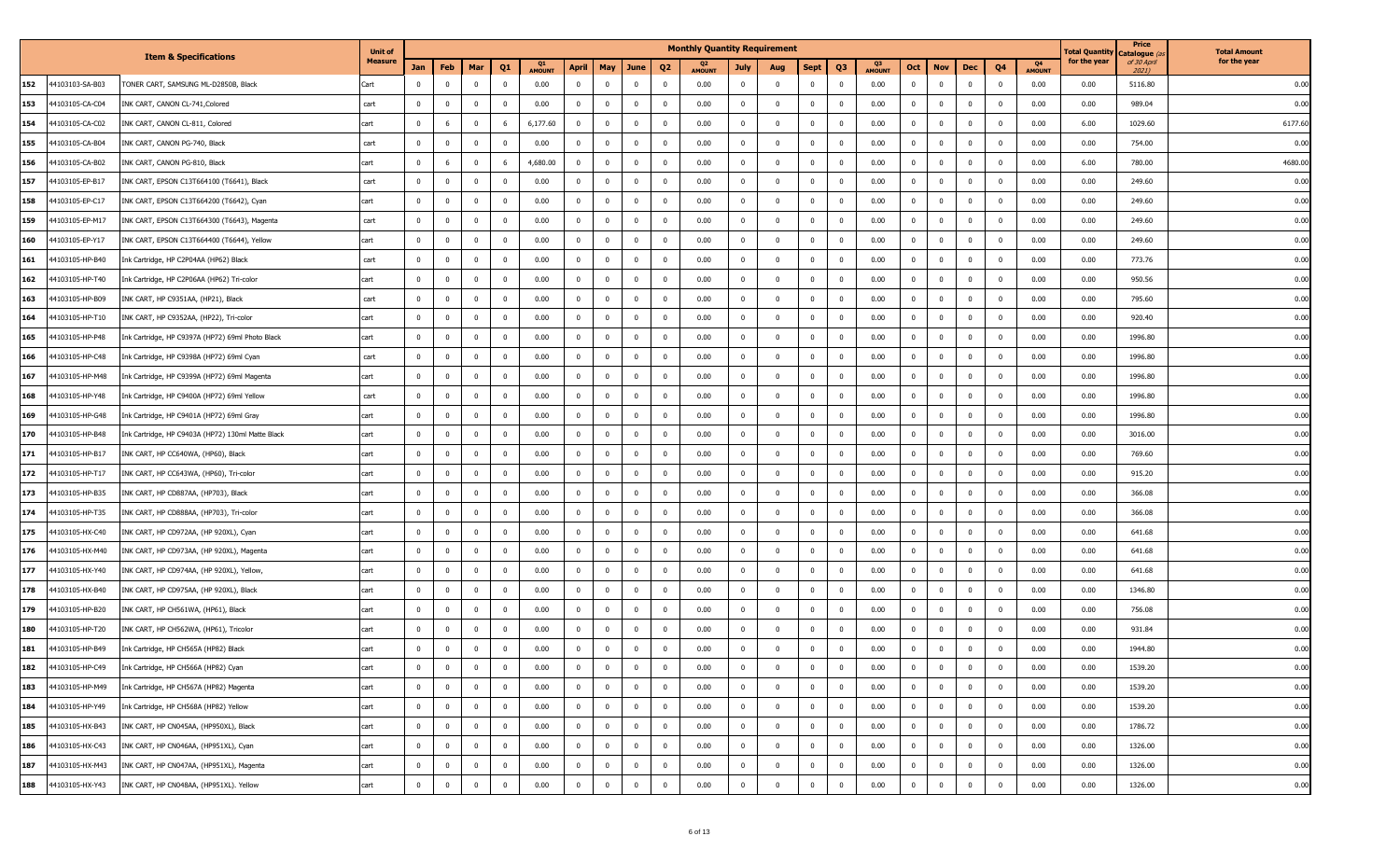|     |                 |                                                | <b>Unit of</b> |                |                |                                  |               |                         |                |                         |                         | <b>Monthly Quantity Requirement</b> |                |                         |                         |                         |               |                |                |              |                |                     | Total Quantity | Price<br>Catalogue <i>(a</i> | <b>Total Amount</b> |
|-----|-----------------|------------------------------------------------|----------------|----------------|----------------|----------------------------------|---------------|-------------------------|----------------|-------------------------|-------------------------|-------------------------------------|----------------|-------------------------|-------------------------|-------------------------|---------------|----------------|----------------|--------------|----------------|---------------------|----------------|------------------------------|---------------------|
|     |                 | <b>Item &amp; Specifications</b>               | <b>Measure</b> | Jan            | Feb            | Mar<br>Q <sub>1</sub>            | <b>AMOUNT</b> | <b>April</b>            | May            | June                    | Q <sub>2</sub>          | <b>AMOUNT</b>                       | July           | Aug                     | Sept                    | Q3                      | <b>AMOUNT</b> | Oct            | <b>Nov</b>     | <b>Dec</b>   | Q4             | Q4<br><b>AMOUNT</b> | for the year   | of 30 April<br>2021)         | for the year        |
| 189 | 44103105-HP-B36 | INK CART, HP CN692AA, (HP704), Black           | cart           | $\Omega$       | $\bf{0}$       | $\overline{0}$<br>$\overline{0}$ | 0.00          | $\mathbf{0}$            | $\bf{0}$       | $\overline{\mathbf{0}}$ | $\bf{0}$                | 0.00                                | $\mathbf 0$    | $\bf{0}$                | $\overline{0}$          | $\Omega$                | 0.00          | $\mathbf 0$    | $\overline{0}$ | $\mathbf 0$  | $\overline{0}$ | 0.00                | 0.00           | 366.08                       | 0.00                |
| 190 | 44103105-HP-T36 | INK CART, HP CN693AA, (HP704), Tri-color       | cart           | $\Omega$       | $\bf{0}$       | $^{\circ}$<br>$^{\circ}$         | 0.00          | $\mathbf{0}$            | $\mathbf 0$    | - 0                     | $\mathbf 0$             | 0.00                                | $^{\circ}$     | $\overline{\mathbf{0}}$ | $^{\circ}$              | $\Omega$                | 0.00          | $\mathbf 0$    | $\overline{0}$ | $\Omega$     | $^{\circ}$     | 0.00                | 0.00           | 366.08                       | 0.00                |
| 191 | 44103105-HP-B33 | INK CART, HP CZ107AA, (HP678), Black           | cart           | $\mathbf{0}$   | $\bf{0}$       | $\mathbf{0}$<br>$\mathbf{0}$     | 0.00          | $\mathbf 0$             | $\bf{0}$       | $\overline{0}$          | $\mathbf 0$             | 0.00                                | $\mathbf 0$    | $\overline{\mathbf{0}}$ | $\mathbf 0$             | $\Omega$                | 0.00          | $\mathbf{0}$   | $\overline{0}$ | $\Omega$     | $\Omega$       | 0.00                | 0.00           | 366.08                       | 0.00                |
| 192 | 44103105-HP-T33 | INK CART, HP CZ108AA, (HP678), Tricolor        | cart           | $\overline{0}$ | $\bf{0}$       | $\overline{0}$<br>$\overline{0}$ | 0.00          | $\mathbf{0}$            | $\bf{0}$       | $\overline{0}$          | $\bf{0}$                | 0.00                                | $\mathbf 0$    | $\overline{\mathbf{0}}$ | $\bf{0}$                | $\overline{\mathbf{0}}$ | 0.00          | $\bf{0}$       | $\overline{0}$ | $\mathbf 0$  | $\mathbf{0}$   | 0.00                | 0.00           | 366.08                       | 0.00                |
| 193 | 44103105-HP-B42 | INK CART, HP CZ121A (HP685A), Black            | cart           | $\Omega$       | $\bf{0}$       | $\overline{0}$<br>$\mathbf{0}$   | 0.00          | $\mathbf 0$             | $\mathbf 0$    | $\overline{0}$          | $\mathbf 0$             | 0.00                                | $^{\circ}$     | $\overline{0}$          | $^{\circ}$              | $\Omega$                | 0.00          | $\mathbf 0$    | $\overline{0}$ | $^{\circ}$   | $^{\circ}$     | 0.00                | 0.00           | 312.00                       | 0.00                |
| 194 | 44103105-HP-C33 | INK CART, HP CZ122A (HP685A), Cyan             | cart           | $\mathbf{0}$   | $\bf{0}$       | $\mathbf{0}$<br>$\Omega$         | 0.00          | $\mathbf 0$             | $\bf{0}$       | $\overline{\mathbf{0}}$ | $\mathbf 0$             | 0.00                                | $\mathbf 0$    | $\Omega$                | $\overline{0}$          | $\Omega$                | 0.00          | $\mathbf{0}$   | $\overline{0}$ | $\Omega$     | $\Omega$       | 0.00                | 0.00           | 256.88                       | 0.00                |
| 195 | 44103105-HP-M33 | INK CART, HP CZ123A (HP685A), Magenta          | cart           | $\Omega$       | $\bf{0}$       | $\overline{0}$<br>$\overline{0}$ | 0.00          | $\mathbf{0}$            | $\bf{0}$       | $\overline{0}$          | $\bf{0}$                | 0.00                                | $\mathbf 0$    | $\overline{\mathbf{0}}$ | $\bf{0}$                | $\overline{\mathbf{0}}$ | 0.00          | $\bf{0}$       | $\overline{0}$ | $^{\circ}$   | $\mathbf{0}$   | 0.00                | 0.00           | 256.88                       | 0.00                |
| 196 | 44103105-HP-Y33 | INK CART, HP CZ124A (HP685A), Yellow           | cart           | $^{\circ}$     | $\bf{0}$       | 0<br>$\mathbf{0}$                | 0.00          | $\mathbf{0}$            | $\mathbf 0$    | $\overline{\mathbf{0}}$ | $\mathbf 0$             | 0.00                                | $\mathbf 0$    | $\overline{\mathbf{0}}$ | $\mathbf 0$             | $\Omega$                | 0.00          | $\bf{0}$       | $\overline{0}$ | $^{\circ}$   | $^{\circ}$     | 0.00                | 0.00           | 256.88                       | 0.00                |
| 197 | 44103105-HP-T43 | Ink Cartridge, HP F6V26AA (HP680) Tri-color    | cart           | $\mathbf{0}$   | $\mathbf 0$    | $\overline{0}$<br>$\Omega$       | 0.00          | $\mathbf 0$             | $\bf{0}$       | $\overline{0}$          | $\mathbf 0$             | 0.00                                | $\mathbf 0$    | $\overline{0}$          | $\mathbf 0$             | $\Omega$                | 0.00          | $\mathbf{0}$   | $\mathbf 0$    | $\Omega$     | $\Omega$       | 0.00                | 0.00           | 405.60                       | 0.00                |
| 198 | 44103105-HP-B43 | Ink Cartridge, HP F6V27AA (HP680) Black        | cart           | $\Omega$       | $\bf{0}$       | $\overline{0}$<br>$\overline{0}$ | 0.00          | $\mathbf{0}$            | $\bf{0}$       | $\overline{0}$          | $\bf{0}$                | 0.00                                | $\overline{0}$ | $\overline{0}$          | $\bf{0}$                | $\overline{\mathbf{0}}$ | 0.00          | $\bf{0}$       | $\overline{0}$ | $\mathbf 0$  | $\mathbf{0}$   | 0.00                | 0.00           | 405.60                       | 0.00                |
| 199 | 44103105-HP-C50 | Ink Cartridge, HP L0S51AA (HP955) Cyan         | cart           | $\Omega$       | $\bf{0}$       | 0<br>$\mathbf{0}$                | 0.00          | $\mathbf{0}$            | $\bf{0}$       | $\overline{\mathbf{0}}$ | $\mathbf 0$             | 0.00                                | $\mathbf 0$    | $\overline{0}$          | $\mathbf 0$             | $^{\circ}$              | 0.00          | $\bf{0}$       | $\overline{0}$ | $^{\circ}$   | $^{\circ}$     | 0.00                | 0.00           | 995.75                       | 0.00                |
| 200 | 44103105-HP-M50 | Ink Cartridge, HP L0S54AA (HP955) Magenta      | cart           | $\mathbf{0}$   | $\bf{0}$       | $\mathbf{0}$<br>$\Omega$         | 0.00          | $\mathbf 0$             | $\mathbf{0}$   | $\overline{0}$          | $\mathbf 0$             | 0.00                                | $\mathbf 0$    | $\Omega$                | $\overline{0}$          | $\Omega$                | 0.00          | $\mathbf{0}$   | $\overline{0}$ | $\Omega$     | $\Omega$       | 0.00                | 0.00           | 995.75                       | 0.00                |
| 201 | 44103105-HP-Y50 | Ink Cartridge, HP L0S57AA (HP955) Yellow       | cart           | $\Omega$       | $\bf{0}$       | $\overline{0}$<br>$\overline{0}$ | 0.00          | $\bf{0}$                | $\bf{0}$       | $\overline{\mathbf{0}}$ | $\bf{0}$                | 0.00                                | $\mathbf 0$    | $\overline{\mathbf{0}}$ | $\bf{0}$                | $\overline{\mathbf{0}}$ | 0.00          | $\bf{0}$       | $\overline{0}$ | $^{\circ}$   | $\mathbf{0}$   | 0.00                | 0.00           | 995.75                       | 0.00                |
| 202 | 14103105-HP-B50 | Ink Cartridge, HP L0S60AA (HP955) Black        | cart           | $\Omega$       | $\bf{0}$       | $\mathbf 0$                      | 0.00          | $\overline{\mathbf{0}}$ | $^{\circ}$     | $\overline{0}$          | $\overline{\mathbf{0}}$ | 0.00                                | 0              | $\overline{0}$          | 0                       |                         | 0.00          | $^{\circ}$     | 0              |              |                | 0.00                | 0.00           | 4956.60                      | 0.00                |
| 203 | 44103105-HX-C48 | Ink Cartridge, HP L0S63AA (HP955XL) Cyan       | cart           | $\mathbf{0}$   | $\mathbf 0$    | $\overline{0}$<br>$\Omega$       | 0.00          | $\mathbf 0$             | $\mathbf 0$    | $\overline{0}$          | $\mathbf 0$             | 0.00                                | $\mathbf 0$    | $\mathbf{0}$            | $\overline{0}$          | $\Omega$                | 0.00          | $\mathbf{0}$   | $\mathbf 0$    | $\Omega$     | $\Omega$       | 0.00                | 0.00           | 1212.64                      | 0.00                |
| 204 | 44103105-HX-M48 | Ink Cartridge, HP L0S66AA (HP955XL) Magenta    | cart           | $\bf{0}$       | $\bf{0}$       | $\overline{0}$<br>$\mathbf 0$    | 0.00          | $\mathbf{0}$            | $\bf{0}$       | $\overline{0}$          | $\bf{0}$                | 0.00                                | $\overline{0}$ | $\overline{\mathbf{0}}$ | $\overline{0}$          | $\overline{\mathbf{0}}$ | 0.00          | $\mathbf{0}$   | $\overline{0}$ | $^{\circ}$   | $\mathbf{0}$   | 0.00                | 0.00           | 1212.64                      | 0.00                |
| 205 | 44103105-HX-Y48 | Ink Cartridge, HP L0S69AA (HP955XL) Yellow     | cart           |                | $\bf{0}$       | $\mathbf 0$                      | 0.00          | $\overline{\mathbf{0}}$ | $^{\circ}$     | $\overline{0}$          | $\mathbf 0$             | 0.00                                | 0              | $\overline{0}$          | 0                       |                         | 0.00          | $^{\circ}$     | 0              |              |                | 0.00                | 0.00           | 1212.64                      | 0.00                |
| 206 | 44103105-HX-B48 | Ink Cartridge, HP L0S72AA (HP955XL) Black      | cart           | $\mathbf{0}$   | $\bf{0}$       | $\mathbf 0$<br>$\Omega$          | 0.00          | $\mathbf 0$             | $\mathbf{0}$   | $\overline{0}$          | $\mathbf 0$             | 0.00                                | $\mathbf{0}$   | $\Omega$                | $^{\circ}$              | $\Omega$                | 0.00          | $\mathbf{0}$   | $\overline{0}$ |              | $\Omega$       | 0.00                | 0.00           | 1644.24                      | 0.00                |
| 207 | 44103105-HP-C51 | Ink Cartridge, HP T6L89AA (HP905) Cyan         | cart           | $\Omega$       | $\bf{0}$       | $\overline{0}$<br>$\overline{0}$ | 0.00          | $\bf{0}$                | $\bf{0}$       | $\overline{0}$          | $\bf{0}$                | 0.00                                | $\mathbf 0$    | $\overline{\mathbf{0}}$ | $\bf{0}$                | $\overline{\mathbf{0}}$ | 0.00          | $\mathbf{0}$   | $\overline{0}$ | $^{\circ}$   | $\mathbf{0}$   | 0.00                | 0.00           | 453.62                       | 0.00                |
| 208 | 44103105-HP-M51 | Ink Cartridge, HP T6L93AA (HP905) Magenta      | cart           | $\Omega$       | $\bf{0}$       | $\mathbf 0$                      | 0.00          | $\overline{\mathbf{0}}$ | $^{\circ}$     | $\overline{0}$          | $\mathbf 0$             | 0.00                                | 0              | $\overline{0}$          | 0                       |                         | 0.00          | $^{\circ}$     | 0              |              |                | 0.00                | 0.00           | 453.62                       | 0.00                |
| 209 | 44103105-HP-Y51 | Ink Cartridge, HP T6L97AA (HP905) Yellow       | cart           | $\overline{0}$ | $\mathbf 0$    | $\mathbf 0$<br>$\Omega$          | 0.00          | $\mathbf 0$             | $\mathbf 0$    | $\overline{0}$          | $\mathbf 0$             | 0.00                                | $\mathbf 0$    | $\Omega$                | $\overline{0}$          | $\Omega$                | 0.00          | $\mathbf{0}$   | $\mathbf 0$    | $\Omega$     | $\Omega$       | 0.00                | 0.00           | 453.62                       | 0.00                |
| 210 | 44103105-HP-B51 | Ink Cartridge, HP T6M01AA (HP905) Black        | cart           | $\bf{0}$       | $\bf{0}$       | $\bf{0}$<br>$\mathbf 0$          | 0.00          | $\bf{0}$                | $\bf{0}$       | $\overline{0}$          | $\bf{0}$                | 0.00                                | $\overline{0}$ | $\overline{\mathbf{0}}$ | $\overline{\mathbf{0}}$ | $\overline{0}$          | 0.00          | $\mathbf{0}$   | $\overline{0}$ | $^{\circ}$   | $^{\circ}$     | 0.00                | 0.00           | 741.28                       | 0.00                |
| 211 | 44103112-EP-R05 | RIBBON CART, EPSON C13S015516 (#8750), Black   | cart           |                | $\bf{0}$       | $\mathbf 0$                      | 0.00          | $\overline{\mathbf{0}}$ | $^{\circ}$     | $\overline{0}$          | $\mathbf 0$             | 0.00                                | 0              | $\overline{0}$          | 0                       |                         | 0.00          | $^{\circ}$     | 0              |              |                | 0.00                | 0.00           | 77.43                        | 0.00                |
| 212 | 44103112-EP-R07 | RIBBON CART, EPSON C13S015531 (S015086), Black | cart           | $\mathbf{0}$   | $\bf{0}$       | $\mathbf 0$<br>$\Omega$          | 0.00          | $\mathbf 0$             | $\mathbf{0}$   | $\overline{0}$          | $\mathbf 0$             | 0.00                                | $\mathbf{0}$   | $\Omega$                | $\mathbf 0$             | $\Omega$                | 0.00          | $\bf{0}$       | $\overline{0}$ |              | $\Omega$       | 0.00                | 0.00           | 736.32                       | 0.00                |
| 213 | 44103112-EP-R13 | RIBBON CART, EPSON C13S015632, Black           | cart           | $\Omega$       | $\bf{0}$       | $\overline{0}$<br>$\overline{0}$ | 0.00          | $\bf{0}$                | $\mathbf 0$    | $\overline{0}$          | $\bf{0}$                | 0.00                                | $\mathbf 0$    | $\overline{\mathbf{0}}$ | $\bf{0}$                | $\overline{0}$          | 0.00          | $\mathbf{0}$   | $\overline{0}$ | $^{\circ}$   | $^{\circ}$     | 0.00                | 0.00           | 77.94                        | 0.00                |
| 214 | 44103103-BR-B03 | TONER CART, BROTHER TN-2025, Black             | cart           | $\Omega$       | $\bf{0}$       | $\mathbf 0$                      | 0.00          | $\overline{\mathbf{0}}$ | $^{\circ}$     | $\overline{0}$          | $\mathbf 0$             | 0.00                                | 0              | $\overline{0}$          | 0                       |                         | 0.00          | $^{\circ}$     | 0              |              |                | 0.00                | 0.00           | 2685.28                      | 0.00                |
| 215 | 44103103-BR-B04 | TONER CART, BROTHER TN-2130, Black             | cart           | $\mathbf{0}$   | $\bf{0}$       | $\mathbf 0$<br>$\Omega$          | 0.00          | $\mathbf 0$             | $\mathbf 0$    | $\overline{0}$          | $\mathbf 0$             | 0.00                                | $\mathbf 0$    | $\Omega$                | $\mathbf 0$             | $\Omega$                | 0.00          | $\mathbf{0}$   | $\mathbf 0$    | $\Omega$     | $\Omega$       | 0.00                | 0.00           | 1892.80                      | 0.00                |
| 216 | 44103103-BR-B05 | TONER CART, BROTHER TN-2150, Black             | cart           | $\Omega$       | $\bf{0}$       | $\bf{0}$<br>$\overline{0}$       | 0.00          | $\bf{0}$                | $\bf{0}$       | $\overline{0}$          | $\bf{0}$                | 0.00                                | $\overline{0}$ | $\overline{\mathbf{0}}$ | $\bf{0}$                | $\overline{\mathbf{0}}$ | 0.00          | $\bf{0}$       | $\overline{0}$ | $^{\circ}$   | $^{\circ}$     | 0.00                | 0.00           | 2685.28                      | 0.00                |
| 217 | 44103103-BR-B09 | TONER CART, BROTHER TN-3320, Black             | cart           |                | $^{\circ}$     | $\mathbf 0$                      | 0.00          | $^{\circ}$              | $^{\circ}$     | $\mathbf 0$             | $\mathbf 0$             | 0.00                                | 0              | $\mathbf{0}$            | $\mathbf{0}$            |                         | 0.00          | $^{\circ}$     | $\overline{0}$ |              |                | 0.00                | 0.00           | 3567.20                      | 0.00                |
| 218 | 44103103-BR-B11 | TONER CART, BROTHER TN-3350, Black             | cart           | $\Omega$       | $\mathbf 0$    | $\mathbf 0$<br>$\Omega$          | 0.00          | $\mathbf{0}$            | $\Omega$       | $\overline{0}$          | $\mathbf 0$             | 0.00                                | $\mathbf 0$    | $\Omega$                | $\mathbf 0$             | $\Omega$                | 0.00          | $\mathbf 0$    | $\mathbf 0$    |              | $\Omega$       | 0.00                | 0.00           | 5002.40                      | 0.00                |
| 219 | 44103103-HP-B12 | TONER CART, HP CB435A, Black                   | cart           | $\overline{0}$ | $\bf{0}$       | $\mathbf 0$<br>$\bf{0}$          | 0.00          | $\bf{0}$                | $\bf{0}$       | $\overline{0}$          | $\bf{0}$                | 0.00                                | $\mathbf 0$    | $\mathbf{0}$            | $\mathbf 0$             | $\mathbf{0}$            | 0.00          | $\bf{0}$       | $\overline{0}$ | $\mathbf{0}$ | $\mathbf{0}$   | 0.00                | 0.00           | 3380.00                      | 0.00                |
| 220 | 44103103-HP-B14 | TONER CART, HP CB540A, Black                   | cart           | $\mathbf 0$    | $\bf{0}$       | $\bf{0}$<br>$\mathbf 0$          | 0.00          | $\bf{0}$                | $\mathbf{0}$   | $\overline{0}$          | $\bf{0}$                | 0.00                                | $\overline{0}$ | $\mathbf 0$             | $\mathbf 0$             | $\mathbf{0}$            | 0.00          | $\mathbf{0}$   | $\overline{0}$ | $^{\circ}$   | $^{\circ}$     | 0.00                | 0.00           | 3337.36                      | 0.00                |
| 221 | 44103103-HP-B18 | TONER CART, HP CE255A, Black                   | cart           | $\mathbf 0$    | $\overline{0}$ | $\bf{0}$<br>$\mathbf 0$          | 0.00          | $\bf{0}$                | $\overline{0}$ | $\overline{0}$          | $\bf{0}$                | 0.00                                | $\overline{0}$ | $\overline{0}$          | $\bf{0}$                | $\overline{0}$          | 0.00          | $\overline{0}$ | $\overline{0}$ | $\mathbf{0}$ | $\mathbf 0$    | 0.00                | 0.00           | 7332.00                      | 0.00                |
| 222 | 44103103-HP-B21 | TONER CART, HP CE278A, Black                   | cart           | $\bf{0}$       | $\overline{0}$ | $\overline{0}$<br>$\bf{0}$       | 0.00          | $\mathbf 0$             | $\overline{0}$ | $\overline{0}$          | $\bf{0}$                | 0.00                                | $\bf{0}$       | $\overline{0}$          | $\overline{0}$          | $\overline{\mathbf{0}}$ | 0.00          | $\overline{0}$ | $\mathbf 0$    | $\bf{0}$     | $\bf{0}$       | 0.00                | 0.00           | 3952.00                      | 0.00                |
| 223 | 44103103-HP-B22 | TONER CART, HP CE285A (HP85A), Black           | cart           | $\mathbf 0$    | $\bf{0}$       | $\mathbf 0$<br>$\mathbf 0$       | 0.00          | $\bf{0}$                | $\mathbf{0}$   | $\overline{0}$          | $\bf{0}$                | 0.00                                | $\mathbf 0$    | $\overline{\mathbf{0}}$ | $\mathbf 0$             | $\mathbf{0}$            | 0.00          | $\mathbf 0$    | $\mathbf 0$    | $^{\circ}$   | $^{\circ}$     | 0.00                | 0.00           | 3432.00                      | 0.00                |
| 224 | 44103103-HP-B23 | TONER CART, HP CE310A, Black                   | cart           | $\bf{0}$       | $\overline{0}$ | $\mathbf 0$<br>$\mathbf 0$       | 0.00          | $\bf{0}$                | $\overline{0}$ | $\overline{0}$          | $\bf{0}$                | 0.00                                | $\overline{0}$ | $\overline{0}$          | $\bf{0}$                | $\overline{0}$          | 0.00          | $\overline{0}$ | $\overline{0}$ | $\mathbf{0}$ | $\overline{0}$ | 0.00                | 0.00           | 2614.56                      | 0.00                |
| 225 | 44103103-HP-C23 | TONER CART, HP CE311A, Cyan                    | cart           | $\mathbf 0$    | $\mathbf 0$    | $\overline{0}$<br>$\mathbf 0$    | 0.00          | $\mathbf 0$             | $\mathbf 0$    | $\overline{\mathbf{0}}$ | $\mathbf 0$             | 0.00                                | $\mathbf 0$    | $\overline{0}$          | $\mathbf 0$             | $\overline{0}$          | 0.00          | $\overline{0}$ | $\mathbf 0$    | $\mathbf 0$  | $\overline{0}$ | 0.00                | 0.00           | 2542.80                      | 0.00                |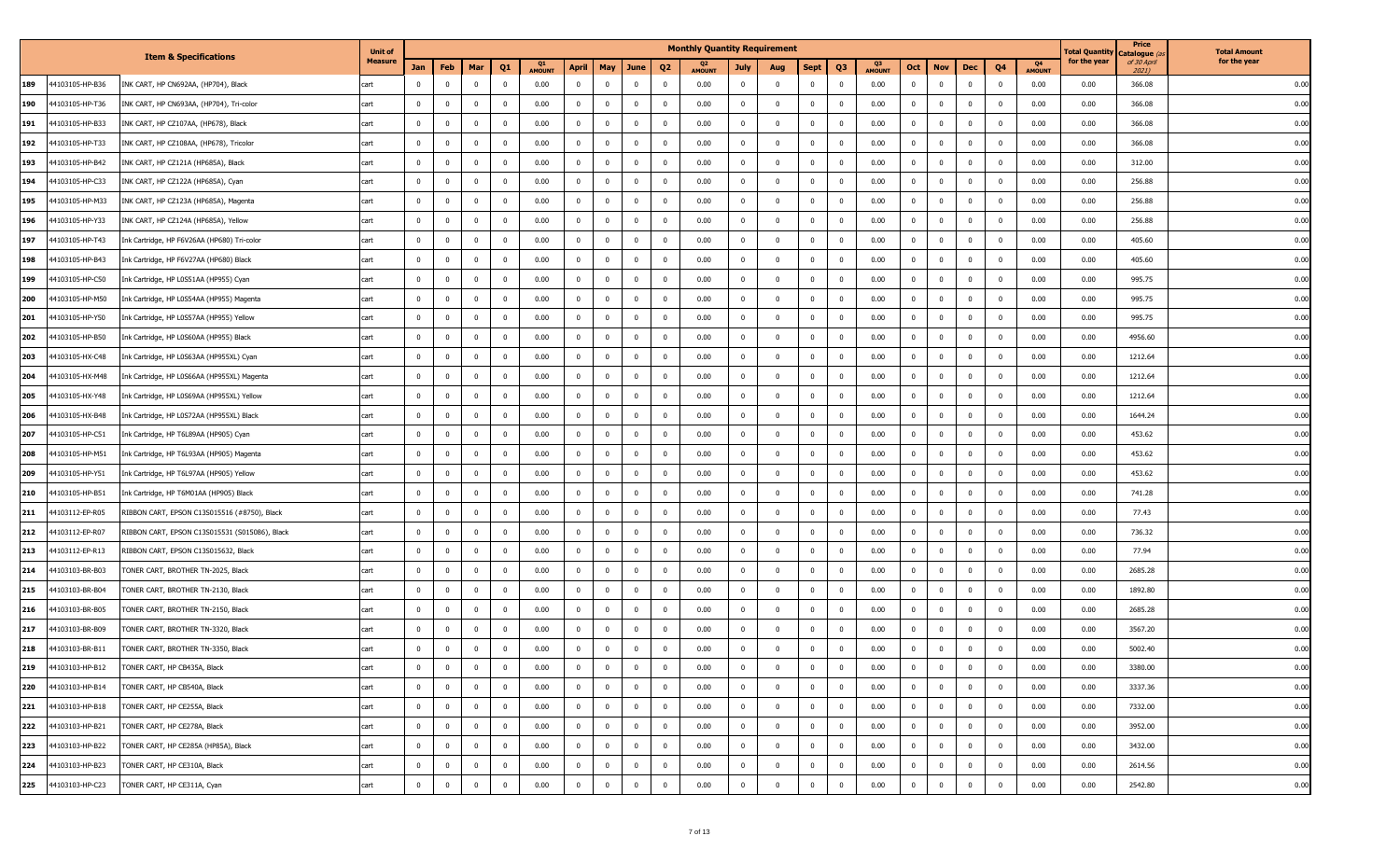|     |                 |                                                    | <b>Unit of</b> |                |                |              |                         |                     |                |                |              |                         |               | <b>Monthly Quantity Requirement</b> |                         |                |                         |               |              |                         |              |                |                     | Total Quantity | Price<br>Catalogue (a. | <b>Total Amount</b> |
|-----|-----------------|----------------------------------------------------|----------------|----------------|----------------|--------------|-------------------------|---------------------|----------------|----------------|--------------|-------------------------|---------------|-------------------------------------|-------------------------|----------------|-------------------------|---------------|--------------|-------------------------|--------------|----------------|---------------------|----------------|------------------------|---------------------|
|     |                 | <b>Item &amp; Specifications</b>                   | <b>Measure</b> | Jan            | Feb            | Mar          | Q <sub>1</sub>          | Q1<br><b>AMOUNT</b> | <b>April</b>   | May            | June         | Q <sub>2</sub>          | <b>AMOUNT</b> | July                                | Aug                     | Sept           | Q <sub>3</sub>          | <b>AMOUNT</b> | Oct          | <b>Nov</b>              | Dec          | Q4             | Q4<br><b>AMOUNT</b> | for the year   | of 30 April<br>2021)   | for the year        |
| 226 | 44103103-HP-Y23 | FONER CART, HP CE312A, Yellow                      | cart           | $^{\circ}$     | $\overline{0}$ | $\mathbf{0}$ | $\mathbf{0}$            | 0.00                | $\mathbf{0}$   | $\mathbf{0}$   | $\mathbf{0}$ | $\overline{\mathbf{0}}$ | 0.00          | $\mathbf{0}$                        | $\bf{0}$                | $\overline{0}$ | $\overline{\mathbf{0}}$ | 0.00          | $\mathbf 0$  | $\bf{0}$                | $\mathbf{0}$ | $\mathbf{0}$   | 0.00                | 0.00           | 2542.80                | 0.00                |
| 227 | 44103103-HP-M23 | FONER CART, HP CE313A, Magenta                     | cart           | $\mathbf{0}$   | $\mathbf{0}$   | $^{\circ}$   | $\mathbf{0}$            | 0.00                | $\bf{0}$       | $^{\circ}$     | $^{\circ}$   | - 0                     | 0.00          | $^{\circ}$                          | $\overline{0}$          | $^{\circ}$     | - 0                     | 0.00          | $\mathbf 0$  | 0                       | $^{\circ}$   | $\mathbf{0}$   | 0.00                | 0.00           | 2542.80                | 0.00                |
| 228 | 44103103-HP-B24 | TONER CART, HP CE320A, Black                       | cart           | $\mathbf 0$    | $\mathbf 0$    | $\Omega$     | $\overline{0}$          | 0.00                | $\mathbf{0}$   | $\overline{0}$ | $\mathbf 0$  | $\overline{\mathbf{0}}$ | 0.00          | $\mathbf{0}$                        | $\mathbf 0$             | $\mathbf 0$    | $\overline{\mathbf{0}}$ | 0.00          | $\mathbf 0$  | $\mathbf 0$             | $\mathbf 0$  | $\mathbf 0$    | 0.00                | 0.00           | 2916.16                | 0.00                |
| 229 | 44103103-HP-C24 | TONER CART, HP CE321A, Cyan                        | cart           | $\overline{0}$ | $\overline{0}$ | $\bf{0}$     | $\overline{\mathbf{0}}$ | 0.00                | $\overline{0}$ | $\overline{0}$ | $\mathbf{0}$ | $\overline{\mathbf{0}}$ | 0.00          | $\mathbf{0}$                        | $\overline{0}$          | $\overline{0}$ | $\overline{\mathbf{0}}$ | 0.00          | $\mathbf 0$  | $\overline{0}$          | $\mathbf{0}$ | $\overline{0}$ | 0.00                | 0.00           | 3072.16                | 0.00                |
| 230 | 44103103-HP-Y24 | TONER CART, HP CE322A, Yellow                      | cart           | $\mathbf{0}$   | $\mathbf 0$    | $^{\circ}$   | $\mathbf 0$             | 0.00                | $\overline{0}$ | $\overline{0}$ | $^{\circ}$   | $\overline{\mathbf{0}}$ | 0.00          | $^{\circ}$                          | $\overline{0}$          | $^{\circ}$     | $\overline{\mathbf{0}}$ | 0.00          | $\mathbf 0$  | 0                       | $\mathbf 0$  | $\overline{0}$ | 0.00                | 0.00           | 3072.16                | 0.00                |
| 231 | 44103103-HP-M24 | FONER CART, HP CE323A, Magenta                     | cart           | $\mathbf 0$    | $\mathbf 0$    | $\Omega$     | $\overline{0}$          | 0.00                | $\overline{0}$ | $\overline{0}$ | $\mathbf 0$  | $\overline{\mathbf{0}}$ | 0.00          | $\mathbf 0$                         | $\Omega$                | $^{\circ}$     | $\Omega$                | 0.00          | $\mathbf 0$  | $\mathbf 0$             | $\mathbf 0$  | $\mathbf 0$    | 0.00                | 0.00           | 3072.16                | 0.00                |
| 232 | 44103103-HP-B25 | TONER CART, HP CE390A, Black                       | cart           | $\overline{0}$ | $\mathbf{0}$   | $\bf{0}$     | $\overline{\mathbf{0}}$ | 0.00                | $\overline{0}$ | $\mathbf{0}$   | $\mathbf{0}$ | $\overline{\mathbf{0}}$ | 0.00          | $\mathbf{0}$                        | $\overline{0}$          | $\overline{0}$ | $\overline{\mathbf{0}}$ | 0.00          | $\bf{0}$     | $\overline{0}$          | $\mathbf{0}$ | $\mathbf{0}$   | 0.00                | 0.00           | 8476.00                | 0.00                |
| 233 | 44103103-HP-B26 | FONER CART, HP CE400A, Black                       | cart           | $\mathbf 0$    | $\mathbf{0}$   | $^{\circ}$   | $\mathbf 0$             | 0.00                | $\overline{0}$ | $\mathbf 0$    | $^{\circ}$   | $\overline{\mathbf{0}}$ | 0.00          | $\overline{\mathbf{0}}$             | $\overline{0}$          | $^{\circ}$     | 0                       | 0.00          | $\bf{0}$     | $\overline{\mathbf{0}}$ | $\mathbf 0$  | $\mathbf{0}$   | 0.00                | 0.00           | 6900.40                | 0.00                |
| 234 | 44103103-HP-C26 | FONER CART, HP CE401A, Cyan                        | cart           | $\overline{0}$ | $\overline{0}$ | $\Omega$     | $\mathbf 0$             | 0.00                | $\mathbf{0}$   | $\overline{0}$ | $\mathbf 0$  | $\overline{\mathbf{0}}$ | 0.00          | $\mathbf{0}$                        | $\mathbf{0}$            | $\mathbf{0}$   | $\overline{0}$          | 0.00          | $\mathbf 0$  | $\mathbf 0$             | $\mathbf 0$  | $\mathbf 0$    | 0.00                | 0.00           | 10193.04               | 0.00                |
| 235 | 44103103-HP-Y26 | TONER CART, HP CE402A, Yellow                      | cart           | $\overline{0}$ | $\mathbf{0}$   | $\bf{0}$     | $\overline{\mathbf{0}}$ | 0.00                | $\overline{0}$ | $\overline{0}$ | $\mathbf{0}$ | $\overline{\mathbf{0}}$ | 0.00          | $\overline{\mathbf{0}}$             | $\mathbf 0$             | $\overline{0}$ | $\overline{\mathbf{0}}$ | 0.00          | $\bf{0}$     | $\overline{0}$          | $\bf{0}$     | $\mathbf{0}$   | 0.00                | 0.00           | 10193.04               | 0.00                |
| 236 | 44103103-HP-M26 | FONER CART, HP CE403A, Magenta                     | cart           | $\mathbf{0}$   | $\mathbf{0}$   | $^{\circ}$   | $\mathbf 0$             | 0.00                | $\overline{0}$ | $\overline{0}$ | $^{\circ}$   | $\overline{\mathbf{0}}$ | 0.00          | $\mathbf 0$                         | $\overline{\mathbf{0}}$ | $^{\circ}$     | $\overline{\mathbf{0}}$ | 0.00          | $\bf{0}$     | $\overline{\mathbf{0}}$ | $\mathbf 0$  | $\mathbf{0}$   | 0.00                | 0.00           | 10193.04               | 0.00                |
| 237 | 44103103-HP-B27 | FONER CART, HP CE410A, (HP305), Black              | cart           | $\mathbf{0}$   | $\overline{0}$ | $\Omega$     | $\mathbf 0$             | 0.00                | $\overline{0}$ | $\mathbf 0$    | $^{\circ}$   | $\overline{\mathbf{0}}$ | 0.00          | $\mathbf 0$                         | $\Omega$                | $\Omega$       | $\overline{0}$          | 0.00          | $\bf{0}$     | $\mathbf 0$             | $\mathbf 0$  | $\mathbf 0$    | 0.00                | 0.00           | 4201.60                | 0.00                |
| 238 | 44103103-HP-C27 | TONER CART, HP CE411A, (HP305), Cyan               | cart           | $\overline{0}$ | $\overline{0}$ | $\bf{0}$     | $\overline{\mathbf{0}}$ | 0.00                | $\overline{0}$ | $\overline{0}$ | $\mathbf{0}$ | $\overline{\mathbf{0}}$ | 0.00          | $\mathbf{0}$                        | $\overline{0}$          | $\overline{0}$ | $\overline{\mathbf{0}}$ | 0.00          | $\mathbf 0$  | $\overline{\mathbf{0}}$ | $\mathbf{0}$ | $\overline{0}$ | 0.00                | 0.00           | 6011.20                | 0.00                |
| 239 | 44103103-HP-Y27 | "ONER CART, HP CE412A, (HP305), Yellow             | cart           | $\overline{0}$ | 0              |              | $\overline{0}$          | 0.00                | $\overline{0}$ | $\mathbf 0$    |              | $\overline{\mathbf{0}}$ | 0.00          | $^{\circ}$                          | $\mathbf 0$             | $\mathbf 0$    | $\Omega$                | 0.00          | $^{\circ}$   | 0                       | $\mathbf 0$  | $\mathbf 0$    | 0.00                | 0.00           | 6011.20                | 0.00                |
| 240 | 44103103-HP-M27 | FONER CART, HP CE413A, (HP305), Magenta            | cart           | $\overline{0}$ | $\overline{0}$ | $\Omega$     | $\mathbf 0$             | 0.00                | $\overline{0}$ | $\overline{0}$ | $\mathbf 0$  | $\overline{\mathbf{0}}$ | 0.00          | $\mathbf{0}$                        | $\mathbf{0}$            | $\overline{0}$ | $\overline{0}$          | 0.00          | $\mathbf 0$  | $\mathbf 0$             | $\mathbf 0$  | $\overline{0}$ | 0.00                | 0.00           | 6011.20                | 0.00                |
| 241 | 44103103-HP-B28 | TONER CART, HP CE505A, Black                       | cart           | $\overline{0}$ | $\mathbf{0}$   | $\bf{0}$     | $\overline{\mathbf{0}}$ | 0.00                | $\overline{0}$ | $\overline{0}$ | $\mathbf{0}$ | $\overline{\mathbf{0}}$ | 0.00          | $\overline{\mathbf{0}}$             | $\mathbf 0$             | $\overline{0}$ | $\overline{\mathbf{0}}$ | 0.00          | $\bf{0}$     | $\overline{0}$          | $\bf{0}$     | $\mathbf{0}$   | 0.00                | 0.00           | 4466.80                | 0.00                |
| 242 | 44103103-HX-B28 | FONER CART, HP CE505X, Black, high cap             | cart           | $\mathbf 0$    | 0              |              | $\overline{0}$          | 0.00                | $\overline{0}$ | $\mathbf 0$    |              | $\overline{\mathbf{0}}$ | 0.00          | 0                                   | $\mathbf 0$             | $\mathbf 0$    | $\Omega$                | 0.00          | $^{\circ}$   | 0                       | $\mathbf 0$  | $\mathbf 0$    | 0.00                | 0.00           | 7332.00                | 0.00                |
| 243 | 44103103-HP-B52 | Toner Cartridge, HP CF217A (HP17A) Black Laser Jet | cart           | $\mathbf 0$    | $\overline{0}$ | $\Omega$     | $\mathbf 0$             | 0.00                | $\overline{0}$ | $\mathbf 0$    | $\Omega$     | $\overline{\mathbf{0}}$ | 0.00          | $\mathbf 0$                         | $\Omega$                | $\Omega$       | $\overline{0}$          | 0.00          | $\mathbf{0}$ | $\mathbf 0$             | $\Omega$     | $\overline{0}$ | 0.00                | 0.00           | 3044.08                | 0.00                |
| 244 | 44103103-HP-B53 | Toner Cartridge, HP CF226A (HP26A) Black LaserJet  | cart           | $\overline{0}$ | $\mathbf{0}$   | $\bf{0}$     | $\overline{\mathbf{0}}$ | 0.00                | $\overline{0}$ | $\overline{0}$ | $\mathbf{0}$ | $\overline{\mathbf{0}}$ | 0.00          | $\mathbf{0}$                        | $\overline{0}$          | $\overline{0}$ | $\overline{\mathbf{0}}$ | 0.00          | $\bf{0}$     | $\overline{0}$          | $\bf{0}$     | $\mathbf{0}$   | 0.00                | 0.00           | 5787.60                | 0.00                |
| 245 | 44103103-HP-B55 | Toner Cartridge, HP CF280A, LaserJet Pro M401/M425 | cart           | $\overline{0}$ | 0              |              | $\overline{0}$          | 0.00                | $\mathbf 0$    | $\mathbf 0$    |              | $\overline{\mathbf{0}}$ | 0.00          | $\mathbf 0$                         | $\mathbf 0$             | $\mathbf 0$    | $\Omega$                | 0.00          | $\mathbf{0}$ | 0                       | $\mathbf 0$  | $\mathbf 0$    | 0.00                | 0.00           | 5200.00                | 0.00                |
| 246 | 44103103-HP-B51 | TONER CART, HP CF280XC, Black                      | cart           | $\overline{0}$ | $\overline{0}$ | $\Omega$     | $\mathbf 0$             | 0.00                | $\overline{0}$ | $\mathbf 0$    | $\Omega$     | $\overline{\mathbf{0}}$ | 0.00          | $\mathbf{0}$                        | $\mathbf{0}$            | $\Omega$       | $\overline{0}$          | 0.00          | $\mathbf{0}$ | $\pmb{0}$               | $\Omega$     | $\overline{0}$ | 0.00                | 0.00           | 9004.32                | 0.00                |
| 247 | 44103103-HP-B56 | Toner Cartridge, HP CF281A (HP81A) Black LaserJet  | cart           | $\overline{0}$ | $\mathbf{0}$   | $\bf{0}$     | $\overline{\mathbf{0}}$ | 0.00                | $\overline{0}$ | $\overline{0}$ | $\mathbf{0}$ | $\overline{\mathbf{0}}$ | 0.00          | $\overline{\mathbf{0}}$             | $\mathbf 0$             | $\overline{0}$ | $\overline{\mathbf{0}}$ | 0.00          | $\bf{0}$     | $\overline{0}$          | $\bf{0}$     | $\mathbf{0}$   | 0.00                | 0.00           | 8606.00                | 0.00                |
| 248 | 44103103-HP-B57 | Toner Cartridge, HP CF283A (HP83A) LaserJet Black  | cart           | $\mathbf 0$    | 0              |              | $\overline{0}$          | 0.00                | $\overline{0}$ | $\mathbf 0$    |              | 0                       | 0.00          | 0                                   | $\mathbf 0$             | 0              | $\Omega$                | 0.00          | $\mathbf{0}$ | 0                       | $\mathbf 0$  | $\mathbf 0$    | 0.00                | 0.00           | 3241.70                | 0.00                |
| 249 | 44103103-HX-B51 | Toner Cartridge, HP CF283XC (HP83X) Black LJ       | cart           | $\Omega$       | $\overline{0}$ |              | $\mathbf 0$             | 0.00                | $\overline{0}$ | $\mathbf 0$    | $\Omega$     | $\overline{0}$          | 0.00          | $\mathbf 0$                         | $\Omega$                | $\Omega$       | $\overline{0}$          | 0.00          | $\mathbf{0}$ | $\mathbf 0$             | $\Omega$     | $\overline{0}$ | 0.00                | 0.00           | 4056.00                | 0.00                |
| 250 | 44103103-HP-B58 | Toner Cartridge, HP CF287A (HP87) Black            | cart           | $\mathbf{0}$   | $\overline{0}$ | $^{\circ}$   | $\overline{\mathbf{0}}$ | 0.00                | $\mathbf{0}$   | $\overline{0}$ | $^{\circ}$   | $\overline{\mathbf{0}}$ | 0.00          | $\bf{0}$                            | $\overline{0}$          | $\overline{0}$ | $\overline{\mathbf{0}}$ | 0.00          | $\mathbf 0$  | $\bf{0}$                | $\mathbf{0}$ | $\overline{0}$ | 0.00                | 0.00           | 10051.00               | 0.00                |
| 251 | 44103103-HX-B52 | Toner Cartridge, HP CF325XC (HP25X) Black LaserJet | cart           | $\mathbf 0$    | 0              |              | $\overline{0}$          | 0.00                | $\mathbf 0$    | $\mathbf 0$    |              | 0                       | 0.00          | $\mathbf 0$                         | $\mathbf 0$             | $\mathbf{0}$   | $\Omega$                | 0.00          | $\mathbf{0}$ | 0                       | $\mathbf 0$  | $\mathbf 0$    | 0.00                | 0.00           | 13156.00               | 0.00                |
| 252 | 44103103-HP-B60 | Toner Cartridge, HP CF350A Black LJ                | cart           | $\mathbf{0}$   | $\overline{0}$ | $\Omega$     | $\mathbf 0$             | 0.00                | $\overline{0}$ | $\mathbf 0$    | $\Omega$     | $\Omega$                | 0.00          | $\mathbf{0}$                        | $\mathbf{0}$            | $\Omega$       | $\overline{0}$          | 0.00          | $\mathbf{0}$ | $\pmb{0}$               | $\Omega$     | $\overline{0}$ | 0.00                | 0.00           | 2901.60                | 0.00                |
| 253 | 44103103-HP-C60 | Toner Cartridge, HP CF351A Cyan LJ                 | cart           | $\mathbf{0}$   | $\overline{0}$ | $\bf{0}$     | $\overline{\mathbf{0}}$ | 0.00                | $\overline{0}$ | $\overline{0}$ | $\mathbf{0}$ | $\overline{\mathbf{0}}$ | 0.00          | $\overline{0}$                      | $\overline{0}$          | $\overline{0}$ | $\overline{\mathbf{0}}$ | 0.00          | $\bf{0}$     | $\bf{0}$                | $\bf{0}$     | $\mathbf{0}$   | 0.00                | 0.00           | 2953.60                | 0.00                |
| 254 | 44103103-HP-Y60 | Toner Cartridge, HP CF352A Yellow LJ               | cart           | $\mathbf 0$    | $\mathbf 0$    |              | $\overline{0}$          | 0.00                | $\mathbf 0$    | $\mathbf 0$    |              | 0                       | 0.00          | $\mathbf 0$                         | $\Omega$                | $\mathbf 0$    | $\Omega$                | 0.00          | $\Omega$     | 0                       | 0            | 0              | 0.00                | 0.00           | 2953.60                | 0.00                |
| 255 | 44103103-HP-M60 | Toner Cartridge, HP CF353A Magenta LJ              | cart           | $\Omega$       | $^{\circ}$     | $\Omega$     | $\overline{0}$          | 0.00                | $\mathbf{0}$   | $\mathbf 0$    | $\Omega$     | $\overline{0}$          | 0.00          | $\mathbf{0}$                        | $\Omega$                | $\Omega$       | $\Omega$                | 0.00          | $\Omega$     | $\mathbf 0$             | $\Omega$     | $\overline{0}$ | 0.00                | 0.00           | 2953.60                | 0.00                |
| 256 | 44103103-HP-B61 | Toner Cartridge, HP CF360A (HP508A) Black LaserJet | cart           | $\mathbf 0$    | $\overline{0}$ | $^{\circ}$   | $\overline{\mathbf{0}}$ | 0.00                | $\overline{0}$ | $\mathbf 0$    | $^{\circ}$   | $\overline{0}$          | 0.00          | $\mathbf 0$                         | $\mathbf 0$             | $\overline{0}$ | $\overline{0}$          | 0.00          | $\bf{0}$     | $\overline{0}$          | $\bf{0}$     | $\overline{0}$ | 0.00                | 0.00           | 7056.40                | 0.00                |
| 257 | 44103103-HP-C61 | Toner Cartridge, HP CF361A (HP508A) Cyan LaserJet  | cart           | $\overline{0}$ | $\overline{0}$ | $^{\circ}$   | $\mathbf 0$             | 0.00                | $\overline{0}$ | $\mathbf 0$    | $^{\circ}$   | $\overline{0}$          | 0.00          | $\bf{0}$                            | $\mathbf 0$             | $\overline{0}$ | $\overline{\mathbf{0}}$ | 0.00          | $\bf{0}$     | $\bf{0}$                | $\mathbf 0$  | $\mathbf 0$    | 0.00                | 0.00           | 8846.24                | 0.00                |
| 258 | 44103103-HP-Y61 | Toner Cartridge, HP CF362A (HP508A) Yellow         | cart           | $\overline{0}$ | $\overline{0}$ | $^{\circ}$   | $\overline{0}$          | 0.00                | $\bf{0}$       | $\mathbf 0$    | $\bf{0}$     | $\overline{\mathbf{0}}$ | 0.00          | $\overline{0}$                      | $\overline{0}$          | $\mathbf{0}$   | $\overline{0}$          | 0.00          | $\bf{0}$     | $\overline{0}$          | $\mathbf 0$  | $\overline{0}$ | 0.00                | 0.00           | 8846.24                | 0.00                |
| 259 | 44103103-HP-M61 | Toner Cartridge, HP CF363A (HP508A) Magenta        | cart           | $\overline{0}$ | $\overline{0}$ | $\bf{0}$     | $\overline{0}$          | 0.00                | $\overline{0}$ | $\overline{0}$ | $\bf{0}$     | $\overline{\mathbf{0}}$ | 0.00          | $\overline{0}$                      | $\overline{0}$          | $\overline{0}$ | $\overline{0}$          | 0.00          | $\bf{0}$     | $\overline{0}$          | $\bf{0}$     | $\overline{0}$ | 0.00                | 0.00           | 8846.24                | 0.00                |
| 260 | 44103103-HP-B62 | Toner Cartridge, HP CF400A (HP201A) Black          | cart           | $\overline{0}$ | $\mathbf 0$    | $^{\circ}$   | $\mathbf 0$             | 0.00                | $\overline{0}$ | $\mathbf 0$    | $^{\circ}$   | $\overline{\mathbf{0}}$ | 0.00          | $\overline{\mathbf{0}}$             | $\bf{0}$                | $\mathbf 0$    | 0                       | 0.00          | $\mathbf 0$  | $\pmb{0}$               | $\mathbf 0$  | $\mathbf{0}$   | 0.00                | 0.00           | 3429.78                | 0.00                |
| 261 | 44103103-HP-C62 | Toner Cartridge, HP CF401A (HP201A) Cyan           | cart           | $\overline{0}$ | $\overline{0}$ | $^{\circ}$   | $\overline{0}$          | 0.00                | $\mathbf 0$    | $\mathbf 0$    | $^{\circ}$   | $\overline{\mathbf{0}}$ | 0.00          | $\overline{0}$                      | $\overline{0}$          | $\mathbf{0}$   | $\overline{0}$          | 0.00          | $\bf{0}$     | $\pmb{0}$               | $\mathbf 0$  | $\overline{0}$ | 0.00                | 0.00           | 4043.83                | 0.00                |
| 262 | 44103103-HP-Y62 | Toner Cartridge, HP CF402A (HP201A) Yellow         | cart           | $\mathbf 0$    | $\mathbf 0$    | $\mathbf 0$  | $\overline{0}$          | 0.00                | $\mathbf 0$    | $\pmb{0}$      | $\mathbf 0$  | $\overline{\mathbf{0}}$ | 0.00          | $\mathbf 0$                         | $\overline{0}$          | $\overline{0}$ | $\overline{0}$          | 0.00          | $\mathbf 0$  | $\overline{0}$          | $\mathbf 0$  | $\mathbf 0$    | 0.00                | 0.00           | 4043.83                | 0.00                |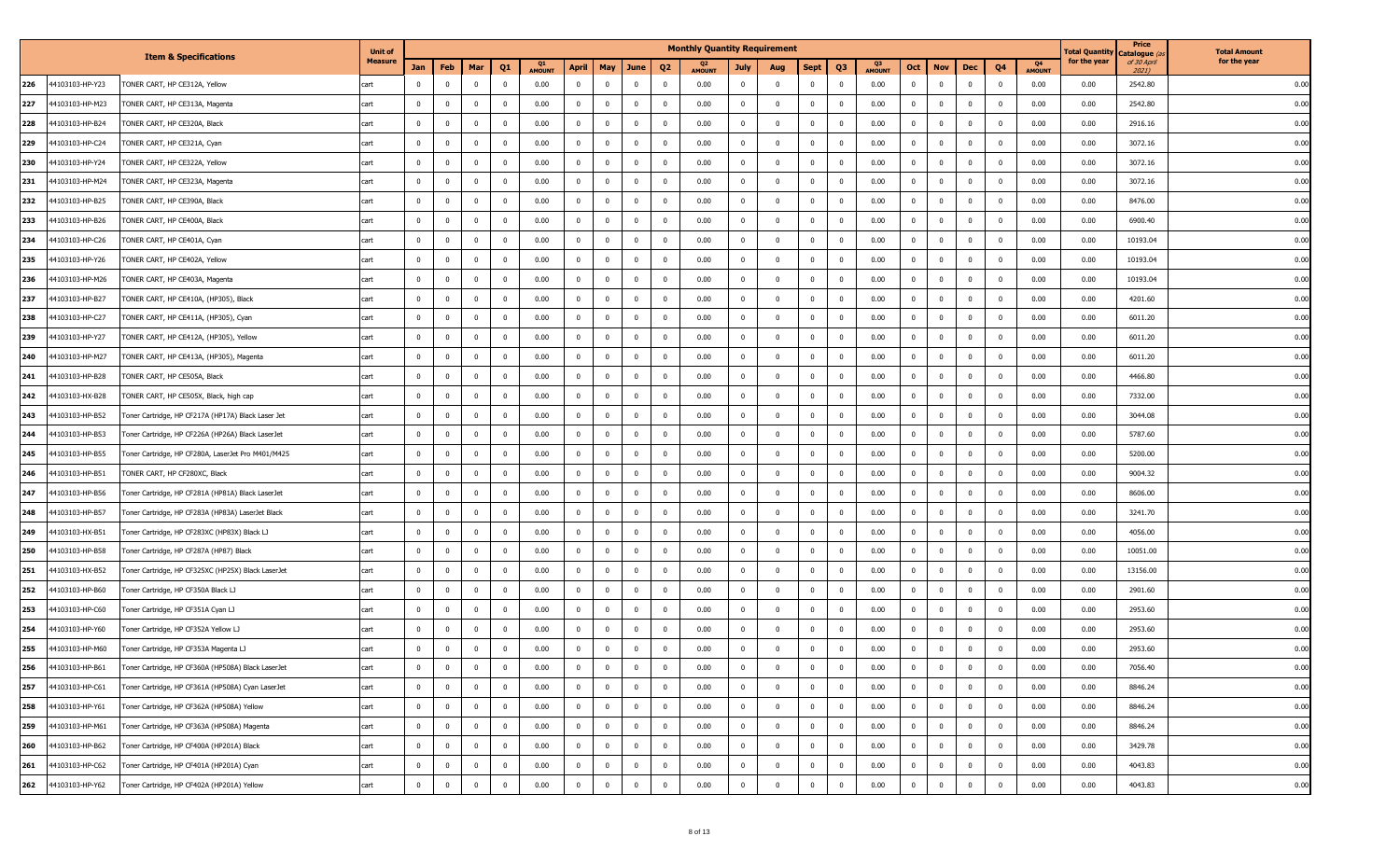|     |                                  |                                               | <b>Unit of</b> |                |                          |                         |              |                     |                |                         |                         |                | <b>Monthly Quantity Requirement</b> |                |                |                |                |                       |                |                |                |                         |                     | Total Quantity | Price<br>) Catalogue | <b>Total Amount</b> |
|-----|----------------------------------|-----------------------------------------------|----------------|----------------|--------------------------|-------------------------|--------------|---------------------|----------------|-------------------------|-------------------------|----------------|-------------------------------------|----------------|----------------|----------------|----------------|-----------------------|----------------|----------------|----------------|-------------------------|---------------------|----------------|----------------------|---------------------|
|     |                                  | <b>Item &amp; Specifications</b>              | <b>Measure</b> | Jan            | Feb                      | Mar                     | Q1           | Q1<br><b>AMOUNT</b> | April          | May                     | June                    | Q <sub>2</sub> | <b>AMOUNT</b>                       | <b>July</b>    | Aug            | <b>Sept</b>    | Q <sub>3</sub> | - 03<br><b>AMOUNT</b> | Oct            | <b>Nov</b>     | Dec            | Q <sub>4</sub>          | Q4<br><b>AMOUNT</b> | for the year   | of 30 April<br>2021) | for the year        |
| 263 | 44103103-HP-M62                  | Toner Cartridge, HP CF403A (HP201A) Magenta   | cart           | $^{\circ}$     | $\overline{\mathbf{0}}$  | $\overline{0}$          | $^{\circ}$   | 0.00                | $\overline{0}$ | $\mathbf{0}$            | $\overline{\mathbf{0}}$ | $^{\circ}$     | 0.00                                | $\mathbf{0}$   | 0              | $\bf{0}$       | $\mathbf 0$    | 0.00                  | 0              | $\mathbf{0}$   | $\overline{0}$ | $\overline{\mathbf{0}}$ | 0.00                | 0.00           | 4043.83              | 0.00                |
| 264 | 44103103-HP-B63                  | Toner Cartridge, HP CF410A (HP410A) black     | cart           |                | 0                        | $\overline{\mathbf{0}}$ | $^{\circ}$   | 0.00                | $\overline{0}$ | 0                       | $\overline{0}$          | $^{\circ}$     | 0.00                                | $^{\circ}$     | $^{\circ}$     | $\bf{0}$       | 0              | 0.00                  | $\mathbf 0$    | $\bf{0}$       | 0              | 0                       | 0.00                | 0.00           | 4440.80              | 0.00                |
| 265 | 44103103-HX-B54                  | Toner Cartridge, HP CF410XC (HP410XC) black   | cart           | $\Omega$       | $\overline{0}$           | $\mathbf 0$             | $\mathbf 0$  | 0.00                | $\overline{0}$ | $\overline{0}$          | $\mathbf 0$             | $\mathbf{0}$   | 0.00                                | $\mathbf{0}$   | $^{\circ}$     | $\mathbf{0}$   | $\mathbf{0}$   | 0.00                  | $\mathbf 0$    | $\bf{0}$       | $\bf{0}$       | $\overline{\mathbf{0}}$ | 0.00                | 0.00           | 7441.20              | 0.00                |
| 266 | 44103103-HP-C63                  | Toner Cartridge, HP CF411A (HP410A) cyan      | cart           | $\mathbf{0}$   | $\bf{0}$                 | $\overline{\mathbf{0}}$ | $\mathbf{0}$ | 0.00                | $\bf{0}$       | $\mathbf{0}$            | $\overline{\mathbf{0}}$ | $\bf{0}$       | 0.00                                | $\overline{0}$ | $^{\circ}$     | $\mathbf{0}$   | $\overline{0}$ | 0.00                  | $\mathbf 0$    | $\bf{0}$       | $\bf{0}$       | $\overline{\mathbf{0}}$ | 0.00                | 0.00           | 5616.00              | 0.00                |
| 267 | 44103103-HX-C54                  | Toner Cartridge, HP CF411XC (HP410XC) cyan    | cart           |                | $\overline{0}$           | $\overline{\mathbf{0}}$ | $\Omega$     | 0.00                | $\overline{0}$ | 0                       | $\overline{0}$          | $^{\circ}$     | 0.00                                | $^{\circ}$     | $^{\circ}$     | $\mathbf{0}$   | $\overline{0}$ | 0.00                  | $\mathbf 0$    | $\mathbf 0$    | 0              | $\overline{0}$          | 0.00                | 0.00           | 7472.40              | 0.00                |
| 268 | 44103103-HP-Y63                  | Toner Cartridge, HP CF412A (HP410A) yellow    | cart           | $\Omega$       | $\mathbf 0$              | $\mathbf 0$             | $\mathbf{0}$ | 0.00                | $\overline{0}$ | $\overline{0}$          | $\mathbf 0$             | $\mathbf{0}$   | 0.00                                | $\mathbf{0}$   | $\Omega$       | $\mathbf{0}$   | $\mathbf{0}$   | 0.00                  | $\mathbf 0$    | $\bf{0}$       | $\mathbf 0$    | $\overline{0}$          | 0.00                | 0.00           | 5616.00              | 0.00                |
| 269 | 44103103-HX-Y54                  | Toner Cartridge, HP CF412XC (HP410XC) yellow  | cart           | $\mathbf{0}$   | $\bf{0}$                 | $\overline{\mathbf{0}}$ | $^{\circ}$   | 0.00                | $\overline{0}$ | $\mathbf 0$             | $\overline{\mathbf{0}}$ | $\bf{0}$       | 0.00                                | $\mathbf 0$    | $^{\circ}$     | $\mathbf{0}$   | $\mathbf 0$    | 0.00                  | $\mathbf 0$    | $\bf{0}$       | $\bf{0}$       | $\overline{\mathbf{0}}$ | 0.00                | 0.00           | 7472.40              | 0.00                |
| 270 | 44103103-HP-M63                  | Toner Cartridge, HP CF413A (HP410A) magenta   | cart           |                | $\overline{0}$           | $\overline{\mathbf{0}}$ |              | 0.00                | $\overline{0}$ | 0                       | $\mathbf 0$             | $\mathbf{0}$   | 0.00                                |                | $\Omega$       | $\mathbf 0$    | $\overline{0}$ | 0.00                  | $\mathbf 0$    | $\bf{0}$       | 0              | $\mathbf{0}$            | 0.00                | 0.00           | 5616.00              | 0.00                |
| 271 | 44103103-HX-M54                  | Toner Cartridge, HP CF413XC (HP410XC) magenta | cart           | $\Omega$       | $\overline{0}$           | $\mathbf 0$             | $\mathbf 0$  | 0.00                | $\overline{0}$ | $\overline{0}$          | $\mathbf 0$             | $\bf{0}$       | 0.00                                | $\mathbf{0}$   | $\mathbf{0}$   | $\mathbf{0}$   | $\mathbf{0}$   | 0.00                  | $\mathbf 0$    | $\overline{0}$ | $\mathbf 0$    | $\mathbf 0$             | 0.00                | 0.00           | 7472.40              | 0.00                |
| 272 | 44103103-HP-B34                  | TONER CART, HP Q2612A, Black                  | cart           | $\mathbf{0}$   | $\overline{\phantom{0}}$ | $\overline{\mathbf{0}}$ | $\mathbf{0}$ | 0.00                | $\bf{0}$       | $\bf{0}$                | $\overline{\mathbf{0}}$ | $\bf{0}$       | 0.00                                | $\overline{0}$ | $\mathbf{0}$   | $\mathbf{0}$   | $\overline{0}$ | 0.00                  | $\mathbf 0$    | $\bf{0}$       | $\bf{0}$       | $\overline{\mathbf{0}}$ | 0.00                | 0.00           | 3900.00              | 0.00                |
| 273 | 44103103-HP-B48                  | TONER CART, HP Q7553A, Black                  | cart           |                | $\overline{0}$           | $\overline{\mathbf{0}}$ |              | 0.00                | $\overline{0}$ | 0                       | $\overline{0}$          | $\mathbf{0}$   | 0.00                                | 0              | $^{\circ}$     | $\mathbf 0$    | $\overline{0}$ | 0.00                  | $\mathbf 0$    | $\mathbf 0$    | 0              | $\overline{0}$          | 0.00                | 0.00           | 4399.20              | 0.00                |
| 274 | 44103103-SA-B06                  | TONER CART, SAMSUNG MLT-D101S, Black          | cart           | $\Omega$       | $\mathbf 0$              | $\overline{\mathbf{0}}$ | $\mathbf{0}$ | 0.00                | $\overline{0}$ | $\overline{0}$          | $\mathbf 0$             | $\bf{0}$       | 0.00                                | $\mathbf{0}$   | $\Omega$       | $\mathbf{0}$   | $\mathbf{0}$   | 0.00                  | $\mathbf 0$    | $\bf{0}$       | $\mathbf 0$    | $\overline{0}$          | 0.00                | 0.00           | 3406.00              | 0.00                |
| 275 | 44103103-SA-B07                  | TONER CART, SAMSUNG MLT-D103S, Black          | cart           | $\mathbf{0}$   | $\overline{\phantom{0}}$ | $\overline{\mathbf{0}}$ | $\mathbf{0}$ | 0.00                | $\bf{0}$       | $\mathbf 0$             | $\overline{\mathbf{0}}$ | $\bf{0}$       | 0.00                                | $\mathbf{0}$   | $^{\circ}$     | $\mathbf{0}$   | $\mathbf 0$    | 0.00                  | $\mathbf 0$    | $\bf{0}$       | $\bf{0}$       | $\overline{\mathbf{0}}$ | 0.00                | 0.00           | 2350.40              | 0.00                |
| 276 | 44103103-SA-B08                  | TONER CART, SAMSUNG MLT-D104S, Black          | cart           | $^{\circ}$     | $\overline{0}$           | $\overline{0}$          | $\Omega$     | 0.00                | $\mathbf{0}$   | $\mathbf 0$             | $\overline{0}$          | $\mathbf{0}$   | 0.00                                | $^{\circ}$     | $^{\circ}$     | $\mathbf 0$    | $\mathbf{0}$   | 0.00                  | $\mathbf 0$    | $\mathbf 0$    | 0              | $\overline{0}$          | 0.00                | 0.00           | 2454.40              | 0.00                |
| 277 | 44103103-SA-B09                  | TONER CART, SAMSUNG MLT-D105L, Black          | cart           | $\Omega$       | $\overline{\mathbf{0}}$  | $\mathbf 0$             | $\mathbf 0$  | 0.00                | $\overline{0}$ | $\overline{0}$          | $\mathbf 0$             | $\bf{0}$       | 0.00                                | $\mathbf{0}$   | $\mathbf{0}$   | $\mathbf{0}$   | $\mathbf{0}$   | 0.00                  | $\mathbf 0$    | $\bf{0}$       | $\mathbf 0$    | $\mathbf 0$             | 0.00                | 0.00           | 3380.00              | 0.00                |
| 278 | 44103103-SA-B14                  | TONER CART, Samsung MLT-D108S, Black          | cart           | $\mathbf{0}$   | $\overline{\phantom{0}}$ | $\overline{\mathbf{0}}$ | $\mathbf{0}$ | 0.00                | $\bf{0}$       | $\bf{0}$                | $\overline{\mathbf{0}}$ | $\bf{0}$       | 0.00                                | $\overline{0}$ | $\mathbf{0}$   | $\mathbf{0}$   | $\overline{0}$ | 0.00                  | $\mathbf 0$    | $\bf{0}$       | $\bf{0}$       | $\overline{\mathbf{0}}$ | 0.00                | 0.00           | 2875.58              | 0.00                |
| 279 | 44103103-SA-B21                  | TONER CART, Samsung MLT-D203E, Black          | cart           | $\Omega$       | $\overline{0}$           | $\overline{\mathbf{0}}$ | $\Omega$     | 0.00                | $\mathbf{0}$   | $\mathbf 0$             | $\overline{0}$          | $\mathbf{0}$   | 0.00                                | $^{\circ}$     | $^{\circ}$     | $\mathbf 0$    | $\mathbf{0}$   | 0.00                  | $\mathbf 0$    | $\mathbf 0$    | 0              | $\overline{0}$          | 0.00                | 0.00           | 7259.20              | 0.00                |
| 280 | 44103103-SA-B18                  | TONER CART, Samsung MLT-D203L, Black          | cart           | $\Omega$       | $\overline{\mathbf{0}}$  | $\mathbf 0$             | $\mathbf{0}$ | 0.00                | $\overline{0}$ | $\overline{0}$          | $\mathbf 0$             | $\overline{0}$ | 0.00                                | $\mathbf{0}$   | $\Omega$       | $\mathbf{0}$   | $\mathbf{0}$   | 0.00                  | $\mathbf 0$    | $\bf{0}$       | $\mathbf 0$    | $\overline{0}$          | 0.00                | 0.00           | 3458.00              | 0.00                |
| 281 | 44103103-SA-B20                  | TONER CART, Samsung MLT-D203U, Black          | cart           | $\mathbf{0}$   | $\overline{\phantom{0}}$ | $\overline{\mathbf{0}}$ | $\mathbf{0}$ | 0.00                | $\bf{0}$       | $\mathbf 0$             | $\overline{\mathbf{0}}$ | $\bf{0}$       | 0.00                                | $\mathbf{0}$   | $^{\circ}$     | $\mathbf{0}$   | $\mathbf 0$    | 0.00                  | $\mathbf 0$    | $\bf{0}$       | $\bf{0}$       | $\overline{\mathbf{0}}$ | 0.00                | 0.00           | 6442.80              | 0.00                |
| 282 | 44103103-SA-B12                  | TONER CART, SAMSUNG MLT-D205E, Black          | cart           | $^{\circ}$     | $\overline{0}$           | $\overline{\mathbf{0}}$ |              | 0.00                | $\overline{0}$ | 0                       | $\mathbf 0$             | $\mathbf{0}$   | 0.00                                | $^{\circ}$     | $\Omega$       | $\mathbf{0}$   | $\mathbf{0}$   | 0.00                  | $\mathbf 0$    | $\mathbf 0$    | 0              | $\overline{0}$          | 0.00                | 0.00           | 7321.14              | 0.00                |
| 283 | 44103103-SA-B05                  | TONER CART, SAMSUNG MLT-D205L, Black          | cart           | $\Omega$       | $\overline{0}$           | $\mathbf 0$             | $\mathbf{0}$ | 0.00                | $\overline{0}$ | $\overline{0}$          | $\mathbf 0$             | $\overline{0}$ | 0.00                                | $\overline{0}$ | $\Omega$       | $\mathbf{0}$   | $\mathbf{0}$   | 0.00                  | $\mathbf 0$    | $\bf{0}$       | $\mathbf 0$    | $\mathbf 0$             | 0.00                | 0.00           | 3962.24              | 0.00                |
| 284 | 44103103-SA-B10                  | TONER CART, SAMSUNG SCX-D6555A, Black         | cart           | $\mathbf{0}$   | $\overline{\mathbf{0}}$  | $\overline{\mathbf{0}}$ | $\mathbf{0}$ | 0.00                | $\bf{0}$       | $\mathbf 0$             | $\overline{\mathbf{0}}$ | $\bf{0}$       | 0.00                                | $\overline{0}$ | $^{\circ}$     | $\mathbf{0}$   | $\overline{0}$ | 0.00                  | $\mathbf 0$    | $\bf{0}$       | $\bf{0}$       | $\overline{\mathbf{0}}$ | 0.00                | 0.00           | 4066.40              | 0.00                |
| 285 | 44103103-BR-B15                  | TONER CART, BROTHER TN-3478, Black            | cart           |                | $\overline{0}$           | $\overline{\mathbf{0}}$ |              | 0.00                | $\overline{0}$ | 0                       | 0                       | $\mathbf{0}$   | 0.00                                | $^{\circ}$     | $\Omega$       | $\mathbf{0}$   | $\overline{0}$ | 0.00                  | $\mathbf 0$    | $\bf{0}$       | 0              | $\mathbf{0}$            | 0.00                | 0.00           | 6370.00              | 0.00                |
| 286 | 44103103-CA-B00                  | TONER CART, CANON CRG 324 II                  | cart           | $\overline{0}$ | $\mathbf 0$              | $\overline{\mathbf{0}}$ | $\mathbf{0}$ | 0.00                | $\overline{0}$ | $\mathbf 0$             | $\mathbf 0$             | $\mathbf 0$    | 0.00                                | $\overline{0}$ | $\Omega$       | $\mathbf{0}$   | $\mathbf 0$    | 0.00                  | $\pmb{0}$      | $\overline{0}$ | $\bf{0}$       | $\mathbf 0$             | 0.00                | 0.00           | 13399.36             | 0.00                |
|     |                                  | AUDIO AND VISUAL EQUIPMENT AND SUPPLIES       |                |                |                          |                         |              |                     |                |                         |                         |                |                                     |                |                |                |                |                       |                |                |                |                         |                     |                |                      |                     |
| 287 | 45121517-DO-C02                  | DOCUMENT CAMERA, 8 MP                         | unit           | $^{\circ}$     | $\overline{\mathbf{0}}$  | $\overline{\mathbf{0}}$ | $\mathbf 0$  | 0.00                | $\mathbf 0$    | $\mathbf 0$             | $\overline{\mathbf{0}}$ | $\mathbf 0$    | 0.00                                | 0              | $^{\circ}$     | $\mathbf 0$    | $\mathbf 0$    | 0.00                  | 0              | $\bf{0}$       | $\bf{0}$       | $\overline{\mathbf{0}}$ | 0.00                | 0.00           | 23623.60             | 0.00                |
| 288 | 45111609-MM-P01                  | MULTIMEDIA PROJECTOR                          | unit           | $\overline{0}$ | $\mathbf 0$              | $\overline{\mathbf{0}}$ | $\Omega$     | 0.00                | $\mathbf{0}$   | $\bf{0}$                | $\pmb{0}$               | $\mathbf 0$    | 0.00                                | $\mathbf 0$    | $^{\circ}$     | $\mathbf 0$    | $\overline{0}$ | 0.00                  | $\mathbf{0}$   | $\overline{0}$ | $\mathbf 0$    | $\overline{0}$          | 0.00                | 0.00           | 17472.00             | 0.00                |
|     | <b>FLAG OR ACCESSORIES</b>       |                                               |                |                |                          |                         |              |                     |                |                         |                         |                |                                     |                |                |                |                |                       |                |                |                |                         |                     |                |                      |                     |
| 289 | 55121905-PH-F01                  | PHILIPPINE NATIONAL FLAG                      | piece          | $\overline{0}$ | $\overline{\mathbf{0}}$  | $\overline{\mathbf{0}}$ | $\bf{0}$     | 0.00                | $\overline{0}$ | $\overline{0}$          | $\mathbf{0}$            | $\bf{0}$       | 0.00                                | $\overline{0}$ | $\overline{0}$ | $\overline{0}$ | $\overline{0}$ | 0.00                  | $\bf{0}$       | $\bf{0}$       | $\mathbf{0}$   | $\overline{0}$          | 0.00                | 0.00           | 284.84               | 0.00                |
|     | <b>PRINTED PUBLICATIONS</b>      |                                               |                |                |                          |                         |              |                     |                |                         |                         |                |                                     |                |                |                |                |                       |                |                |                |                         |                     |                |                      |                     |
| 290 | 55101524-RA-H01                  | HANDBOOK (RA 9184), 8th edition               | book           | $\overline{0}$ | 6                        | $\overline{0}$          | 6            | 223.26              | $\bf{0}$       | $\overline{0}$          | $\overline{0}$          | $\bf{0}$       | 0.00                                | $\overline{0}$ | $^{\circ}$     | $\bf{0}$       | $\overline{0}$ | 0.00                  | $\overline{0}$ | $\overline{0}$ | $\mathbf{0}$   | $\overline{\mathbf{0}}$ | 0.00                | 6.00           | 37.21                | 223.26              |
|     | FIRE FIGHTING EQUIPMENT          |                                               |                |                |                          |                         |              |                     |                |                         |                         |                |                                     |                |                |                |                |                       |                |                |                |                         |                     |                |                      |                     |
| 291 | 46191601-FE-M01                  | FIRE EXTINGUISHER, dry chemical               | unit           | $\mathbf 0$    | $\bf{0}$                 | $\overline{\mathbf{0}}$ | $\bf{0}$     | 0.00                | $\overline{0}$ | $\overline{\mathbf{0}}$ | $\overline{\mathbf{0}}$ | $\overline{0}$ | 0.00                                | $\mathbf{0}$   | $^{\circ}$     | $\overline{0}$ | $\overline{0}$ | 0.00                  | 0              | $\overline{0}$ | $\bf{0}$       | $\overline{0}$          | 0.00                | 0.00           | 1144.00              | 0.00                |
| 292 | 46191601-FE-H01                  | FIRE EXTINGUISHER, pure HCFC                  | unit           | $\overline{0}$ | $\overline{0}$           | $\overline{\mathbf{0}}$ | $\mathbf{0}$ | 0.00                | $\overline{0}$ | $\overline{0}$          | $\overline{0}$          | $\mathbf 0$    | 0.00                                | $\overline{0}$ | $^{\circ}$     | $\overline{0}$ | $\overline{0}$ | 0.00                  | $\mathbf 0$    | $\overline{0}$ | $\bf{0}$       | $\overline{0}$          | 0.00                | 0.00           | 5613.25              | 0.00                |
|     | <b>CONSUMER ELECTRONICS</b>      |                                               |                |                |                          |                         |              |                     |                |                         |                         |                |                                     |                |                |                |                |                       |                |                |                |                         |                     |                |                      |                     |
| 293 | 52161535-DV-R01                  | DIGITAL VOICE RECORDER                        | unit           | $\overline{0}$ | $\overline{\mathbf{0}}$  | $\overline{\mathbf{0}}$ | $\Omega$     | 0.00                | $\mathbf 0$    | $\overline{0}$          | $\overline{\mathbf{0}}$ | $\mathbf 0$    | 0.00                                |                | $\Omega$       | $\mathbf{0}$   | $\mathbf 0$    | 0.00                  | $\overline{0}$ | $\overline{0}$ | $\mathbf 0$    | $\overline{0}$          | 0.00                | 0.00           | 6415.64              | 0.00                |
|     | <b>FURNITURE AND FURNISHINGS</b> |                                               |                |                |                          |                         |              |                     |                |                         |                         |                |                                     |                |                |                |                |                       |                |                |                |                         |                     |                |                      |                     |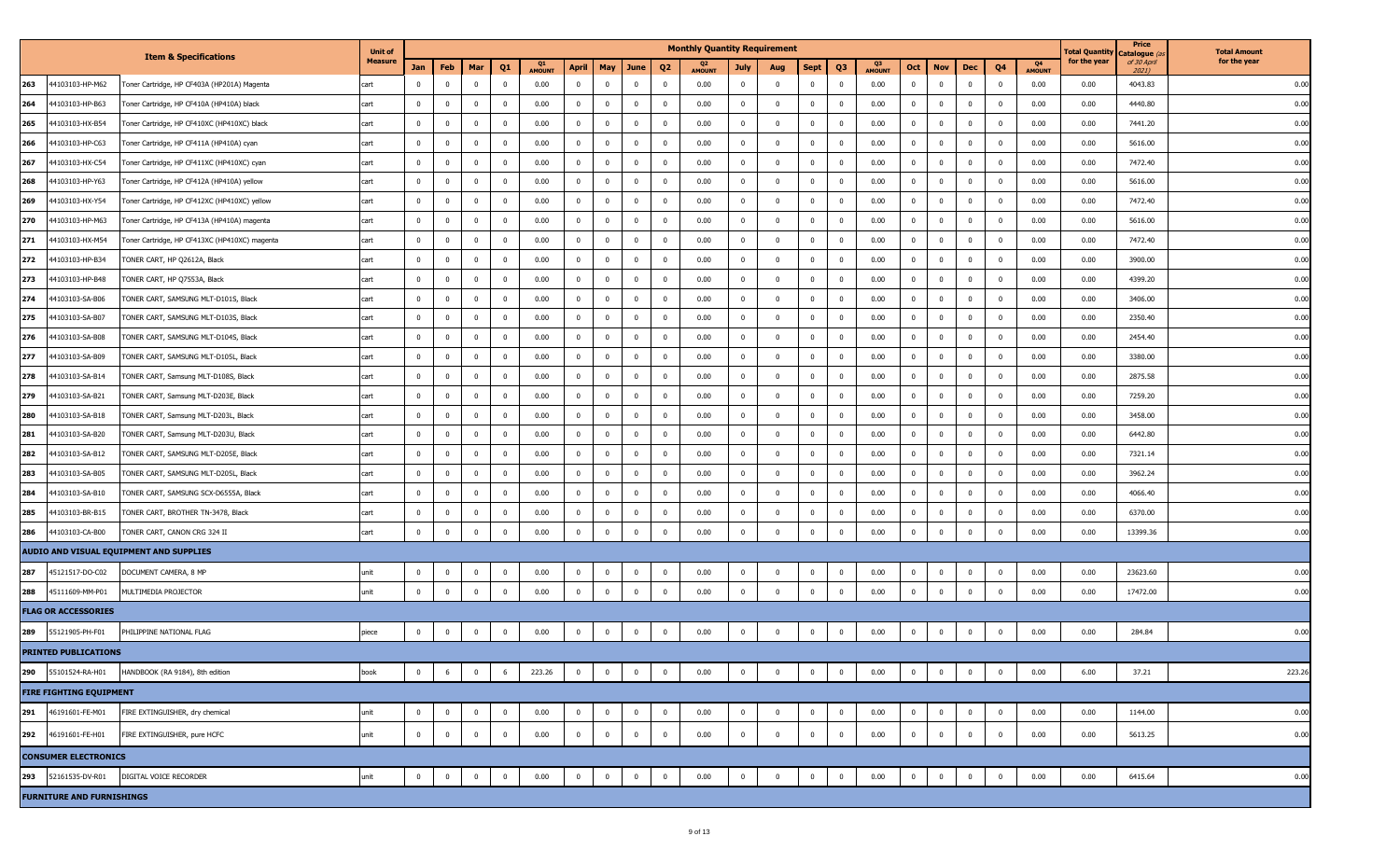|                 |                  |                                                                                                                                   | <b>Unit of</b> |                |                |                |              |                     |                |                |                         |                         | <b>Monthly Quantity Requirement</b> |                         |                         |                |                |                     |              |                         |              |                         |                     | <b>Total Quantity</b> | Price<br>C <b>atalogue</b> <i>(a</i> | <b>Total Amount</b> |
|-----------------|------------------|-----------------------------------------------------------------------------------------------------------------------------------|----------------|----------------|----------------|----------------|--------------|---------------------|----------------|----------------|-------------------------|-------------------------|-------------------------------------|-------------------------|-------------------------|----------------|----------------|---------------------|--------------|-------------------------|--------------|-------------------------|---------------------|-----------------------|--------------------------------------|---------------------|
|                 |                  | <b>Item &amp; Specifications</b>                                                                                                  | <b>Measure</b> | Jan            | Feb            | Mar            | Q1           | Q1<br><b>AMOUNT</b> | <b>April</b>   | May            | June                    | Q <sub>2</sub>          | <b>AMOUNT</b>                       | July                    | Aug                     | Sept           | <b>Q3</b>      | Q3<br><b>AMOUNT</b> | Oct          | <b>Nov</b>              | Dec          | Q4                      | Q4<br><b>AMOUNT</b> | for the year          | of 30 April<br>2021)                 | for the year        |
| 294             | 56101504-CM-B01  | MONOBLOC CHAIR, beige                                                                                                             | piece          | $\mathbf{0}$   | $\mathbf{0}$   | $\overline{0}$ | $\bf{0}$     | 0.00                | $\overline{0}$ | $\mathbf 0$    | $\overline{\mathbf{0}}$ | $\overline{0}$          | 0.00                                | $\overline{0}$          | $\overline{\mathbf{0}}$ | $\mathbf{0}$   | $\overline{0}$ | 0.00                | $^{\circ}$   | $\overline{0}$          | $\bf{0}$     | $\overline{0}$          | 0.00                | 0.00                  | 303.68                               | 0.00                |
| 295             | 56101504-CM-W01  | MONOBLOC CHAIR, white                                                                                                             | piece          | $\overline{0}$ | $\bf{0}$       | $\mathbf 0$    | $\mathbf 0$  | 0.00                | $\overline{0}$ | $^{\circ}$     | $\overline{0}$          | $\overline{0}$          | 0.00                                | $\overline{0}$          | $\overline{\mathbf{0}}$ | $^{\circ}$     | 0              | 0.00                | $\Omega$     | $\overline{0}$          | $\mathbf 0$  | $^{\circ}$              | 0.00                | 0.00                  | 301.60                               | 0.00                |
| 296             | 56101519-TM-S01  | MONOBLOC TABLE, white                                                                                                             | unit           | $\mathbf 0$    | $\mathbf 0$    | $\mathbf 0$    | $\mathbf 0$  | 0.00                | $\bf{0}$       | $\Omega$       | $\overline{0}$          | $\overline{0}$          | 0.00                                | $\overline{0}$          | $\Omega$                | $\mathbf 0$    | $\mathbf{0}$   | 0.00                | $\Omega$     | $\overline{0}$          | $\mathbf{0}$ | $\mathbf{0}$            | 0.00                | 0.00                  | 1235.52                              | 0.00                |
| 297             | 56101519-TM-S02  | MONOBLOC TABLE, beige                                                                                                             | unit           | $\mathbf 0$    | $\mathbf 0$    | $\overline{0}$ | $\mathbf 0$  | 0.00                | $\mathbf 0$    | $\mathbf 0$    | $\overline{\mathbf{0}}$ | $\overline{\mathbf{0}}$ | 0.00                                | $\overline{0}$          | $\overline{0}$          | $\mathbf 0$    | $\overline{0}$ | 0.00                | $^{\circ}$   | $\overline{\mathbf{0}}$ | $\mathbf{0}$ | $\mathbf{0}$            | 0.00                | 0.00                  | 1088.88                              | 0.00                |
|                 |                  | ARTS AND CRAFTS EQUIPMENT AND ACCESSORIES AND SUPPLIES                                                                            |                |                |                |                |              |                     |                |                |                         |                         |                                     |                         |                         |                |                |                     |              |                         |              |                         |                     |                       |                                      |                     |
| 298             | 60121413-CB-P01  | CLEARBOOK, 20 Transparent pockets, A4                                                                                             | piece          | $\Omega$       | $\bf{0}$       | $\mathbf 0$    | $\mathbf 0$  | 0.00                | $\bf{0}$       | $^{\circ}$     | $\overline{\mathbf{0}}$ | $\overline{0}$          | 0.00                                | $\mathbf 0$             | 0                       | $\mathbf 0$    | $\overline{0}$ | 0.00                |              | $\mathbf 0$             | $\mathbf{0}$ | $\mathbf{0}$            | 0.00                | 0.00                  | 37.04                                | 0.00                |
| 299             | 60121413-CB-P02  | CLEARBOOK, 20 Transparent pockets, Legal                                                                                          | piece          | $\overline{0}$ | $\overline{0}$ | $\overline{0}$ | $\mathbf 0$  | 0.00                | $\bf{0}$       | $^{\circ}$     | $\overline{\mathbf{0}}$ | $\overline{0}$          | 0.00                                | $\overline{0}$          | $\overline{\mathbf{0}}$ | $\mathbf 0$    | $\mathbf 0$    | 0.00                | $^{\circ}$   | $\overline{0}$          | $\mathbf{0}$ | $\mathbf{0}$            | 0.00                | 0.00                  | 38.41                                | 0.00                |
| 300             | 60121534-ER-P01  | ERASER, plastic/rubber                                                                                                            | piece          | $\overline{0}$ | 10             | $\mathbf 0$    | 10           | 43.70               | $\bf{0}$       | 0              | $\overline{\mathbf{0}}$ | $\overline{0}$          | 0.00                                | $\overline{0}$          | $\overline{\mathbf{0}}$ | $\mathbf 0$    | $\overline{0}$ | 0.00                |              | $\overline{\mathbf{0}}$ | $\mathbf{0}$ | $\mathbf 0$             | 0.00                | 10.00                 | 4.37                                 | 43.70               |
| 301             | 60121524-SP-G01  | SIGN PEN, black                                                                                                                   | piece          | $\mathbf{0}$   | 12             | $\overline{0}$ | 12           | 243.12              | $\bf{0}$       | 12             | $\overline{\mathbf{0}}$ | 12                      | 243.12                              | $\bf{0}$                | $\overline{0}$          | $\mathbf 0$    | $\overline{0}$ | 0.00                |              | $\overline{\mathbf{0}}$ | $\mathbf{0}$ | $\mathbf{0}$            | 0.00                | 24.00                 | 20.26                                | 486.24              |
| 302             | 60121524-SP-G02  | SIGN PEN, blue                                                                                                                    | piece          | $\mathbf{0}$   | 12             | $\overline{0}$ | 12           | 243.12              | $\bf{0}$       | 12             | $\overline{0}$          | 12                      | 243.12                              | $\overline{0}$          | $\overline{\mathbf{0}}$ | $\mathbf 0$    | $\mathbf{0}$   | 0.00                | $^{\circ}$   | $\overline{0}$          | $\mathbf{0}$ | $\overline{\mathbf{0}}$ | 0.00                | 24.00                 | 20.26                                | 486.24              |
| 303             | 60121524-SP-G03  | SIGN PEN, red                                                                                                                     | piece          | $\bf{0}$       | $\bf{0}$       | $\mathbf 0$    | $\mathbf 0$  | 0.00                | $\bf{0}$       | $^{\circ}$     | $\overline{\mathbf{0}}$ | $\overline{0}$          | 0.00                                | $\bf{0}$                | 0                       | $\mathbf 0$    | $\overline{0}$ | 0.00                |              | $\mathbf 0$             | $\mathbf{0}$ | $^{\circ}$              | 0.00                | 0.00                  | 20.26                                | 0.00                |
| 304             | 60121124-WR-P01  | WRAPPING PAPER, kraft                                                                                                             | pack           | $\mathbf 0$    | $\bf{0}$       | $\overline{0}$ | $\mathbf 0$  | 0.00                | $\bf{0}$       | $\Omega$       | $\overline{\mathbf{0}}$ | $\overline{\mathbf{0}}$ | 0.00                                | $\mathbf 0$             | $\overline{0}$          | $\mathbf 0$    | $\overline{0}$ | 0.00                | $\Omega$     | $\overline{\mathbf{0}}$ | $\mathbf{0}$ | $\Omega$                | 0.00                | 0.00                  | 154.84                               | 0.00                |
|                 | <b>SOFTWARE</b>  |                                                                                                                                   |                |                |                |                |              |                     |                |                |                         |                         |                                     |                         |                         |                |                |                     |              |                         |              |                         |                     |                       |                                      |                     |
|                 | 43231513-SFT-001 | Business function specific software                                                                                               | license        | $\mathbf 0$    | $\bf{0}$       | $\mathbf 0$    | $\mathbf 0$  | 0.00                | $\bf{0}$       | $\mathbf{0}$   | $\overline{\mathbf{0}}$ | $\overline{0}$          | 0.00                                | $\overline{0}$          | $\overline{0}$          | $\mathbf 0$    | $\mathbf{0}$   | 0.00                | $\Omega$     | $\overline{\mathbf{0}}$ | $\bf{0}$     | $\overline{0}$          | 0.00                | 0.00                  | 0.00                                 | 0.00                |
|                 | 43231602-SFT-002 | Finance accounting and enterprise resource planning ERP software                                                                  | license        | $\mathbf 0$    | $\overline{0}$ | $\overline{0}$ | $\bf{0}$     | 0.00                | $\bf{0}$       | $\overline{0}$ | $\overline{\mathbf{0}}$ | $\overline{\mathbf{0}}$ | 0.00                                | $\overline{0}$          | $\overline{\mathbf{0}}$ | $\bf{0}$       | $\overline{0}$ | 0.00                | $^{\circ}$   | $\overline{0}$          | $\bf{0}$     | $\overline{\mathbf{0}}$ | 0.00                | 0.00                  | 0.00                                 | 0.00                |
|                 | 43232004-SFT-003 | Computer game or entertainment software                                                                                           | license        | $\overline{0}$ | $\bf{0}$       | 0              | $^{\circ}$   | 0.00                | $\bf{0}$       | $\Omega$       | $\mathbf{0}$            | $\overline{0}$          | 0.00                                | $\overline{\mathbf{0}}$ | 0                       | 0              | $\mathbf{0}$   | 0.00                |              | $\overline{0}$          | $\mathbf 0$  | $^{\circ}$              | 0.00                | 0.00                  | 0.00                                 | 0.00                |
|                 | 43232107-SFT-004 | Content authoring and editing software                                                                                            | license        | $\mathbf 0$    | $\mathbf 0$    | $\mathbf 0$    | $\Omega$     | 0.00                | $\bf{0}$       | $\Omega$       | $\overline{\mathbf{0}}$ | $\overline{0}$          | 0.00                                | $\overline{0}$          | $\Omega$                | $\mathbf 0$    | $\mathbf{0}$   | 0.00                | $\Omega$     | $\overline{0}$          | $\mathbf{0}$ | $\Omega$                | 0.00                | 0.00                  | 0.00                                 | 0.00                |
|                 | 43232202-SFT-005 | Content management software                                                                                                       | license        | $\mathbf 0$    | $\bf{0}$       | $\bf{0}$       | $\mathbf 0$  | 0.00                | $\overline{0}$ | $^{\circ}$     | $\overline{\mathbf{0}}$ | $\overline{0}$          | 0.00                                | $\overline{0}$          | $\overline{\mathbf{0}}$ | $\bf{0}$       | $\overline{0}$ | 0.00                | $^{\circ}$   | $\overline{\mathbf{0}}$ | $\mathbf{0}$ | $\overline{\mathbf{0}}$ | 0.00                | 0.00                  | 0.00                                 | 0.00                |
|                 | 43232304-SFT-006 | Data management and query software                                                                                                | license        | $\overline{0}$ | $\bf{0}$       | $\mathbf 0$    | $\mathbf 0$  | 0.00                | $\bf{0}$       | $^{\circ}$     | $\overline{0}$          | $\overline{0}$          | 0.00                                | $\overline{\mathbf{0}}$ | 0                       | 0              | $^{\circ}$     | 0.00                |              | $\overline{0}$          | $^{\circ}$   | $^{\circ}$              | 0.00                | 0.00                  | 0.00                                 | 0.00                |
|                 | 43232402-SFT-007 | Development software                                                                                                              | license        | $\mathbf 0$    | $\bf{0}$       | $\mathbf 0$    | $\mathbf 0$  | 0.00                | $\bf{0}$       | $\Omega$       | $\overline{0}$          | $\overline{0}$          | 0.00                                | $\overline{0}$          | $\Omega$                | $\mathbf 0$    | $\mathbf{0}$   | 0.00                | $\Omega$     | $\mathbf 0$             | $\mathbf{0}$ | $\mathbf{0}$            | 0.00                | 0.00                  | 0.00                                 | 0.00                |
|                 | 43232505-SFT-008 | Educational or reference software                                                                                                 | license        | $\mathbf 0$    | $\bf{0}$       | $\bf{0}$       | $\mathbf 0$  | 0.00                | $\bf{0}$       | $^{\circ}$     | $\overline{\mathbf{0}}$ | $\overline{0}$          | 0.00                                | $\overline{0}$          | $\overline{\mathbf{0}}$ | $\bf{0}$       | $\mathbf 0$    | 0.00                | $^{\circ}$   | $\overline{\mathbf{0}}$ | $\mathbf{0}$ | $\overline{\mathbf{0}}$ | 0.00                | 0.00                  | 0.00                                 | 0.00                |
|                 | 43232603-SFT-009 | Industry specific software                                                                                                        | license        | $\overline{0}$ | $\mathbf 0$    | $\mathbf{0}$   | $^{\circ}$   | 0.00                | $\bf{0}$       | $^{\circ}$     | $\overline{0}$          | $\overline{0}$          | 0.00                                | $\overline{\mathbf{0}}$ | 0                       | $^{\circ}$     | 0              | 0.00                | - 0          | $\overline{0}$          | $\mathbf{0}$ | $^{\circ}$              | 0.00                | 0.00                  | 0.00                                 | 0.00                |
| 10              | 43232701-SFT-010 | Network applications software                                                                                                     | license        | $\mathbf 0$    | $\overline{0}$ | $\mathbf 0$    | $\mathbf 0$  | 0.00                | $\bf{0}$       | $\Omega$       | $\overline{0}$          | $\overline{0}$          | 0.00                                | $\overline{0}$          | $\Omega$                | $\mathbf 0$    | $\mathbf{0}$   | 0.00                | $\Omega$     | $\overline{0}$          | $\mathbf{0}$ | $\Omega$                | 0.00                | 0.00                  | 0.00                                 | 0.00                |
| 11              | 43232802-SFT-011 | Network management software                                                                                                       | license        | $\bf{0}$       | $\bf{0}$       | $\bf{0}$       | $\mathbf 0$  | 0.00                | $\overline{0}$ | $^{\circ}$     | $\overline{\mathbf{0}}$ | $\overline{0}$          | 0.00                                | $\overline{0}$          | $\overline{\mathbf{0}}$ | $\overline{0}$ | $\overline{0}$ | 0.00                | $^{\circ}$   | $\overline{\mathbf{0}}$ | $\mathbf{0}$ | $\mathbf 0$             | 0.00                | 0.00                  | 0.00                                 | 0.00                |
| 12 <sub>2</sub> | 43232905-SFT-012 | Networking software                                                                                                               | license        | $\overline{0}$ | $\bf{0}$       | $\mathbf 0$    | $^{\circ}$   | 0.00                | $\bf{0}$       | $^{\circ}$     | $\overline{0}$          | $\overline{0}$          | 0.00                                | $\overline{\mathbf{0}}$ | 0                       | 0              | 0              | 0.00                | $\Omega$     | $\overline{0}$          | $\mathbf 0$  | $^{\circ}$              | 0.00                | 0.00                  | 0.00                                 | 0.00                |
| 13              | 43233004-SFT-013 | Operating environment software                                                                                                    | license        | $\mathbf 0$    | $\overline{0}$ | $\overline{0}$ | $\mathbf 0$  | 0.00                | $\bf{0}$       | $\overline{0}$ | $\overline{0}$          | $\overline{0}$          | 0.00                                | $\overline{0}$          | $\overline{\mathbf{0}}$ | $\mathbf 0$    | $\mathbf 0$    | 0.00                | $\mathbf{0}$ | $\overline{\mathbf{0}}$ | $\mathbf{0}$ | $\overline{\mathbf{0}}$ | 0.00                | 0.00                  | 0.00                                 | 0.00                |
| 14              | 43233205-SFT-014 | Security and protection software                                                                                                  | license        | $\bf{0}$       | $\bf{0}$       | $\bf{0}$       | $\mathbf{0}$ | 0.00                | $\bf{0}$       | $^{\circ}$     | $\overline{\mathbf{0}}$ | $\overline{0}$          | 0.00                                | $\overline{0}$          | $\overline{\mathbf{0}}$ | $\mathbf 0$    | $\overline{0}$ | 0.00                | $^{\circ}$   | $\overline{\mathbf{0}}$ | $\mathbf{0}$ | $\overline{\mathbf{0}}$ | 0.00                | 0.00                  | 0.00                                 | 0.00                |
| 15              | 43233405-SFT-015 | Utility and device driver software                                                                                                | license        | $^{\circ}$     | $\bf{0}$       | $\mathbf 0$    | $^{\circ}$   | 0.00                | $\bf{0}$       | $^{\circ}$     | $\overline{0}$          | $\overline{0}$          | 0.00                                | $\overline{\mathbf{0}}$ | 0                       | 0              | $^{\circ}$     | 0.00                |              | $\overline{\mathbf{0}}$ | $^{\circ}$   | $^{\circ}$              | 0.00                | 0.00                  | 0.00                                 | 0.00                |
| 16              | 43233501-SFT-016 | Information exchange software                                                                                                     | license        | $\mathbf 0$    | $\bf{0}$       | $\overline{0}$ | $\mathbf 0$  | 0.00                | $\bf{0}$       | $\Omega$       | $\overline{0}$          | $\overline{0}$          | 0.00                                | $\overline{0}$          | $\Omega$                | $\mathbf 0$    | $\mathbf 0$    | 0.00                | $\mathbf{0}$ | $\overline{\mathbf{0}}$ | $\mathbf{0}$ | $\mathbf{0}$            | 0.00                | 0.00                  | 0.00                                 | 0.00                |
|                 |                  | PART II. OTHER ITEMS NOT AVALABLE AT PS-DBM BUT ARE REGULARLY PURCHASED FROM OTHER SOURCES (Note: Please indicate price of items) |                |                |                |                |              |                     |                |                |                         |                         |                                     |                         |                         |                |                |                     |              |                         |              |                         |                     |                       |                                      |                     |
|                 | 40101701-AC-W01  | Air Conditioning Unit, Window Inverter Type                                                                                       |                |                |                |                | $^{\circ}$   | 0.00                |                |                |                         | $\overline{0}$          | 0.00                                |                         |                         |                | $\overline{0}$ | 0.00                |              |                         |              | $\mathbf 0$             | 0.00                | 0.00                  | 0.00                                 | 0.00                |
| $\overline{2}$  | 40101701-AC-S01  | Air Conditioning Unit, Split Type                                                                                                 |                |                |                |                | $\mathbf 0$  | 0.00                |                |                |                         | $\overline{0}$          | 0.00                                |                         |                         |                | $\mathbf{0}$   | 0.00                |              |                         |              | $\overline{0}$          | 0.00                | 0.00                  | 0.00                                 | 0.00                |
|                 | 44111905-WB-N01  | White Board                                                                                                                       |                |                |                |                | $\mathbf{0}$ | 0.00                |                |                |                         | $\overline{0}$          | 0.00                                |                         |                         |                | $\overline{0}$ | 0.00                |              |                         |              | $\overline{0}$          | 0.00                | 0.00                  | 0.00                                 | 0.00                |
|                 | 44111911-WB-D01  | White Board, Digital                                                                                                              |                |                |                |                | $\pmb{0}$    | 0.00                |                |                |                         | $\overline{\mathbf{0}}$ | 0.00                                |                         |                         |                | $\overline{0}$ | 0.00                |              |                         |              | $\mathbf 0$             | 0.00                | 0.00                  | 0.00                                 | 0.00                |
|                 | 52161505-TV-S01  | <b>SMART Television</b>                                                                                                           |                |                |                |                | $\mathbf 0$  | 0.00                |                |                |                         | $\overline{\mathbf{0}}$ | 0.00                                |                         |                         |                | $\overline{0}$ | 0.00                |              |                         |              | $\overline{0}$          | 0.00                | 0.00                  | 0.00                                 | 0.00                |
|                 | 52161520-MC-M01  | Microphone                                                                                                                        |                |                |                |                | $\mathbf 0$  | 0.00                |                |                |                         | $\overline{\mathbf{0}}$ | 0.00                                |                         |                         |                | $\mathbf 0$    | 0.00                |              |                         |              | $\overline{0}$          | 0.00                | 0.00                  | 0.00                                 | 0.00                |
|                 | 52161512-SP-K01  | Speakers                                                                                                                          |                |                |                |                | $\pmb{0}$    | 0.00                |                |                |                         | $\pmb{0}$               | 0.00                                |                         |                         |                | $\overline{0}$ | 0.00                |              |                         |              | $\mathbf{0}$            | 0.00                | 0.00                  | 0.00                                 | 0.00                |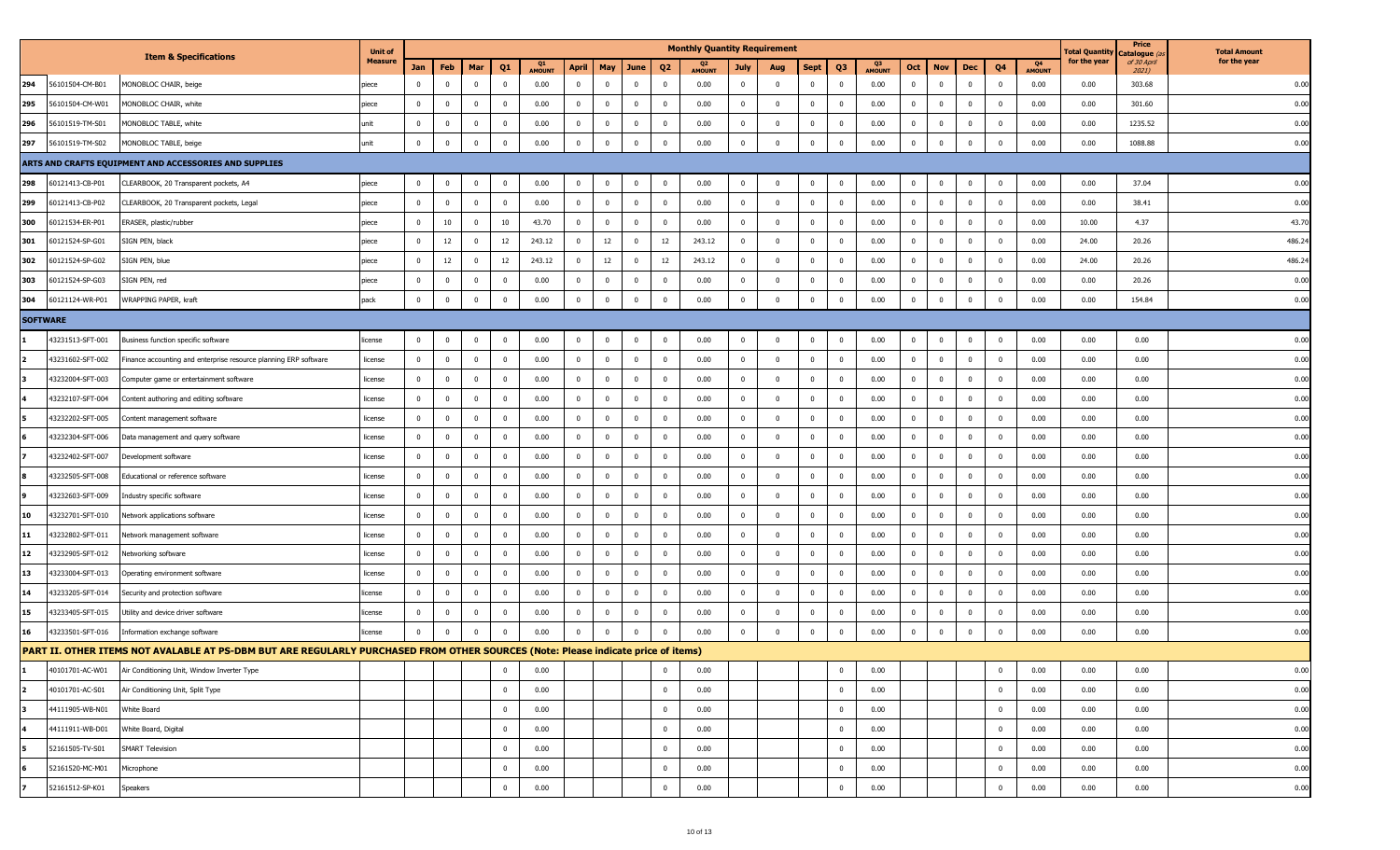|    |                 |                                                                                                                          | <b>Unit of</b> |                         |     |                         |                     |       |                |                            | <b>Monthly Quantity Requirement</b> |             |                         |                               |                     |     |                 |            |                |                     | <b>Total Quantity</b> | Price<br>Catalogue (a | <b>Total Amount</b> |
|----|-----------------|--------------------------------------------------------------------------------------------------------------------------|----------------|-------------------------|-----|-------------------------|---------------------|-------|----------------|----------------------------|-------------------------------------|-------------|-------------------------|-------------------------------|---------------------|-----|-----------------|------------|----------------|---------------------|-----------------------|-----------------------|---------------------|
|    |                 | <b>Item &amp; Specifications</b>                                                                                         | <b>Measure</b> | Jan<br>Feb              | Mar | Q1                      | Q1<br><b>AMOUNT</b> | April |                | May June<br>Q <sub>2</sub> | <b>AMOUNT</b>                       | <b>July</b> | Aug                     | Q <sub>3</sub><br><b>Sept</b> | Q3<br><b>AMOUNT</b> | Oct | <b>Nov</b>      | <b>Dec</b> | Q4             | Q4<br><b>AMOUNT</b> | for the year          | of 30 April<br>2021)  | for the year        |
|    | 32101514-AM-P01 | Amplifier                                                                                                                |                |                         |     | $\mathbf{0}$            | 0.00                |       |                | $\mathbf 0$                | 0.00                                |             |                         | $\overline{\mathbf{0}}$       | 0.00                |     |                 |            | $\mathbf{0}$   | 0.00                | 0.00                  | 0.00                  | 0.00                |
| l9 | 52161517-EQ-E01 | Equalizer                                                                                                                |                |                         |     | $\bf{0}$                | 0.00                |       |                | $\mathbf 0$                | 0.00                                |             |                         | $\overline{\mathbf{0}}$       | 0.00                |     |                 |            | $\bf{0}$       | 0.00                | 0.00                  | 0.00                  | 0.00                |
| 10 | 46171615-HD-C01 | HD Camera                                                                                                                |                |                         |     | $\mathbf 0$             | 0.00                |       |                | $\mathbf 0$                | 0.00                                |             |                         | $\overline{\mathbf{0}}$       | 0.00                |     |                 |            | $\mathbf 0$    | 0.00                | 0.00                  | 0.00                  | 0.00                |
| 11 | 45121504-DS-C01 | <b>DSLR Camera</b>                                                                                                       |                |                         |     | $\overline{0}$          | 0.00                |       |                | $\mathbf 0$                | 0.00                                |             |                         | $\overline{0}$                | 0.00                |     |                 |            | $\mathbf 0$    | 0.00                | 0.00                  | 0.00                  | 0.00                |
| 12 | 45121516-VH-C01 | HD Video Camera                                                                                                          |                |                         |     | $\mathbf 0$             | 0.00                |       |                | $\mathbf 0$                | 0.00                                |             |                         | $\overline{\mathbf{0}}$       | 0.00                |     |                 |            | $\overline{0}$ | 0.00                | 0.00                  | 0.00                  | 0.00                |
| 13 | 45121506-VC-C01 | Video Conference Equipment                                                                                               |                |                         |     | $\mathbf 0$             | 0.00                |       |                | $\mathbf 0$                | 0.00                                |             |                         | $\overline{\mathbf{0}}$       | 0.00                |     |                 |            | $\mathbf 0$    | 0.00                | 0.00                  | 0.00                  | 0.00                |
| 14 | 39112102-LB-B01 | LED bulb                                                                                                                 |                | $\overline{\mathbf{3}}$ |     | $\overline{\mathbf{3}}$ | 1,650.00            |       |                | $\mathbf 0$                | 0.00                                |             |                         | $\overline{0}$                | 0.00                |     |                 |            | $\mathbf 0$    | 0.00                | 3.00                  | 550.00                | 1650.00             |
| 15 | 43212104-PI-M01 | PRINTER, Inkjet, Monochrome                                                                                              |                |                         |     | $\overline{0}$          | 0.00                |       |                | $\mathbf 0$                | 0.00                                |             |                         | $\overline{\mathbf{0}}$       | 0.00                |     |                 |            | $\mathbf 0$    | 0.00                | 0.00                  | 0.00                  | 0.00                |
| 16 | 43212104-PI-C01 | PRINTER, Inkjet, Color                                                                                                   |                |                         |     | $\mathbf 0$             | 0.00                |       | $2^{\circ}$    | $\overline{2}$             | 16,000.00                           |             |                         | $\overline{\mathbf{0}}$       | 0.00                |     |                 |            | $\mathbf 0$    | 0.00                | 2.00                  | 8000.00               | 16000.00            |
| 17 | 43212105-PP-001 | Portable Printer                                                                                                         |                |                         |     | $\overline{0}$          | 0.00                |       |                | $\mathbf 0$                | 0.00                                |             |                         | $\overline{0}$                | 0.00                |     |                 |            | $\mathbf 0$    | 0.00                | 0.00                  | 0.00                  | 0.00                |
| 18 | 43211509-AT-001 | Android Tablet                                                                                                           |                |                         |     | $\overline{0}$          | 0.00                |       |                | $\overline{0}$             | 0.00                                |             |                         | $\overline{\mathbf{0}}$       | 0.00                |     |                 |            | $\mathbf 0$    | 0.00                | 0.00                  | 0.00                  | 0.00                |
| 19 | 43222610-HS-001 | lub/Switches                                                                                                             |                |                         |     | $\mathbf{0}$            | 0.00                |       |                | $\mathbf 0$                | 0.00                                |             |                         | $\Omega$                      | 0.00                |     |                 |            | $\mathbf 0$    | 0.00                | 0.00                  | 0.00                  | 0.00                |
| 20 | 43222609-NR-001 | Network Routers                                                                                                          |                |                         |     | $\overline{0}$          | 0.00                |       |                | $\mathbf 0$                | 0.00                                |             |                         | $\overline{0}$                | 0.00                |     |                 |            | $\mathbf 0$    | 0.00                | 0.00                  | 0.00                  | 0.00                |
| 21 | 43222640-WA-P01 | Wireless Access Point                                                                                                    |                |                         |     | $\overline{0}$          | 0.00                |       |                | $\mathbf{0}$               | 0.00                                |             |                         | $\overline{0}$                | 0.00                |     |                 |            | $\mathbf 0$    | 0.00                | 0.00                  | 0.00                  | 0.00                |
| 22 | 43211711-SF-001 | Scanner, Flatbed                                                                                                         |                |                         |     | $\overline{0}$          | 0.00                |       |                | $\mathbf 0$                | 0.00                                |             |                         | $\overline{0}$                | 0.00                |     |                 |            | $\overline{0}$ | 0.00                | 0.00                  | 0.00                  | 0.00                |
| 23 | 45111601-WP-P01 | Wireless Pointing Device / Laser Pointer                                                                                 |                |                         |     | $\overline{0}$          | 0.00                |       |                | $\Omega$                   | 0.00                                |             |                         | $\overline{0}$                | 0.00                |     |                 |            | $\mathbf 0$    | 0.00                | 0.00                  | 0.00                  | 0.00                |
| 24 | 31112306-MF-P01 | Multi Function PRINTER                                                                                                   |                |                         |     | $\mathbf{0}$            | 0.00                |       |                | $\Omega$                   | 0.00                                |             |                         | $\overline{0}$                | 0.00                |     |                 |            | $\mathbf 0$    | 0.00                | 0.00                  | 0.00                  | 0.00                |
| 25 | 39121011-UP-S01 | UNINTERRUPTIBLE POWER SUPPLY (UPS)                                                                                       |                |                         |     | $\overline{0}$          | 0.00                |       | $\overline{2}$ | $\overline{2}$             | 7,900.00                            |             |                         | $\overline{0}$                | 0.00                |     |                 |            | $\mathbf 0$    | 0.00                | 2.00                  | 3950.00               | 7900.00             |
| 26 | 43191501-MP-001 | Mobile Phone                                                                                                             |                |                         |     | $\overline{0}$          | 0.00                |       |                | $\mathbf 0$                | 0.00                                |             |                         | $\overline{0}$                | 0.00                |     |                 |            | $\mathbf 0$    | 0.00                | 0.00                  | 0.00                  | 0.00                |
| 27 | 43211711-SC-D01 | Scanner, Colored, Double sided, feeder type                                                                              |                |                         |     | $\overline{0}$          | 0.00                |       |                | $\Omega$                   | 0.00                                |             |                         | $\overline{0}$                | 0.00                |     |                 |            | $\mathbf 0$    | 0.00                | 0.00                  | 0.00                  | 0.00                |
| 28 | 53121601-GB-001 | GO BAG, for disaster relief, rescue operations                                                                           |                |                         |     | $\overline{0}$          | 0.00                |       |                | $\overline{0}$             | 0.00                                |             |                         | $\overline{\mathbf{0}}$       | 0.00                |     |                 |            | $\mathbf 0$    | 0.00                | 0.00                  | 0.00                  | 0.00                |
| 29 | 60104701-SP-001 | Solar Panel                                                                                                              |                |                         |     | $\overline{0}$          | 0.00                |       |                | $\mathbf{0}$               | 0.00                                |             |                         | $\overline{\mathbf{0}}$       | 0.00                |     |                 |            | 0              | 0.00                | 0.00                  | 0.00                  | 0.00                |
| 30 | 46161604-LV-L01 | Life Vest / Life Jacket<br>(for emergency purposes / emergency preparedness / for disaster relief /<br>escue operations) |                |                         |     | $\mathbf{0}$            | 0.00                |       |                | $^{\circ}$                 | 0.00                                |             |                         | $\overline{0}$                | 0.00                |     |                 |            | $\mathbf 0$    | 0.00                | 0.00                  | 0.00                  | 0.00                |
| 31 | 26111607-CC-S01 | Charge Controller and DC Inverter for Solar Panel                                                                        |                |                         |     | $\mathbf{0}$            | 0.00                |       |                | $\mathbf 0$                | 0.00                                |             |                         | $\overline{\mathbf{0}}$       | 0.00                |     |                 |            | $\overline{0}$ | 0.00                | 0.00                  | 0.00                  | 0.00                |
| 32 | 46181502-BF-V01 | Bullet proof vest                                                                                                        |                |                         |     | $\mathbf{0}$            | 0.00                |       |                | $\mathbf 0$                | 0.00                                |             |                         | $\overline{\mathbf{0}}$       | 0.00                |     |                 |            | 0              | 0.00                | 0.00                  | 0.00                  | 0.00                |
| 33 | 25172502-WW-001 | Wheels, ______ (type of vehicle)                                                                                         |                |                         |     | $\overline{0}$          | 0.00                |       | $\overline{2}$ | $\overline{2}$             | 23,900.00                           |             |                         | $\overline{\mathbf{0}}$       | 0.00                |     |                 |            | $\mathbf 0$    | 0.00                | 2.00                  | 11950.00              | 23900.00            |
| 34 | 40161513-FF-001 | Fuel Filters                                                                                                             |                |                         |     | $\overline{0}$          | 0.00                |       |                | $\mathbf 0$                | 0.00                                |             |                         | $\overline{\mathbf{0}}$       | 0.00                |     |                 |            | $\mathbf 0$    | 0.00                | 0.00                  | 0.00                  | 0.00                |
| 35 | 48101710-DW-F01 | Drinking Water/ Fountain                                                                                                 |                |                         |     | $\overline{0}$          | 0.00                |       |                | $\overline{0}$             | 0.00                                |             |                         | $\overline{0}$                | 0.00                |     |                 |            | $\mathbf 0$    | 0.00                | 0.00                  | 0.00                  | 0.00                |
| 36 | 26111729-AB-001 | Auto Battery                                                                                                             |                |                         |     | $\mathbf 0$             | 0.00                |       | $2^{\circ}$    | $\overline{2}$             | 19,400.00                           |             |                         | $\overline{0}$                | 0.00                |     |                 |            | $\mathbf 0$    | 0.00                | 2.00                  | 9700.00               | 19400.00            |
|    |                 | Ballpen (black and Blue)                                                                                                 |                |                         |     | $\overline{0}$          | 0.00                |       | 97             | 97                         | 533.50                              |             |                         | $\overline{\mathbf{0}}$       | 0.00                |     |                 |            | $\mathbf 0$    | 0.00                | 97.00                 | 5.50                  | 533.50              |
|    |                 | Facemask                                                                                                                 |                | 100                     |     | 100                     | 15,000.00           |       | 64             | 64                         | 9,600.00                            |             | 64                      | 64                            | 9,600.00            |     | 56              |            | 56             | 8,400.00            | 284.00                | 150.00                | 42600.00            |
|    |                 | Toner refill for Brother Printer                                                                                         |                |                         |     | $\overline{0}$          | 0.00                |       | $\overline{4}$ | $\overline{4}$             | 4,000.00                            |             | $\overline{\mathbf{3}}$ | $\overline{\mathbf{3}}$       | 3,000.00            |     |                 |            | $\pmb{0}$      | 0.00                | 7.00                  | 1000.00               | 7000.00             |
|    |                 | Toner for Gestetner Copying Machine                                                                                      |                | $\overline{2}$          |     | $\overline{2}$          | 9,000.00            |       |                | $\bf{0}$                   | 0.00                                |             | $\overline{2}$          | $\overline{2}$                | 9,000.00            |     |                 |            | $\mathbf 0$    | 0.00                | 4.00                  | 4500.00               | 18000.00            |
|    |                 | EPSON INK (Black) Refill                                                                                                 |                | 30                      |     | 30                      | 4,500.00            |       |                | 6<br>6                     | 900.00                              |             |                         | $6\overline{6}$<br>6          | 900.00              |     | $5\overline{5}$ |            | 5              | 750.00              | 47.00                 | 150.00                | 7050.00             |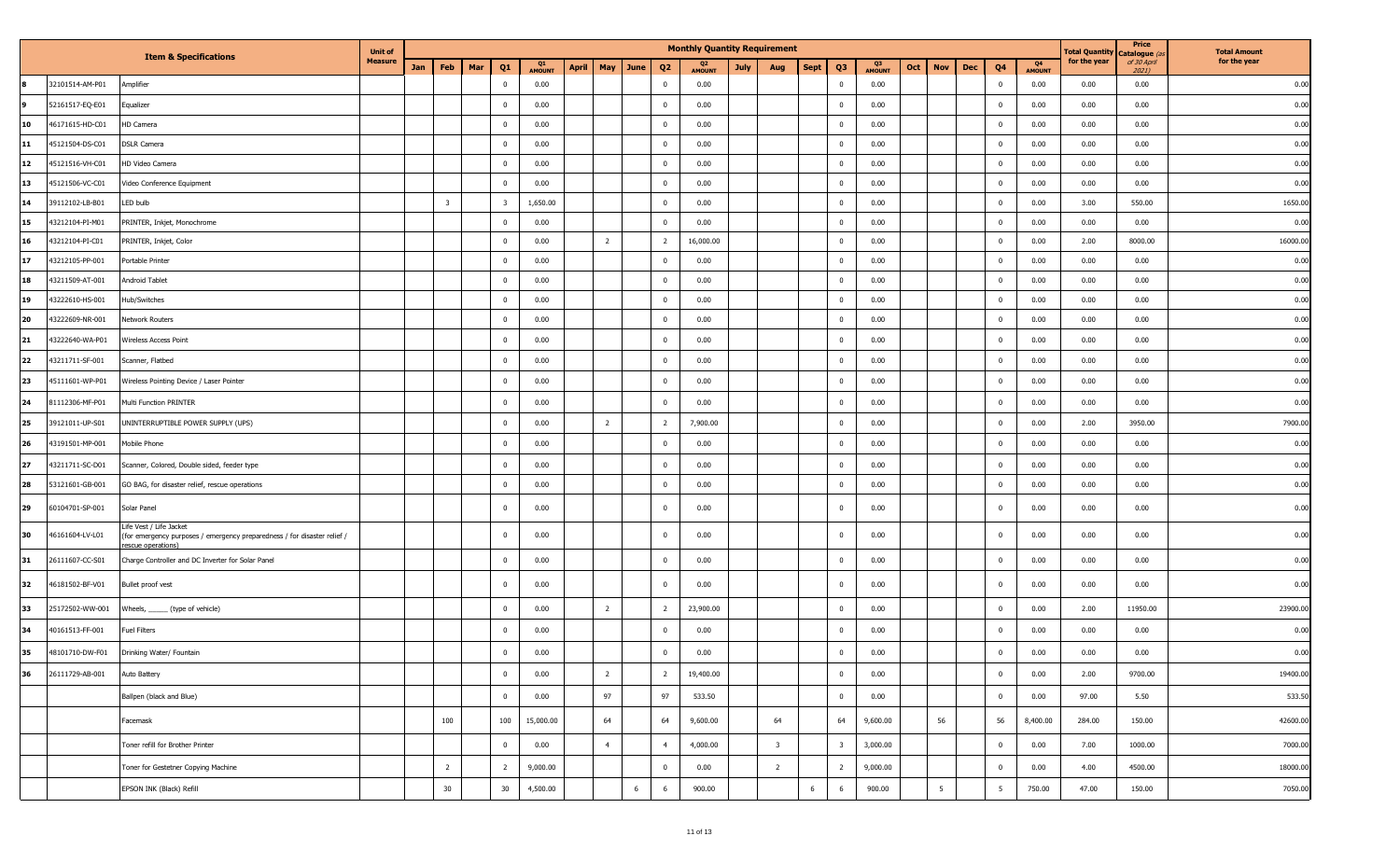| <b>Item &amp; Specifications</b> |                               | <b>Unit of</b> | <b>Monthly Quantity Requirement</b> |     |            |    |              |              |        |  |             |                     |             |     |                              |        |              | Total Quantity Catalogue ( | Price      | <b>Total Amount</b> |                     |              |                      |              |
|----------------------------------|-------------------------------|----------------|-------------------------------------|-----|------------|----|--------------|--------------|--------|--|-------------|---------------------|-------------|-----|------------------------------|--------|--------------|----------------------------|------------|---------------------|---------------------|--------------|----------------------|--------------|
|                                  |                               | <b>Measure</b> | Jan                                 | Feb | <b>Mar</b> | 01 | Q1<br>AMOUNT | <b>April</b> |        |  | May June Q2 | Q2<br><b>AMOUNT</b> | <b>July</b> | Aug | $\text{Sept} \mid \text{Q3}$ |        | Q3<br>AMOUNT | Oct   Nov                  | <b>Dec</b> | Q4                  | Q4<br><b>AMOUNT</b> | for the year | of 30 April<br>2021) | for the year |
|                                  | EPSON INK (Cyan) Refill       |                |                                     | 20  |            | 20 | 3,000.00     |              |        |  |             | 900.00              |             |     |                              |        | 900.00       | п.                         |            |                     | 750.00              | 37.00        | 150.00               | 5550.00      |
|                                  | EPSON INK (Magenta) Refill    |                |                                     | 20  |            | 20 | 3,000.00     |              |        |  |             | 900.00              |             |     |                              |        | 900.00       |                            |            |                     | 750.00              | 37.00        | 150.00               | 5550.00      |
|                                  | EPSON INK (Yellow) Refill     |                |                                     | 20  |            | 20 | 2,500.00     |              |        |  |             | 750.00              |             |     |                              |        | 750.00       |                            |            |                     | 625.00              | 37.00        | 125.00               | 4625.00      |
|                                  | Executive Table (MARO -Gasan) |                |                                     |     |            |    | 0.00         |              |        |  |             | 0.00                |             |     |                              |        | 0.00         |                            |            | $\overline{0}$      | 0.00                | 0.00         | 7600.00              | 0.00         |
|                                  | Cork Board (2 X 3)            |                |                                     |     |            |    | 0.00         |              |        |  |             | 0.00                |             |     |                              |        | 0.00         |                            |            |                     | 0.00                | 0.00         | 600.00               | 0.00         |
|                                  | <b>Table Cloth</b>            |                |                                     |     |            |    | 0.00         |              |        |  |             | 0.00                |             |     |                              |        | 0.00         |                            |            | $\Omega$            | 0.00                | 0.00         | 250.00               | 0.00         |
|                                  | Accountable Forms             |                |                                     | 25  |            | 25 | 5,000.00     |              | $\sim$ |  | 20          | 4,000.00            |             | 20  |                              | $\sim$ | 4,000.00     | 20                         |            | 20                  | 4,000.00            | 85.00        | 200.00               | 17000.00     |
|                                  |                               |                |                                     |     |            |    | 0.00         |              |        |  |             | 0.00                |             |     |                              |        | 0.00         |                            |            | $\Omega$            | 0.00                | 0.00         | 0.00                 | 0.00         |